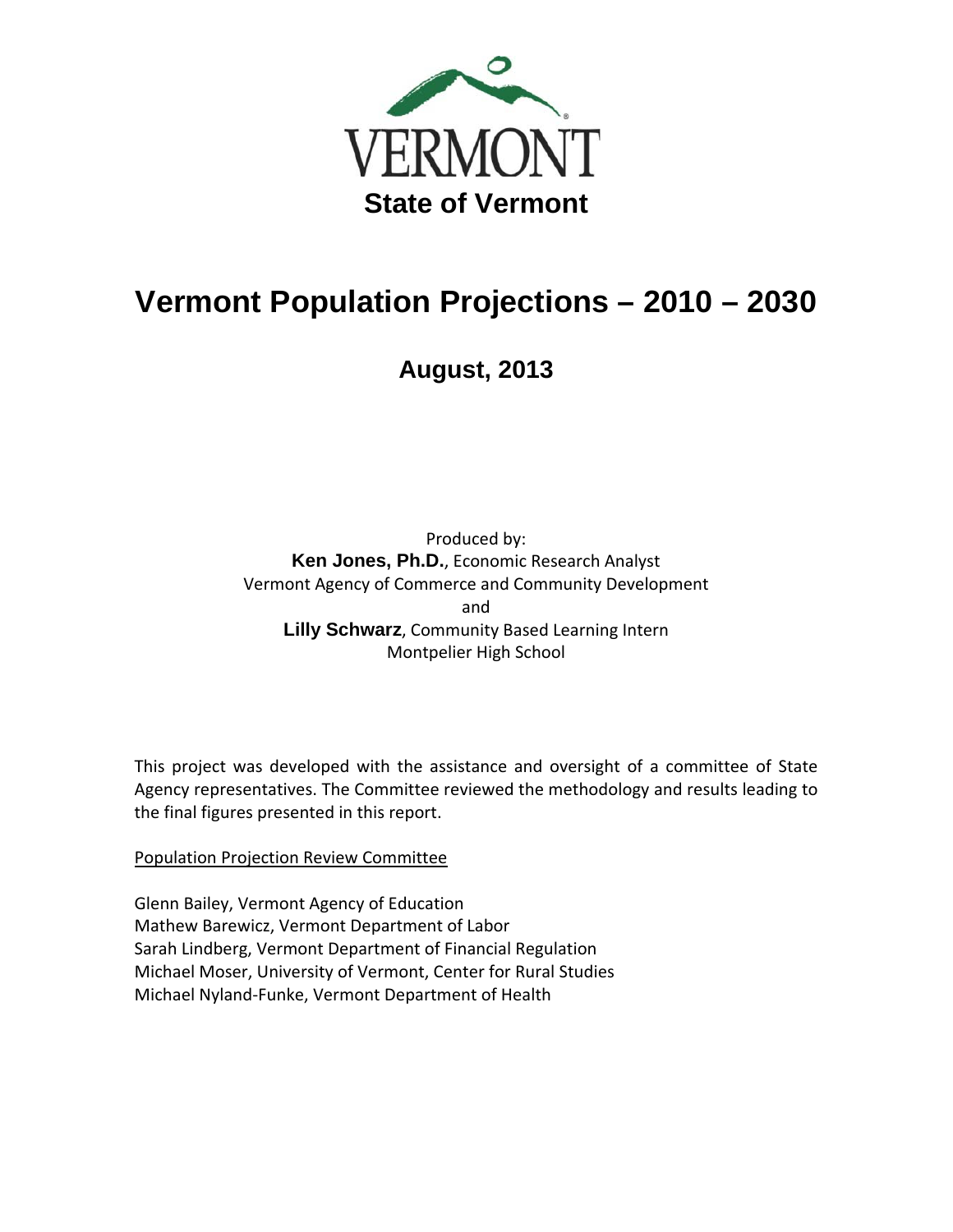# **Vermont Population Projections – 2010 - 2030**

#### How are Population Projections developed?

Vermont's population projections are based on an age cohort model (defined age groupings such as: 35- 39 year-olds) using US Census data as the basis for calculations. Mortality, birth rate and migration rate data from 1990-2010 are factors used to develop the projections.

In general, an age cohort projection model starts with the population total for a particular age group at a given point in time. The Census bureau reports most age cohorts in 5 year groups and thus, five year groups are used in this model. At the end of a ten year period, the population for an age cohort is equal to the beginning population total minus the mortality and plus or minus the migration during the ten year period. For example,

In year 2000, according to the US census, Vermont's 25-29 age cohort population was 34,182. Ten years later, in year 2010, Vermont's 35-39 age cohort population was 36,358 - according to Census reporting. Between 2000 and 2010, about 50 people in that age cohort died (0.15% mortality rate over the ten year period).

By taking into account the population increase and mortality rate for the the age cohort, the migration rate can be calculated.

Migration  $= 36,358 - 34,182 + 50$ = 2226 or 6.51% of the 2000 five year age cohort

"Projecting" into the future, would suggest that the 2020 population of 35-39 year olds will equal the 2010 population of 25-29 year olds (35,441) minus mortality (again, about .15%) plus the 6.51% net migration rate. 2020 projected population of 35-39 year olds = 37,700

#### **Migration**

The migration rate for the 2010 to 2020 and 2020 to 2030 decades could be similar to the migration rate for the 2000 to 2010 period or the 1990 to 2000 period. These different migration assumptions are the basis for the two sets of projections presented in this report – Scenario A and Scenario B. In Vermont, there is a relationship between the national economy and the direction and magnitude of migration. During the 1990s (Scenario A), the national economy was generally healthier than during the 2000s (Scenario B) and Vermont saw greater rates of net in-migration. As a result, Scenario A using 1990s migration rates generally, show higher populations than Scenario B using the migration rates of the 2000s.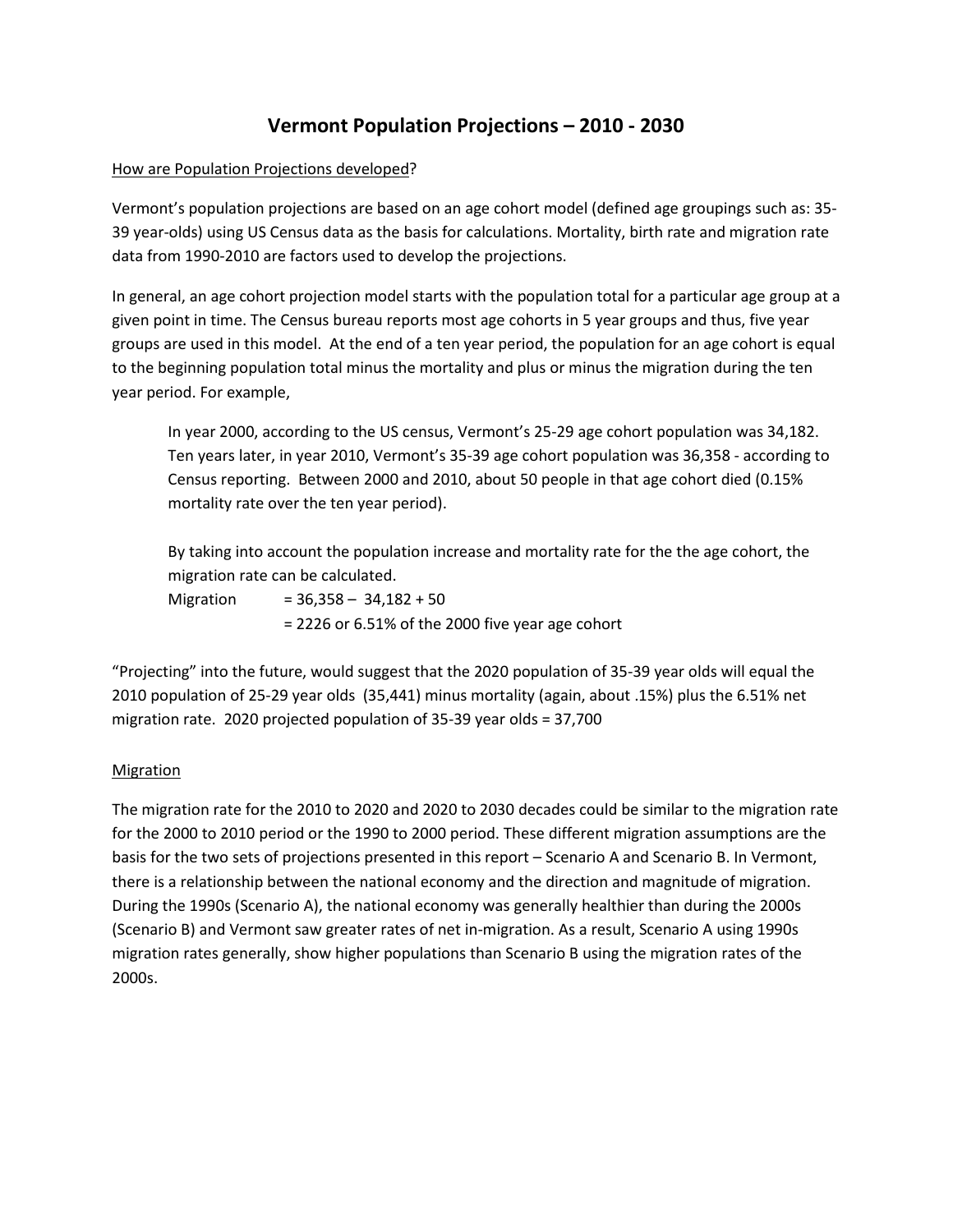#### Mortality

The mortality rates for age cohorts greater than 50 years old continue to decrease. For the population projections, we use mortality rates that continue the decline. For younger populations, the mortality rate is leveling off and the mortality rates used for the projection do not have the same proportional decreases that other age cohorts exhibit.

#### Births

The number of children born during the projection period requires the use of age specific birth rates. The Vermont Department of Health publishes county and age-specific birth rates each year in its Vital Statistics publication. In Vermont, each county is witnessing decreases in the birth rates for teenage women. Birth rates for women in their 20s and early 30s are relatively more stable, while the birth rates for women in older age cohorts continue to increase. As with the mortality rates, these Vermont population projections assume a continuation in the trend in birth rates seen for the past twenty years to provide birth rates for each age cohort into the next twenty years. Unlike mortality, the birth rates in Vermont vary significantly for each county. Therefore, the county projections use county-specific birth rates for each age cohort.

In order to complete the projections for children born during the projection period, there are three steps. The first step is to complete the population projections for females in each county using statewide mortality rates and county and age specific migration rates based on 1990s and 2000s Census data. The second step is to apply the age and county specific birth rates to each projected female age cohort resulting in the number of births during the time period. The final step is to review the migration rates for young children during the 1990s and 2000s and apply those migration rates to the number of births projected from Steps One and Two.

#### Normalizing the county and town projections

For all age cohorts, a state projection is completed in addition to one for each county. Because the statistical validity of a projection is greater with larger numbers, the state projection serves as a base against which the county projections are normalized. In other words, for any age cohort, the state projected total is compared against the total of each county cohort. Any differences are normalized by reducing or increasing county figures proportionally to the population size of that cohort in each county. For example, the age 40-44 state population is projected to be 35,561 when assuming the migration pattern of the 2000s. The sum of the county projections for that cohort is 35,570. For consistency, the county population numbers for that cohort are decreased proportionally to result in a county total equal to the state projected figure.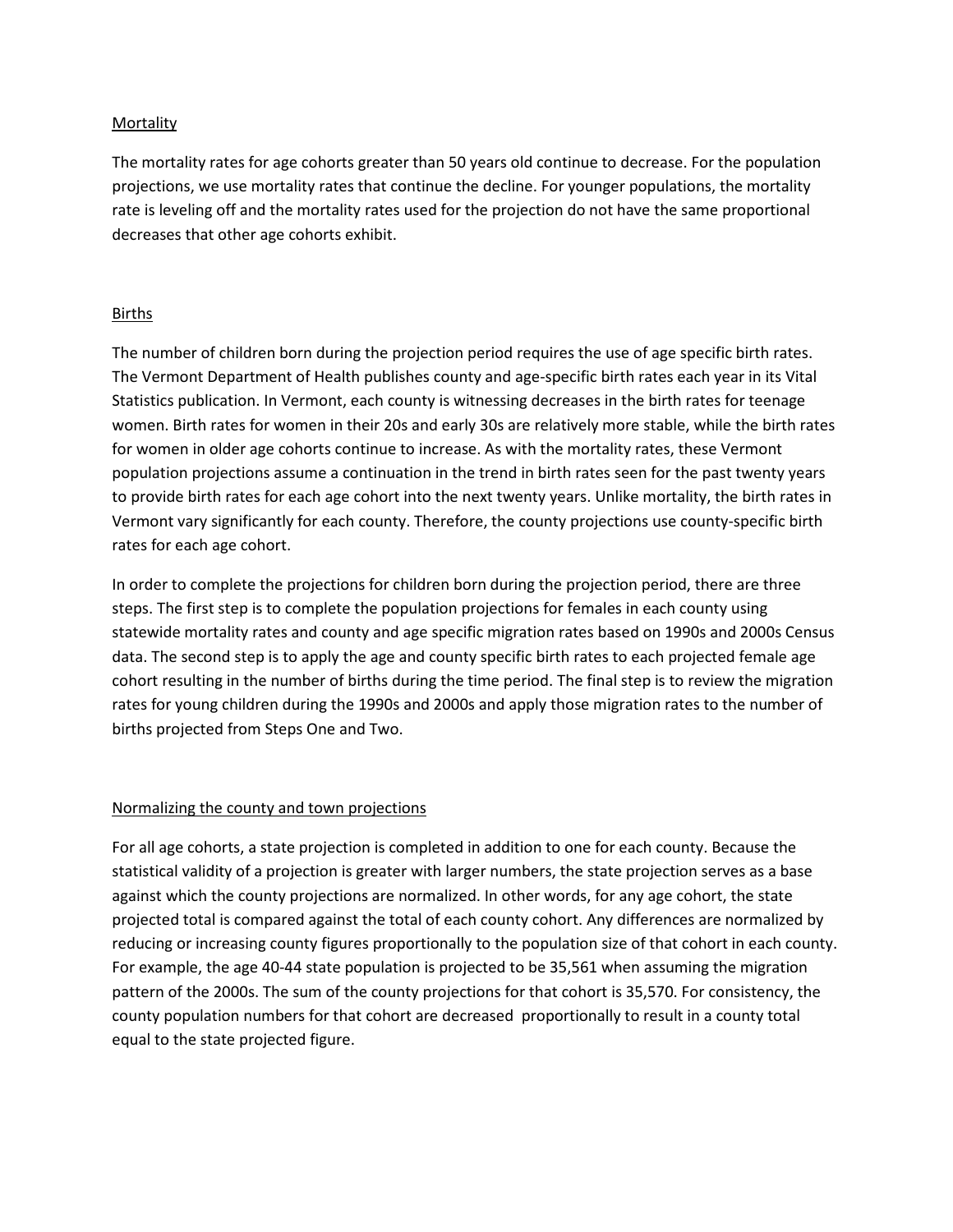#### Town and City projections

The county projections are the basis for determining town and city level projections. As with the county migration rates, the changes in the population for each town that took place in 2000-2010 and 1990 – 2000 combined with the projected changes in county numbers result in an equation to project town populations. Specifically,

2020 Town projected figure = Town population in 2010 + (50% of the rate of town population change from 2000-2010) + (25% of the rate of town population change from  $1990 - 2000$ ) + (25% of the rate of county population change from 2010‐2020)

2030 Town projected figure = Town population in 2020 + (35% the rate of town population change from 2000-2010)+(15% of the rate of town population change from 1990 – 2000) + (50% of the rate of county population change from 2020‐2030)

There are two sets of town and city projections based on the High and Low projections developed from the age cohort model. The difference between the two is that Scenario A uses Scenario A county population changes as the third factor described above and Scenario B uses Scenario B population changes.

Similar to normalizing county age cohort figures to correspond to the state projections, town populations are either increased or decreased to assure that the sum of the town populations in a county equal the county population.

# **Caveats when considering the Vermont Population Projections**

#### Projections, not predictions

Projections assume that conditions that occurred in the past will continue into the future. For these projections, there are assumptions about mortality rates (continuing a downward trajectory for the next 20 years), birth rates and two sets of assumptions about migration rates. Events may alter the conditions that led to population changes in the past 20 years and those events will affect the changes in population. Examples of changes that are not predicted for these estimates:

- Changes in the birth rate from social changes different than what has occurred in the past 20 years
- Changes in health care practices or epidemics that could affect mortality rates
- Changing economic conditions that result in shifts in national (internal) migration
- Changes in national immigration policies

#### Census populations, not the actual number of inhabitants at a given time

Many individuals, particularly those that are retired and those attending colleges and universities have more than one home. The Census Bureau does not have a requirement that individuals determine their residency with a particular set of standards and does not allow any individual to split their residence to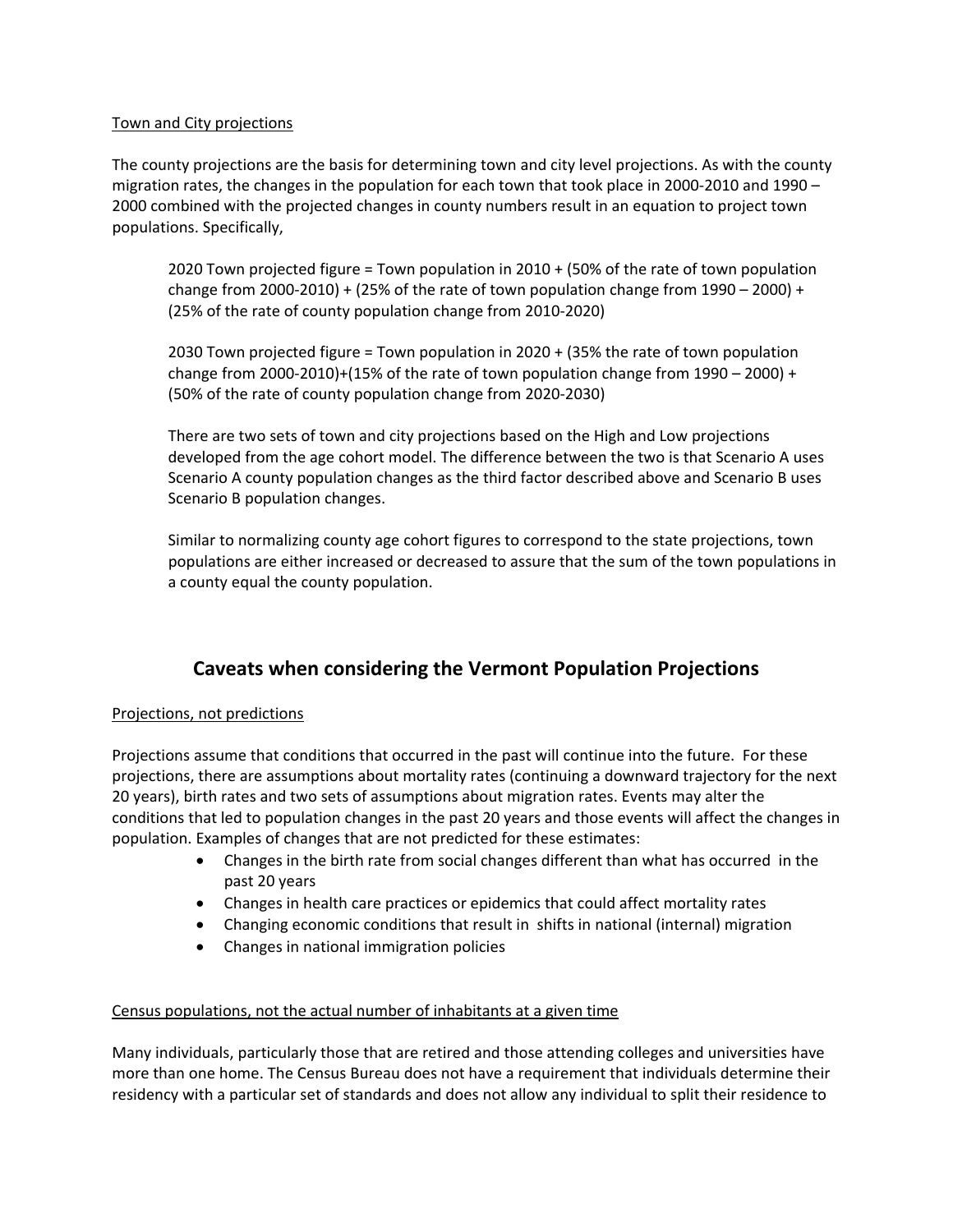multiple towns or states. The residence as of April 1, in the year the Census is conducted is a standard upon which many people determine their census filing "home".

In Vermont, individuals that reside in other states such as "snow bird" destinations in the southern United States may not file their Census return from Vermont and yet may be registered to vote in Vermont, hold a Vermont driver's license, pay taxes or even live the majority of the year in Vermont. Because the Census does not capture the true nature of these residents, the projections may give a misleading estimate on how many individuals reside in a particular community during different times of the year.

#### Statistical limitations

When working with relatively small population sizes, data can be susceptible to fluctuations that may not represent trends, but rather individual, non‐replicable events. The margin of error for any statistical calculation increases as the size of the population decreases These small numbers are evident in some of the small county age cohort projections as well as small town populations.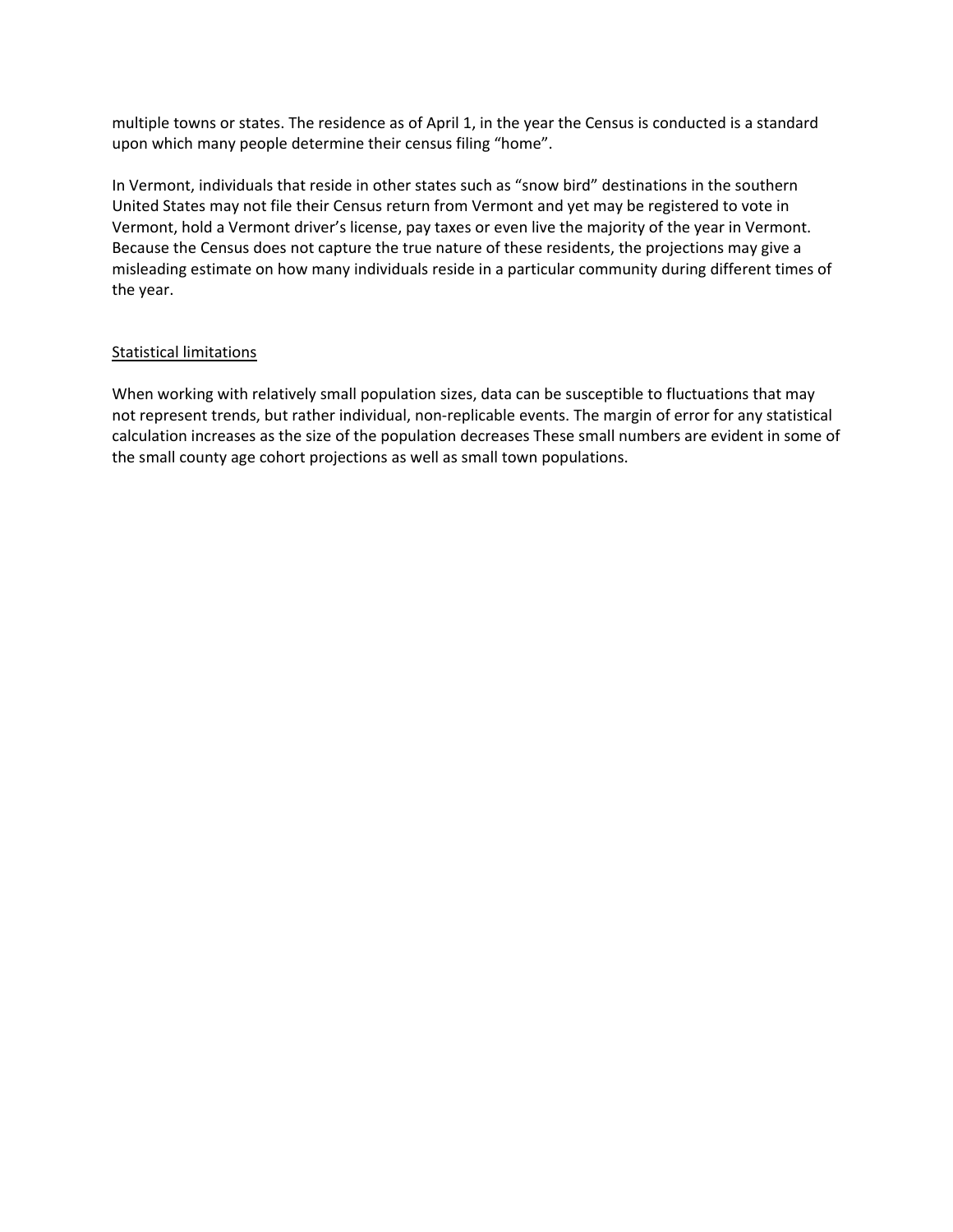|                      |             |         | %change from |         | %change from |
|----------------------|-------------|---------|--------------|---------|--------------|
| Ages                 | 2010 Census | 2020    | 2010         | 2030    | 2010         |
| <b>Vermont Total</b> |             |         |              |         |              |
| <5                   | 31,952      | 30,854  | $-3.4%$      | 30,065  | $-5.9%$      |
| $5 - 9$              | 34,654      | 32,843  | $-5.2%$      | 33,318  | $-3.9%$      |
| $10 - 14$            | 37,637      | 35,160  | $-6.6%$      | 33,948  | $-9.8%$      |
| $15 - 19$            | 46,012      | 37,972  | $-17.5%$     | 35,990  | $-21.8%$     |
| $20 - 24$            | 43,851      | 37,585  | $-14.3%$     | 35,121  | $-19.9%$     |
| $25 - 29$            | 35,441      | 37,776  | 6.6%         | 31,187  | $-12.0%$     |
| 30-34                | 34,181      | 40,774  | 19.3%        | 34,959  | 2.3%         |
| $35 - 39$            | 36,358      | 38,681  | 6.4%         | 41,240  | 13.4%        |
| 40-44                | 42,001      | 35,942  | $-14.4%$     | 42,893  | 2.1%         |
| 45-49                | 50,110      | 37,227  | $-25.7%$     | 39,633  | $-20.9%$     |
| 50-54                | 52,493      | 42,566  | $-18.9%$     | 36,466  | $-30.5%$     |
| 55-59                | 48,739      | 50,796  | 4.2%         | 37,839  | $-22.4%$     |
| 60-64                | 41,234      | 53,183  | 29.0%        | 43,349  | 5.1%         |
| 65-69                | 29,390      | 47,672  | 62.2%        | 50,168  | 70.7%        |
| 70-74                | 20,148      | 38,677  | 92.0%        | 50,579  | 151.0%       |
| 75-79                | 15,960      | 24,908  | 56.1%        | 40,910  | 156.3%       |
| 80-84                | 12,783      | 14,802  | 15.8%        | 28,701  | 124.5%       |
| $85+$                | 12,797      | 16,157  | 26.3%        | 23,707  | 85.3%        |
| <b>Total</b>         | 625,741     | 653,575 | 4.4%         | 670,073 | 7.1%         |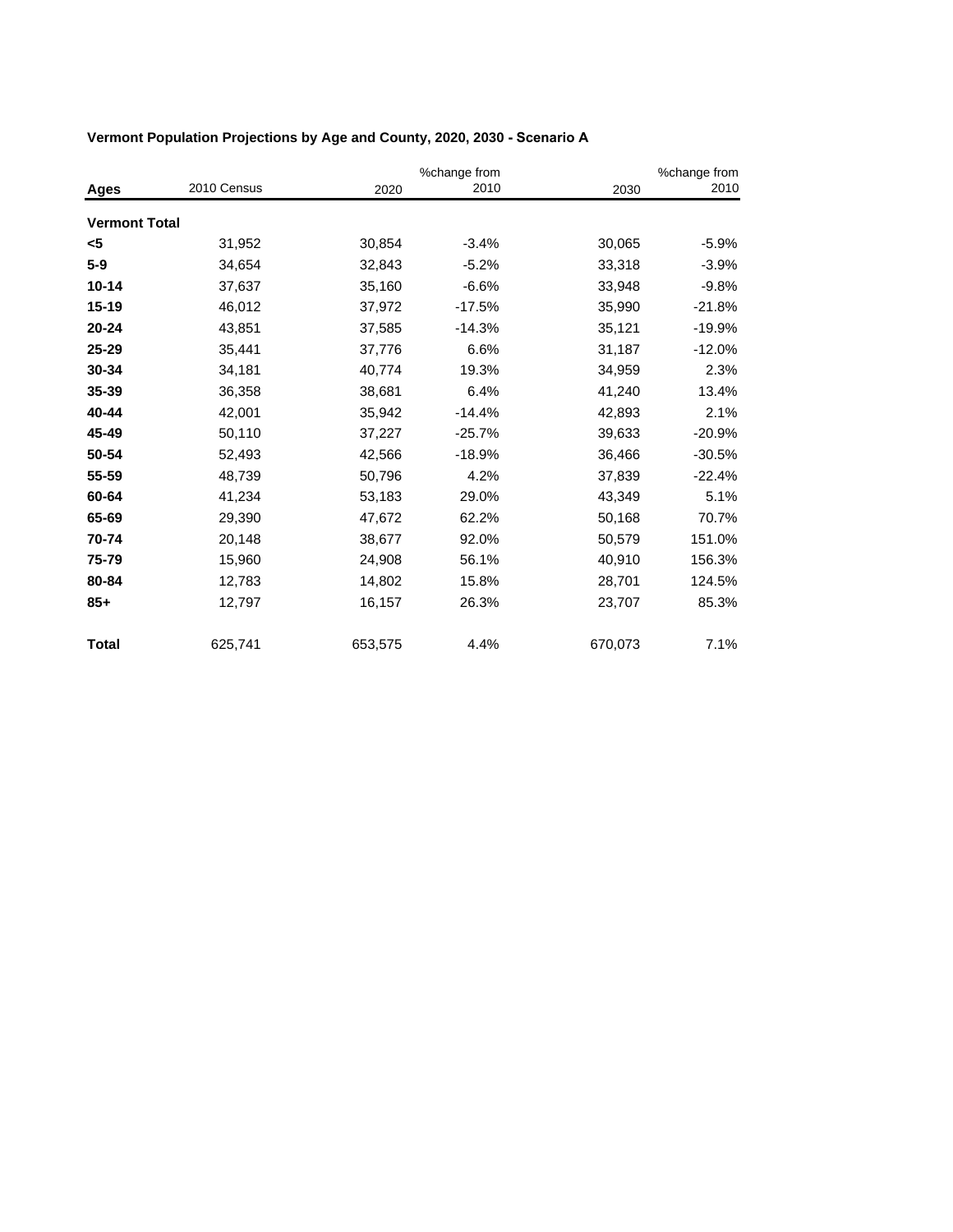|                       |             |        | %change from |        | %change from |
|-----------------------|-------------|--------|--------------|--------|--------------|
| Ages                  | 2010 Census | 2020   | 2010         | 2030   | 2010         |
| <b>Addison County</b> |             |        |              |        |              |
| <5                    | 1,772       | 1,416  | $-20.1%$     | 1,287  | $-27.4%$     |
| $5-9$                 | 1,923       | 1,574  | $-18.1%$     | 1,499  | $-22.0%$     |
| $10 - 14$             | 2,246       | 1,903  | $-15.3%$     | 1,506  | $-32.9%$     |
| $15 - 19$             | 3,286       | 2,576  | $-21.6%$     | 2,101  | $-36.1%$     |
| $20 - 24$             | 3,069       | 2,745  | $-10.6%$     | 2,325  | $-24.2%$     |
| 25-29                 | 1,624       | 1,853  | 14.1%        | 1,447  | $-10.9%$     |
| 30-34                 | 1,778       | 2,380  | 33.9%        | 2,134  | 20.0%        |
| 35-39                 | 2,051       | 1,867  | $-9.0%$      | 2,131  | 3.9%         |
| 40-44                 | 2,508       | 1,853  | $-26.1%$     | 2,486  | $-0.9%$      |
| 45-49                 | 2,968       | 2,121  | $-28.5%$     | 1,936  | $-34.8%$     |
| 50-54                 | 3,057       | 2,481  | $-18.8%$     | 1,835  | $-40.0%$     |
| 55-59                 | 2,932       | 2,970  | 1.3%         | 2,129  | $-27.4%$     |
| 60-64                 | 2,505       | 3,196  | 27.6%        | 2,607  | 4.1%         |
| 65-69                 | 1,703       | 2,816  | 65.4%        | 2,877  | 68.9%        |
| 70-74                 | 1,123       | 2,355  | 109.7%       | 3,046  | 171.2%       |
| 75-79                 | 849         | 1,411  | 66.2%        | 2,359  | 177.9%       |
| 80-84                 | 704         | 808    | 14.8%        | 1,710  | 142.9%       |
| $85+$                 | 723         | 873    | 20.7%        | 1,315  | 81.9%        |
| <b>Total</b>          | 36,821      | 37,198 | 1.0%         | 36,730 | $-0.2%$      |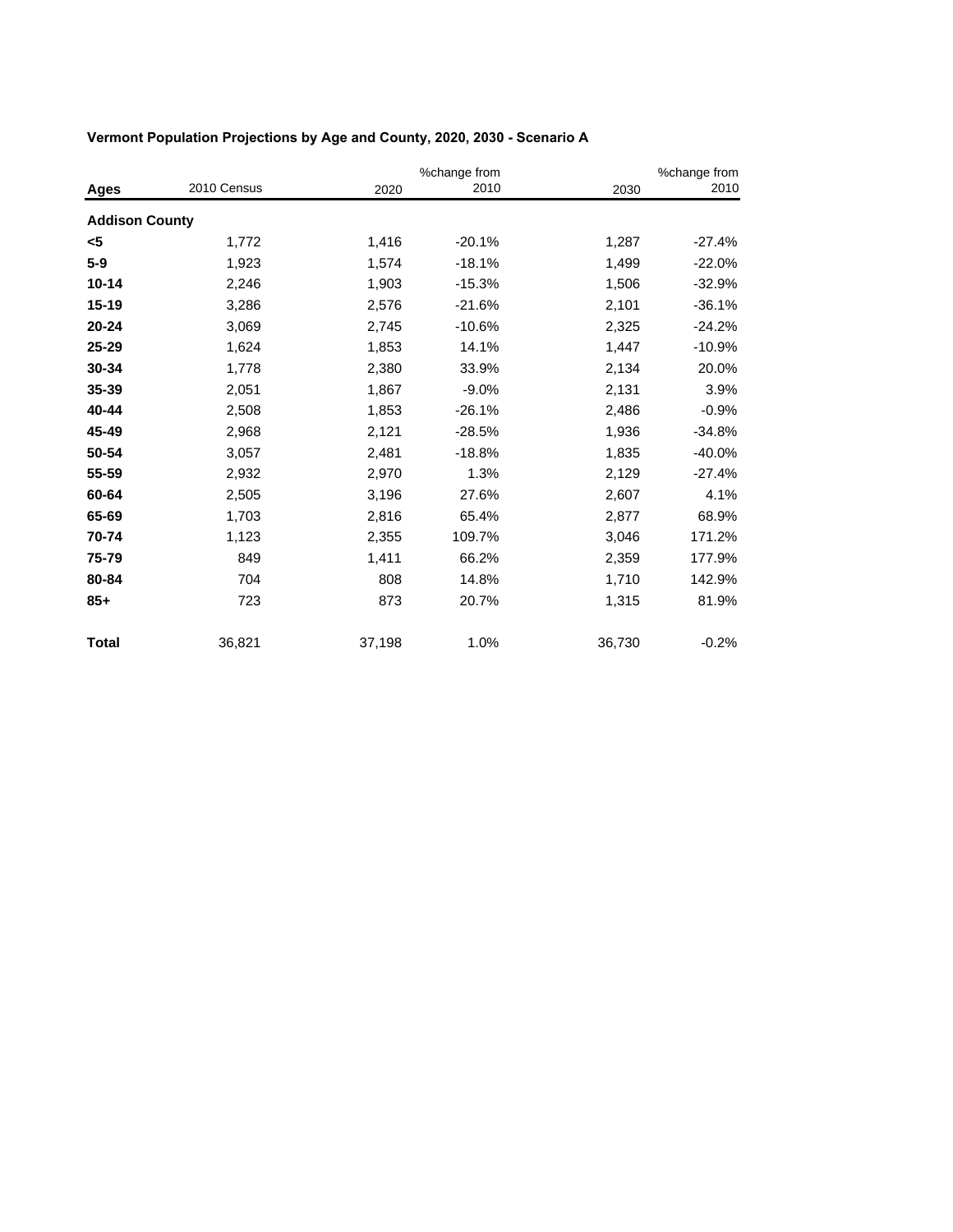|                          |             |        | %change from |        | %change from |  |
|--------------------------|-------------|--------|--------------|--------|--------------|--|
| Ages                     | 2010 Census | 2020   | 2010         | 2030   | 2010         |  |
| <b>Bennington County</b> |             |        |              |        |              |  |
| <5                       | 1,877       | 1,861  | $-0.9%$      | 1,642  | $-12.5%$     |  |
| $5-9$                    | 1,990       | 1,972  | $-0.9%$      | 1,869  | $-6.1%$      |  |
| $10 - 14$                | 2,147       | 1,964  | $-8.5%$      | 1,932  | $-10.0%$     |  |
| 15-19                    | 2,678       | 1,929  | $-28.0%$     | 1,905  | $-28.9%$     |  |
| $20 - 24$                | 2,133       | 1,697  | $-20.4%$     | 1,551  | $-27.3%$     |  |
| 25-29                    | 1,751       | 1,924  | 9.9%         | 1,380  | $-21.2%$     |  |
| 30-34                    | 1,641       | 1,914  | 16.6%        | 1,526  | $-7.0%$      |  |
| 35-39                    | 1,872       | 1,868  | $-0.2%$      | 2,054  | 9.7%         |  |
| 40-44                    | 2,410       | 1,718  | $-28.7%$     | 2,007  | $-16.7%$     |  |
| 45-49                    | 2,942       | 1,922  | $-34.7%$     | 1,922  | $-34.7%$     |  |
| 50-54                    | 3,099       | 2,526  | $-18.5%$     | 1,802  | $-41.9%$     |  |
| 55-59                    | 2,922       | 3,112  | 6.5%         | 2,040  | $-30.2%$     |  |
| 60-64                    | 2,668       | 3,282  | 23.0%        | 2,687  | 0.7%         |  |
| 65-69                    | 2,065       | 3,054  | 47.9%        | 3,279  | 58.8%        |  |
| 70-74                    | 1,497       | 2,761  | 84.4%        | 3,444  | 130.1%       |  |
| 75-79                    | 1,293       | 1,734  | 34.1%        | 2,596  | 100.8%       |  |
| 80-84                    | 1,075       | 1,135  | 5.6%         | 2,114  | 96.7%        |  |
| $85+$                    | 1,065       | 1,322  | 24.1%        | 1,720  | 61.5%        |  |
| <b>Total</b>             | 37,125      | 37,695 | 1.5%         | 37,470 | 0.9%         |  |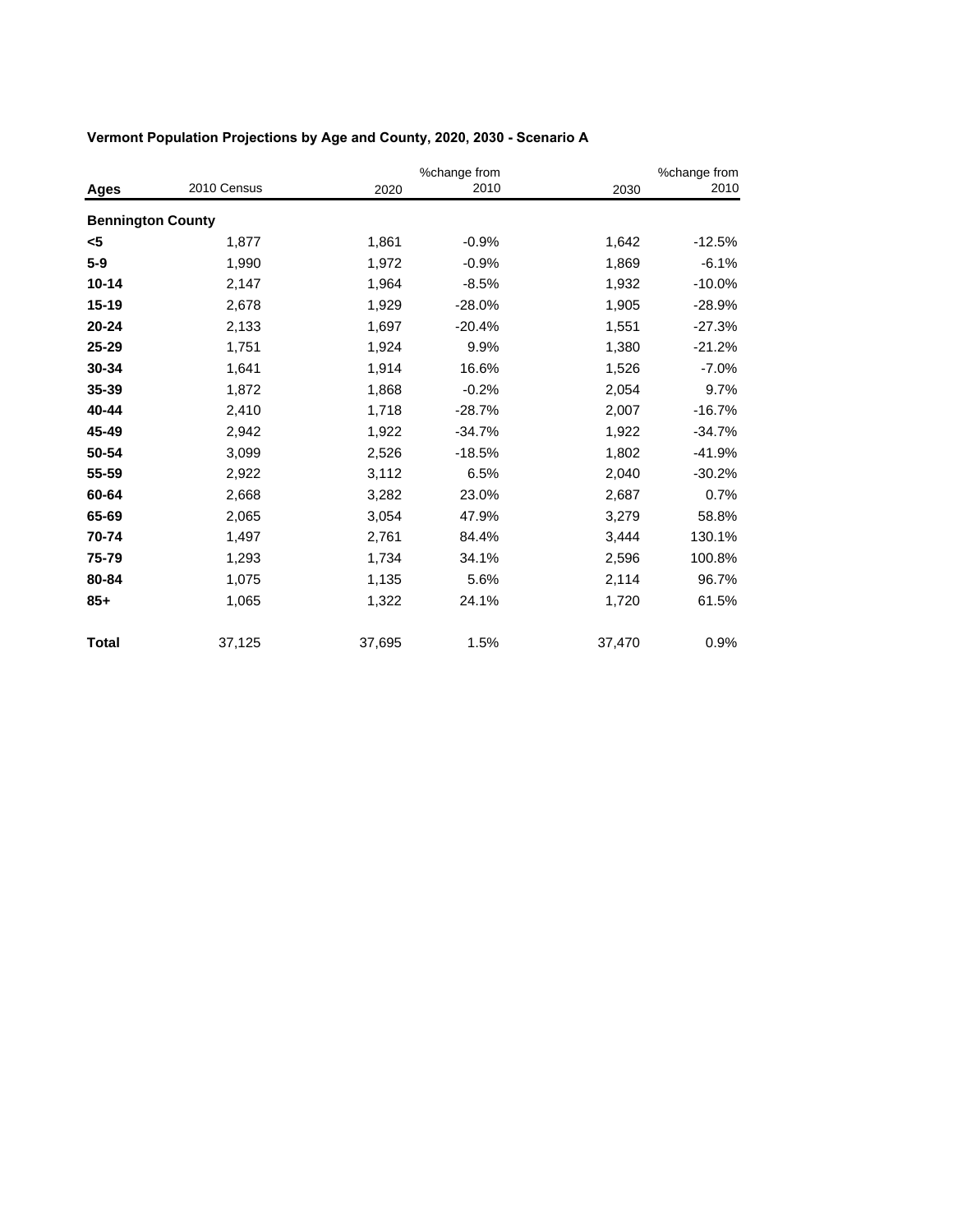|                         |             |        | %change from |        | %change from |  |
|-------------------------|-------------|--------|--------------|--------|--------------|--|
| Ages                    | 2010 Census | 2020   | 2010         | 2030   | 2010         |  |
| <b>Caledonia County</b> |             |        |              |        |              |  |
| <5                      | 1,727       | 1,581  | $-8.5%$      | 1,434  | $-17.0%$     |  |
| $5-9$                   | 1,843       | 1,622  | $-12.0%$     | 1,614  | $-12.4%$     |  |
| $10 - 14$               | 1,894       | 1,999  | 5.5%         | 1,847  | $-2.5%$      |  |
| $15 - 19$               | 2,404       | 2,016  | $-16.1%$     | 1,768  | $-26.5%$     |  |
| $20 - 24$               | 1,957       | 1,438  | $-26.5%$     | 1,517  | $-22.5%$     |  |
| 25-29                   | 1,588       | 1,676  | 5.5%         | 1,399  | $-11.9%$     |  |
| 30-34                   | 1,627       | 1,887  | 16.0%        | 1,391  | $-14.5%$     |  |
| 35-39                   | 1,810       | 1,752  | $-3.2%$      | 1,850  | 2.2%         |  |
| 40-44                   | 1,875       | 1,769  | $-5.7%$      | 2,056  | 9.7%         |  |
| 45-49                   | 2,390       | 1,980  | $-17.2%$     | 1,920  | $-19.7%$     |  |
| 50-54                   | 2,501       | 1,949  | $-22.1%$     | 1,840  | $-26.4%$     |  |
| 55-59                   | 2,654       | 2,401  | $-9.5%$      | 1,996  | $-24.8%$     |  |
| 60-64                   | 2,164       | 2,622  | 21.2%        | 2,053  | $-5.1%$      |  |
| 65-69                   | 1,504       | 2,587  | 72.0%        | 2,361  | 57.0%        |  |
| 70-74                   | 1,039       | 2,110  | 103.1%       | 2,591  | 149.4%       |  |
| 75-79                   | 829         | 1,335  | 61.0%        | 2,318  | 179.6%       |  |
| 80-84                   | 724         | 769    | 6.2%         | 1,579  | 118.1%       |  |
| $85+$                   | 697         | 843    | 20.9%        | 1,218  | 74.7%        |  |
| <b>Total</b>            | 31,227      | 32,336 | 3.6%         | 32,752 | 4.9%         |  |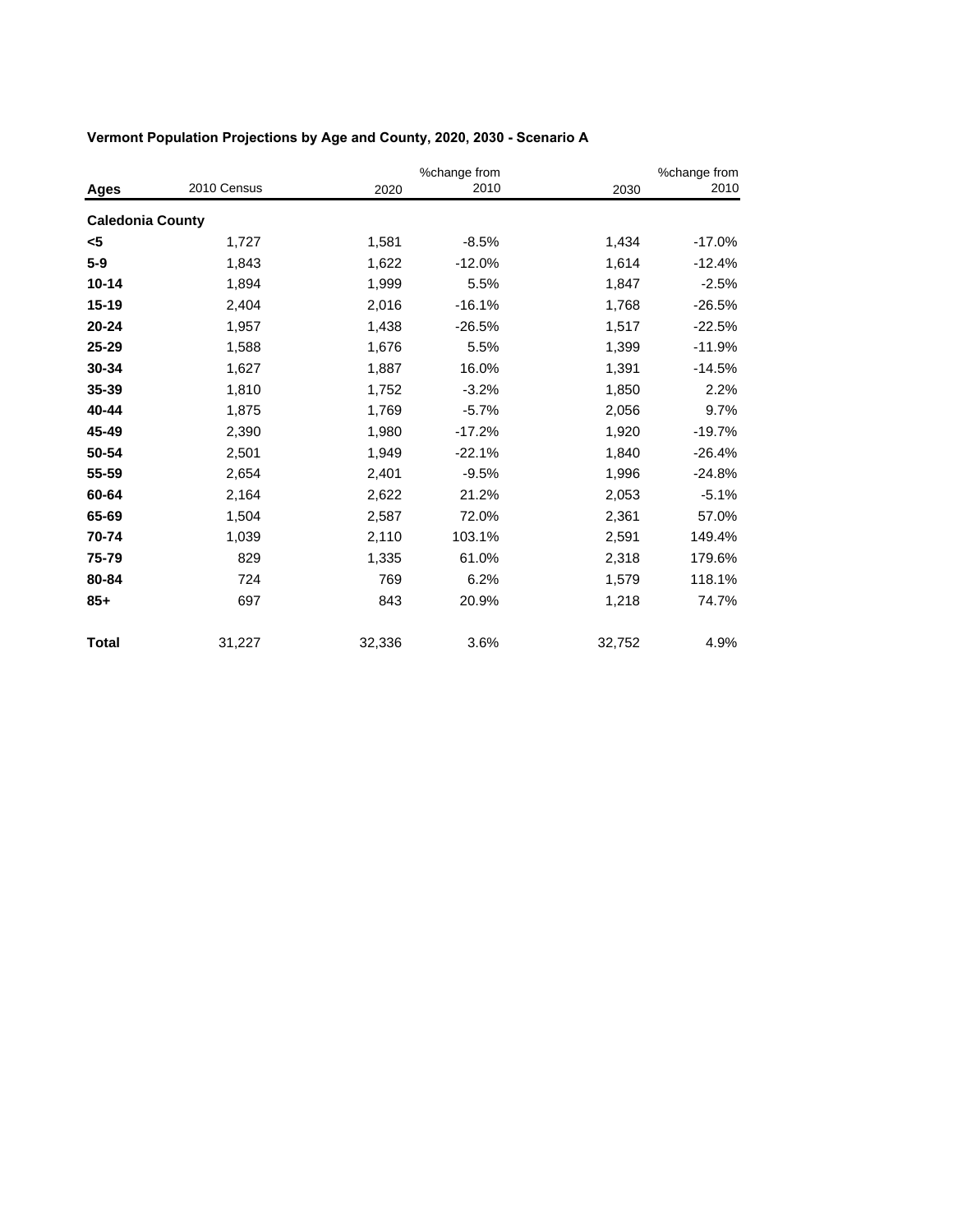|                          |             |         | %change from |         | %change from |
|--------------------------|-------------|---------|--------------|---------|--------------|
| Ages                     | 2010 Census | 2020    | 2010         | 2030    | 2010         |
| <b>Chittenden County</b> |             |         |              |         |              |
| <5                       | 7,877       | 8,308   | 5.5%         | 7,660   | $-2.8%$      |
| $5-9$                    | 8,479       | 8,701   | 2.6%         | 8,006   | $-5.6%$      |
| $10 - 14$                | 8,958       | 8,392   | $-6.3%$      | 8,585   | $-4.2%$      |
| 15-19                    | 13,714      | 11,233  | $-18.1%$     | 11,484  | $-16.3%$     |
| $20 - 24$                | 16,462      | 14,700  | $-10.7%$     | 13,763  | $-16.4%$     |
| 25-29                    | 11,061      | 12,432  | 12.4%        | 10,140  | $-8.3%$      |
| 30-34                    | 9,551       | 12,102  | 26.7%        | 10,836  | 13.5%        |
| 35-39                    | 9,291       | 11,218  | 20.7%        | 12,616  | 35.8%        |
| 40-44                    | 10,608      | 9,711   | $-8.5%$      | 12,329  | 16.2%        |
| 45-49                    | 11,956      | 9,230   | $-22.8%$     | 11,168  | $-6.6%$      |
| 50-54                    | 12,340      | 10,045  | $-18.6%$     | 9,205   | $-25.4%$     |
| 55-59                    | 10,343      | 10,952  | 5.9%         | 8,483   | $-18.0%$     |
| 60-64                    | 8,220       | 10,909  | 32.7%        | 8,922   | 8.5%         |
| 65-69                    | 5,609       | 9,115   | 62.5%        | 9,732   | 73.5%        |
| 70-74                    | 3,823       | 7,379   | 93.0%        | 9,925   | 159.6%       |
| 75-79                    | 3,099       | 4,805   | 55.1%        | 7,904   | 155.1%       |
| 80-84                    | 2,563       | 3,006   | 17.3%        | 5,870   | 129.0%       |
| $85+$                    | 2,591       | 3,452   | 33.2%        | 5,090   | 96.4%        |
| <b>Total</b>             | 156,545     | 165,690 | 5.8%         | 171,718 | 9.7%         |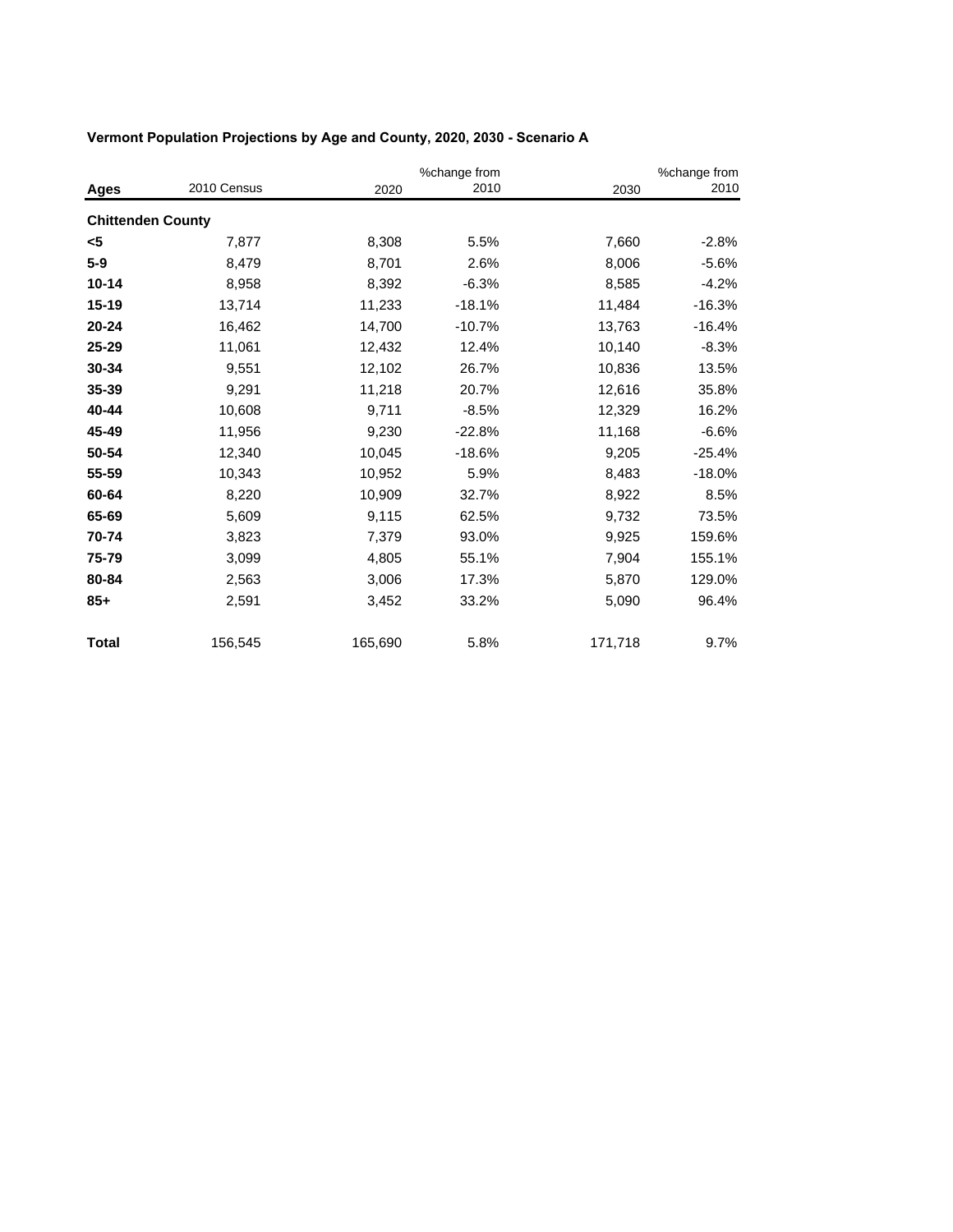|                     |             |       | %change from |       | %change from |  |
|---------------------|-------------|-------|--------------|-------|--------------|--|
| Ages                | 2010 Census | 2020  | 2010         | 2030  | 2010         |  |
| <b>Essex County</b> |             |       |              |       |              |  |
| <5                  | 254         | 186   | $-26.8%$     | 187   | $-26.4%$     |  |
| $5-9$               | 306         | 247   | $-19.3%$     | 276   | $-9.8%$      |  |
| $10 - 14$           | 380         | 309   | $-18.7%$     | 231   | $-39.2%$     |  |
| $15 - 19$           | 378         | 286   | $-24.3%$     | 230   | $-39.2%$     |  |
| $20 - 24$           | 278         | 198   | $-28.8%$     | 160   | $-42.4%$     |  |
| 25-29               | 258         | 266   | 3.1%         | 200   | $-22.5%$     |  |
| 30-34               | 267         | 408   | 52.8%        | 290   | 8.6%         |  |
| 35-39               | 352         | 302   | $-14.2%$     | 311   | $-11.6%$     |  |
| 40-44               | 437         | 261   | $-40.3%$     | 400   | $-8.5%$      |  |
| 45-49               | 515         | 349   | $-32.2%$     | 300   | $-41.7%$     |  |
| 50-54               | 582         | 412   | $-29.2%$     | 247   | $-57.6%$     |  |
| 55-59               | 557         | 509   | $-8.6%$      | 346   | $-37.9%$     |  |
| 60-64               | 522         | 588   | 12.6%        | 418   | $-19.9%$     |  |
| 65-69               | 421         | 507   | 20.4%        | 467   | 10.9%        |  |
| 70-74               | 281         | 466   | 65.8%        | 532   | 89.3%        |  |
| 75-79               | 242         | 308   | 27.3%        | 375   | 55.0%        |  |
| 80-84               | 161         | 173   | 7.5%         | 290   | 80.1%        |  |
| $85+$               | 115         | 174   | 51.3%        | 229   | 99.1%        |  |
| <b>Total</b>        | 6,306       | 5,949 | $-5.7%$      | 5,489 | $-13.0%$     |  |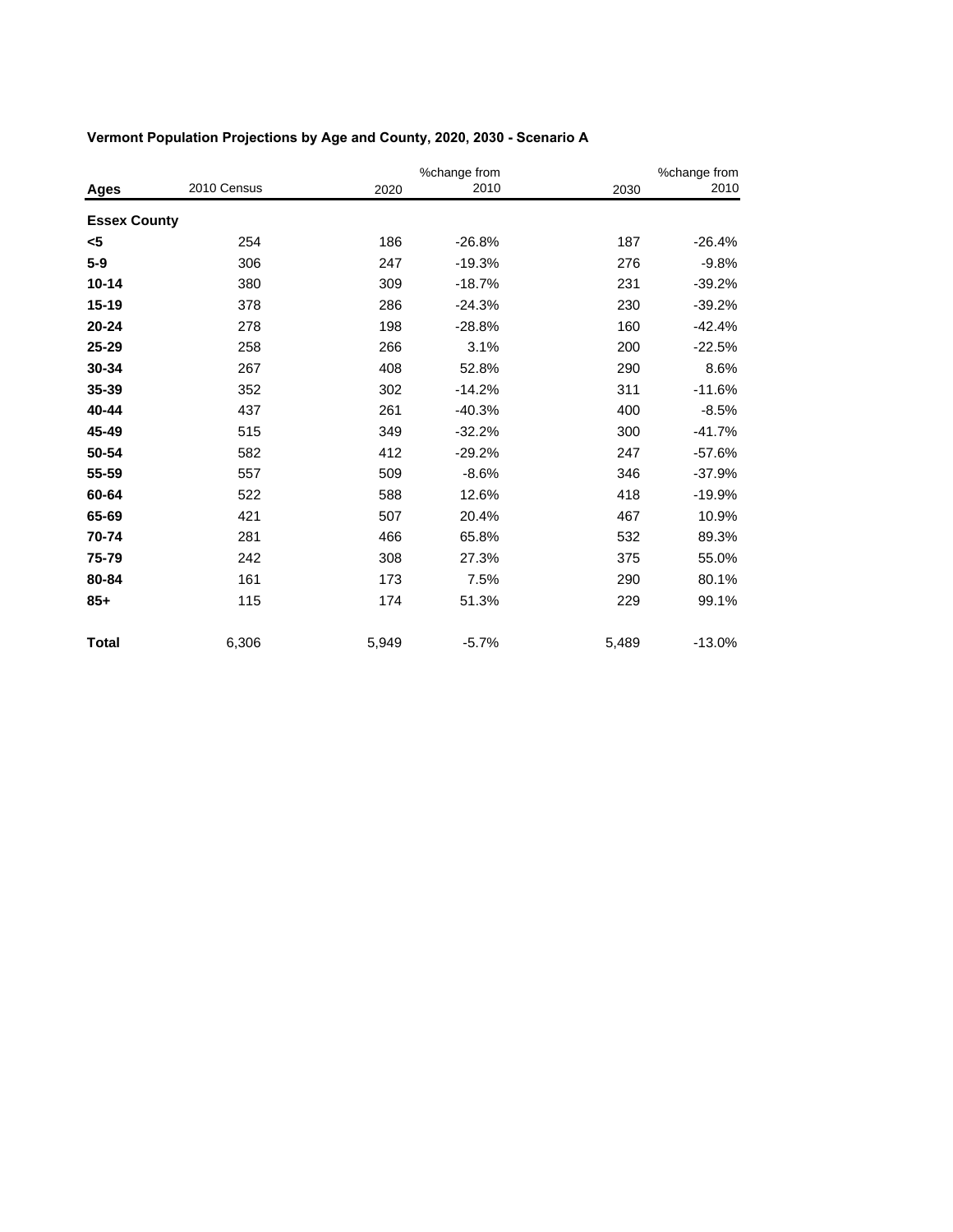|                        |             |        | %change from |        | %change from |
|------------------------|-------------|--------|--------------|--------|--------------|
| Ages                   | 2010 Census | 2020   | 2010         | 2030   | 2010         |
| <b>Franklin County</b> |             |        |              |        |              |
| <5                     | 3,007       | 2,928  | $-2.6%$      | 3,155  | 4.9%         |
| $5-9$                  | 3,129       | 3,033  | $-3.1%$      | 3,433  | 9.7%         |
| $10 - 14$              | 3,495       | 3,343  | $-4.3%$      | 3,318  | $-5.1%$      |
| 15-19                  | 3,225       | 2,899  | $-10.1%$     | 2,799  | $-13.2%$     |
| $20 - 24$              | 2,355       | 2,298  | $-2.4%$      | 2,197  | $-6.7%$      |
| 25-29                  | 2,770       | 3,007  | 8.6%         | 2,691  | $-2.9%$      |
| 30-34                  | 2,944       | 3,360  | 14.1%        | 3,288  | 11.7%        |
| 35-39                  | 3,271       | 3,304  | 1.0%         | 3,589  | 9.7%         |
| 40-44                  | 3,605       | 3,118  | $-13.5%$     | 3,568  | $-1.0%$      |
| 45-49                  | 4,069       | 3,338  | $-18.0%$     | 3,378  | $-17.0%$     |
| 50-54                  | 3,946       | 3,646  | $-7.6%$      | 3,156  | $-20.0%$     |
| 55-59                  | 3,429       | 4,224  | 23.2%        | 3,476  | 1.4%         |
| 60-64                  | 2,693       | 4,017  | 49.2%        | 3,729  | 38.5%        |
| 65-69                  | 1,940       | 3,351  | 72.7%        | 4,163  | 114.6%       |
| 70-74                  | 1,272       | 2,526  | 98.6%        | 3,820  | 200.3%       |
| 75-79                  | 1,051       | 1,604  | 52.6%        | 2,806  | 167.0%       |
| 80-84                  | 825         | 851    | 3.2%         | 1,708  | 107.0%       |
| $85+$                  | 720         | 963    | 33.8%        | 1,373  | 90.7%        |
| <b>Total</b>           | 47,746      | 51,810 | 8.5%         | 55,647 | 16.5%        |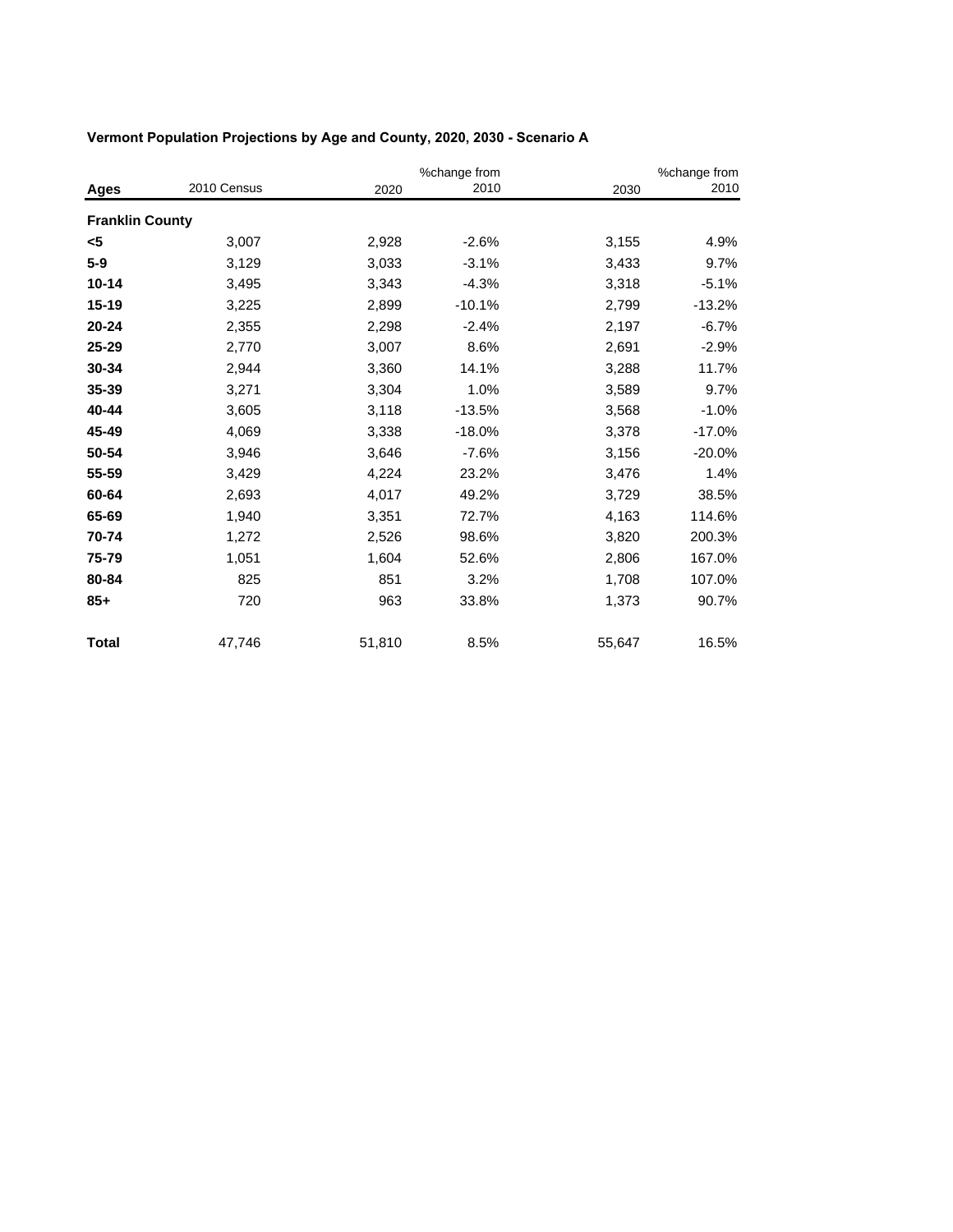|                          |             |       | %change from |        | %change from |  |
|--------------------------|-------------|-------|--------------|--------|--------------|--|
| <b>Ages</b>              | 2010 Census | 2020  | 2010         | 2030   | 2010         |  |
| <b>Grand Isle County</b> |             |       |              |        |              |  |
| <5                       | 319         | 435   | 36.4%        | 569    | 78.4%        |  |
| $5-9$                    | 370         | 447   | 20.8%        | 603    | 63.0%        |  |
| $10 - 14$                | 441         | 423   | $-4.1%$      | 577    | 30.8%        |  |
| $15 - 19$                | 420         | 381   | $-9.3%$      | 459    | 9.3%         |  |
| $20 - 24$                | 300         | 307   | 2.3%         | 294    | $-2.0%$      |  |
| 25-29                    | 307         | 408   | 32.9%        | 369    | 20.2%        |  |
| 30-34                    | 366         | 476   | 30.1%        | 488    | 33.3%        |  |
| 35-39                    | 408         | 449   | 10.0%        | 598    | 46.6%        |  |
| 40-44                    | 497         | 463   | $-6.8%$      | 604    | 21.5%        |  |
| 45-49                    | 628         | 506   | $-19.4%$     | 559    | $-11.0%$     |  |
| 50-54                    | 667         | 645   | $-3.3%$      | 602    | $-9.7%$      |  |
| 55-59                    | 691         | 848   | 22.7%        | 687    | $-0.6%$      |  |
| 60-64                    | 577         | 944   | 63.6%        | 917    | 58.9%        |  |
| 65-69                    | 378         | 876   | 131.7%       | 1,085  | 187.0%       |  |
| 70-74                    | 252         | 534   | 111.9%       | 885    | 251.2%       |  |
| 75-79                    | 159         | 347   | 118.2%       | 812    | 410.7%       |  |
| 80-84                    | 111         | 160   | 44.1%        | 343    | 209.0%       |  |
| $85+$                    | 79          | 128   | 62.0%        | 257    | 225.3%       |  |
| <b>Total</b>             | 6,970       | 8,777 | 25.9%        | 10,708 | 53.6%        |  |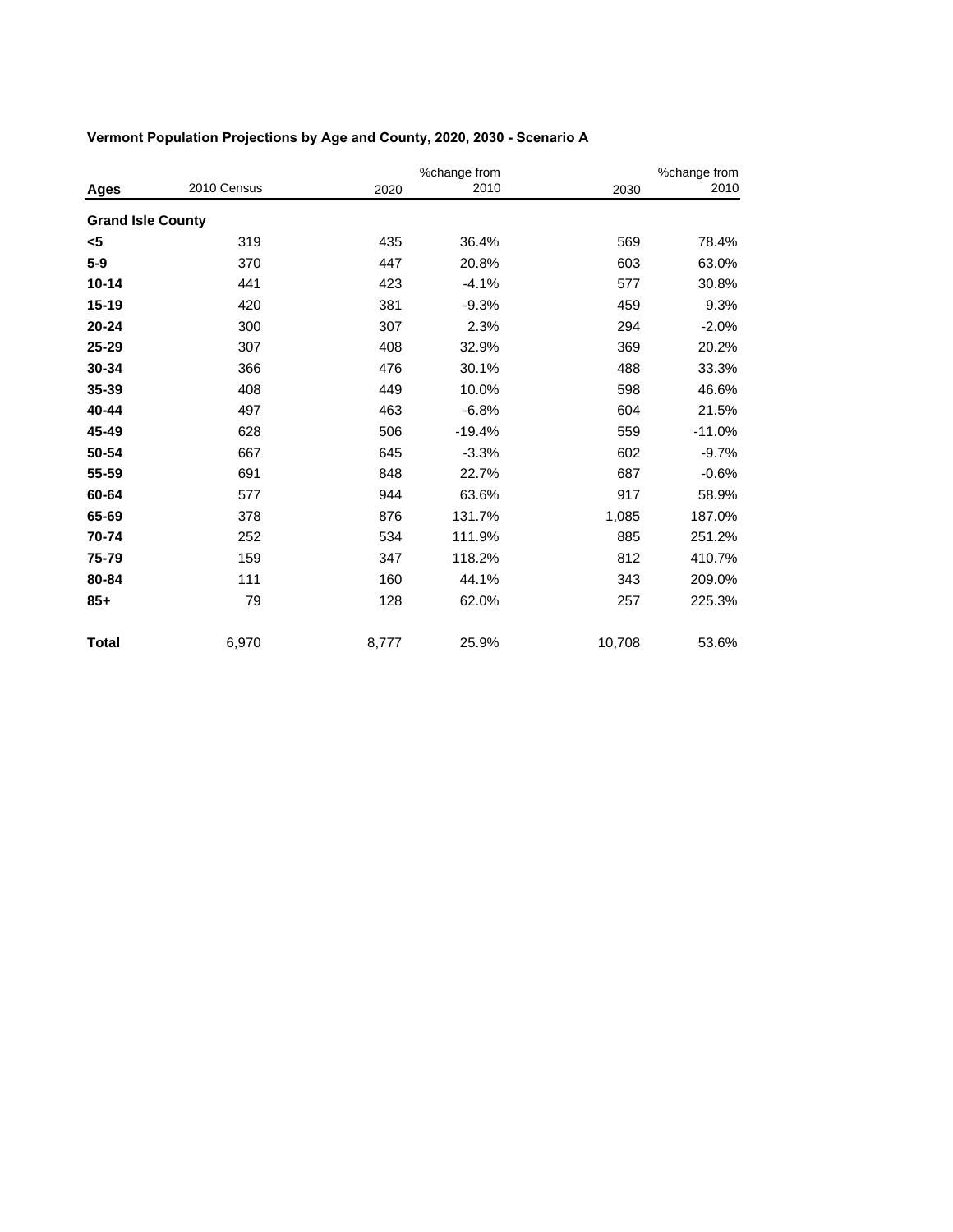|                        |             |        | %change from |        | %change from |
|------------------------|-------------|--------|--------------|--------|--------------|
| Ages                   | 2010 Census | 2020   | 2010         | 2030   | 2010         |
| <b>Lamoille County</b> |             |        |              |        |              |
| <5                     | 1,495       | 1,479  | $-1.1%$      | 1,557  | 4.1%         |
| $5-9$                  | 1,467       | 1,617  | 10.2%        | 1,729  | 17.9%        |
| $10 - 14$              | 1,509       | 1,723  | 14.2%        | 1,709  | 13.3%        |
| 15-19                  | 1,773       | 1,696  | $-4.3%$      | 1,862  | 5.0%         |
| $20 - 24$              | 1,572       | 1,696  | 7.9%         | 1,935  | 23.1%        |
| 25-29                  | 1,351       | 1,728  | 27.9%        | 1,646  | 21.8%        |
| 30-34                  | 1,550       | 1,587  | 2.4%         | 1,717  | 10.8%        |
| 35-39                  | 1,620       | 1,543  | $-4.8%$      | 1,975  | 21.9%        |
| 40-44                  | 1,669       | 1,705  | 2.2%         | 1,750  | 4.9%         |
| 45-49                  | 1,951       | 1,765  | $-9.5%$      | 1,684  | $-13.7%$     |
| 50-54                  | 2,013       | 1,816  | $-9.8%$      | 1,856  | $-7.8%$      |
| 55-59                  | 1,743       | 2,201  | 26.3%        | 1,998  | 14.6%        |
| 60-64                  | 1,498       | 2,269  | 51.5%        | 2,056  | 37.2%        |
| 65-69                  | 1,110       | 1,854  | 67.0%        | 2,361  | 112.7%       |
| 70-74                  | 763         | 1,434  | 87.9%        | 2,203  | 188.7%       |
| 75-79                  | 566         | 951    | 68.0%        | 1,609  | 184.3%       |
| 80-84                  | 429         | 560    | 30.5%        | 1,063  | 147.8%       |
| $85+$                  | 396         | 574    | 44.9%        | 929    | 134.6%       |
| <b>Total</b>           | 24,475      | 28,198 | 15.2%        | 31,639 | 29.3%        |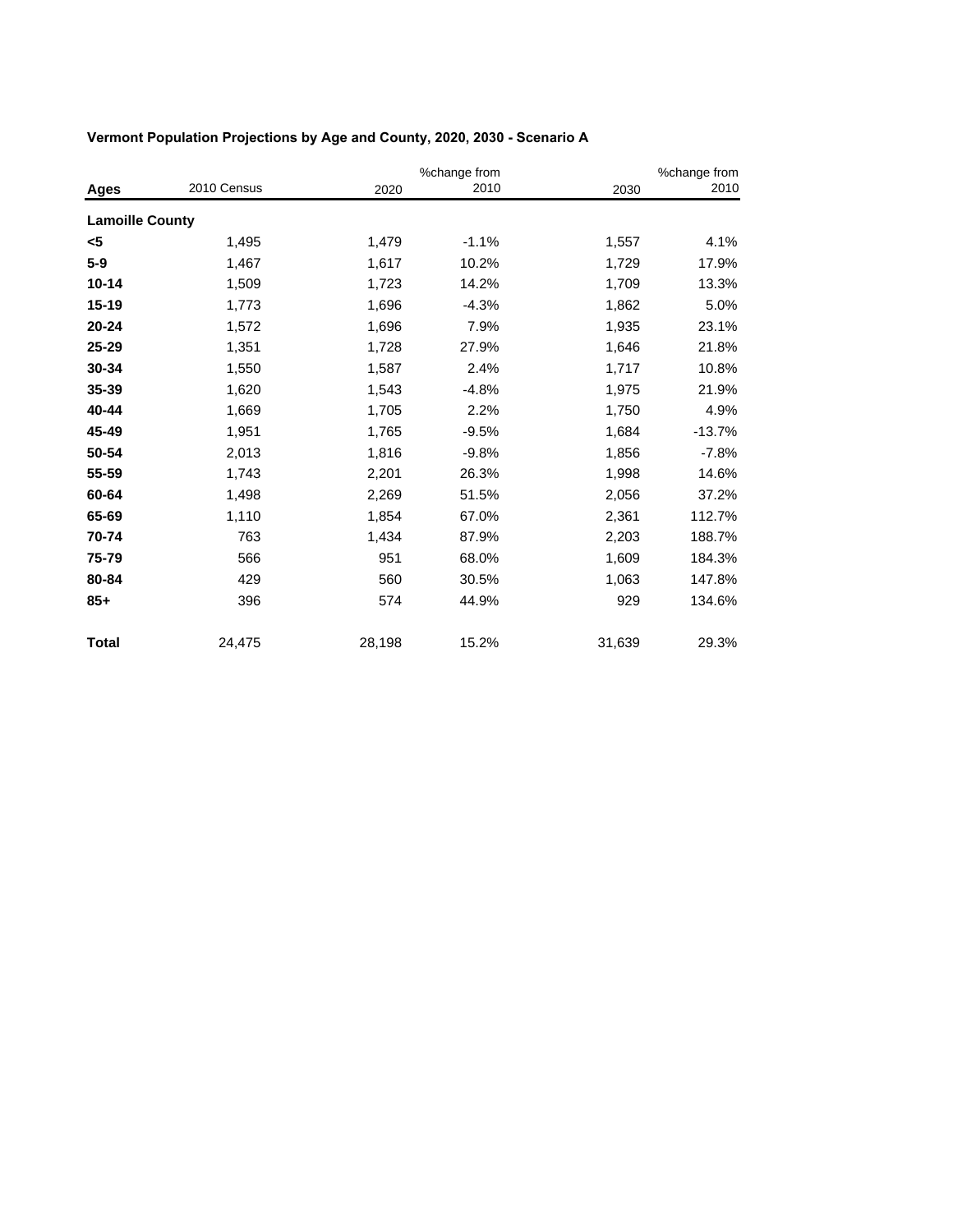|                      |             |        | %change from |        | %change from |
|----------------------|-------------|--------|--------------|--------|--------------|
| Ages                 | 2010 Census | 2020   | 2010         | 2030   | 2010         |
| <b>Orange County</b> |             |        |              |        |              |
| <5                   | 1,472       | 1,251  | $-15.0%$     | 1,292  | $-12.2%$     |
| $5-9$                | 1,623       | 1,274  | $-21.5%$     | 1,400  | $-13.7%$     |
| $10 - 14$            | 1,786       | 1,698  | $-4.9%$      | 1,472  | $-17.6%$     |
| 15-19                | 1,982       | 1,670  | $-15.7%$     | 1,306  | $-34.1%$     |
| $20 - 24$            | 1,551       | 1,203  | $-22.4%$     | 1,143  | $-26.3%$     |
| 25-29                | 1,496       | 1,427  | $-4.6%$      | 1,197  | $-20.0%$     |
| 30-34                | 1,476       | 1,715  | 16.2%        | 1,334  | $-9.6%$      |
| 35-39                | 1,652       | 1,745  | 5.6%         | 1,665  | 0.8%         |
| 40-44                | 1,943       | 1,618  | $-16.7%$     | 1,883  | $-3.1%$      |
| 45-49                | 2,420       | 1,721  | $-28.9%$     | 1,822  | $-24.7%$     |
| 50-54                | 2,671       | 2,030  | $-24.0%$     | 1,692  | $-36.7%$     |
| 55-59                | 2,435       | 2,590  | 6.4%         | 1,848  | $-24.1%$     |
| 60-64                | 2,153       | 2,792  | 29.7%        | 2,132  | $-1.0%$      |
| 65-69                | 1,455       | 2,462  | 69.2%        | 2,640  | 81.4%        |
| 70-74                | 976         | 2,038  | 108.8%       | 2,680  | 174.6%       |
| 75-79                | 779         | 1,211  | 55.5%        | 2,071  | 165.9%       |
| 80-84                | 555         | 685    | 23.4%        | 1,444  | 160.2%       |
| $85+$                | 511         | 683    | 33.7%        | 1,035  | 102.5%       |
| <b>Total</b>         | 28,936      | 29,813 | 3.0%         | 30,056 | 3.9%         |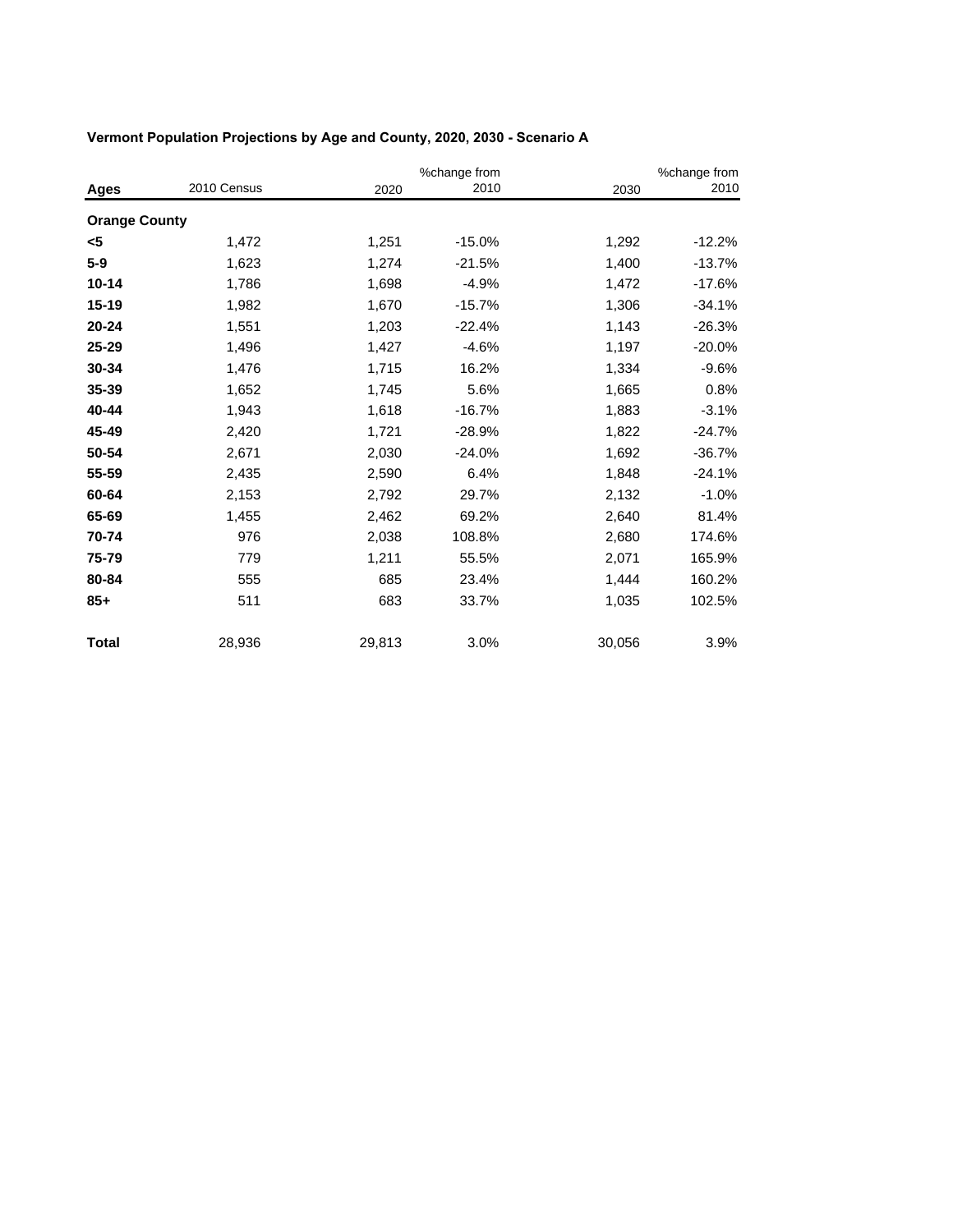|                       |             |        | %change from |        | %change from |
|-----------------------|-------------|--------|--------------|--------|--------------|
| Ages                  | 2010 Census | 2020   | 2010         | 2030   | 2010         |
| <b>Orleans County</b> |             |        |              |        |              |
| <5                    | 1,413       | 1,206  | $-14.6%$     | 1,136  | $-19.6%$     |
| $5-9$                 | 1,576       | 1,278  | $-18.9%$     | 1,342  | $-14.8%$     |
| $10 - 14$             | 1,714       | 1,663  | $-3.0%$      | 1,451  | $-15.3%$     |
| 15-19                 | 1,677       | 1,472  | $-12.2%$     | 1,189  | $-29.1%$     |
| $20 - 24$             | 1,385       | 1,090  | $-21.3%$     | 1,057  | $-23.7%$     |
| 25-29                 | 1,455       | 1,331  | $-8.5%$      | 1,164  | $-20.0%$     |
| 30-34                 | 1,495       | 1,674  | 12.0%        | 1,321  | $-11.6%$     |
| 35-39                 | 1,598       | 1,738  | 8.8%         | 1,592  | $-0.4%$      |
| 40-44                 | 1,747       | 1,659  | $-5.0%$      | 1,861  | 6.5%         |
| 45-49                 | 2,062       | 1,675  | $-18.8%$     | 1,826  | $-11.4%$     |
| 50-54                 | 2,128       | 1,848  | $-13.2%$     | 1,756  | $-17.5%$     |
| 55-59                 | 2,183       | 2,302  | 5.5%         | 1,876  | $-14.1%$     |
| 60-64                 | 1,974       | 2,393  | 21.2%        | 2,089  | 5.8%         |
| 65-69                 | 1,595       | 2,307  | 44.6%        | 2,453  | 53.8%        |
| 70-74                 | 1,070       | 1,905  | 78.0%        | 2,343  | 119.0%       |
| 75-79                 | 780         | 1,364  | 74.9%        | 1,996  | 155.9%       |
| 80-84                 | 673         | 827    | 22.9%        | 1,485  | 120.7%       |
| $85+$                 | 706         | 866    | 22.7%        | 1,359  | 92.5%        |
| <b>Total</b>          | 27,231      | 28,598 | 5.0%         | 29,296 | 7.6%         |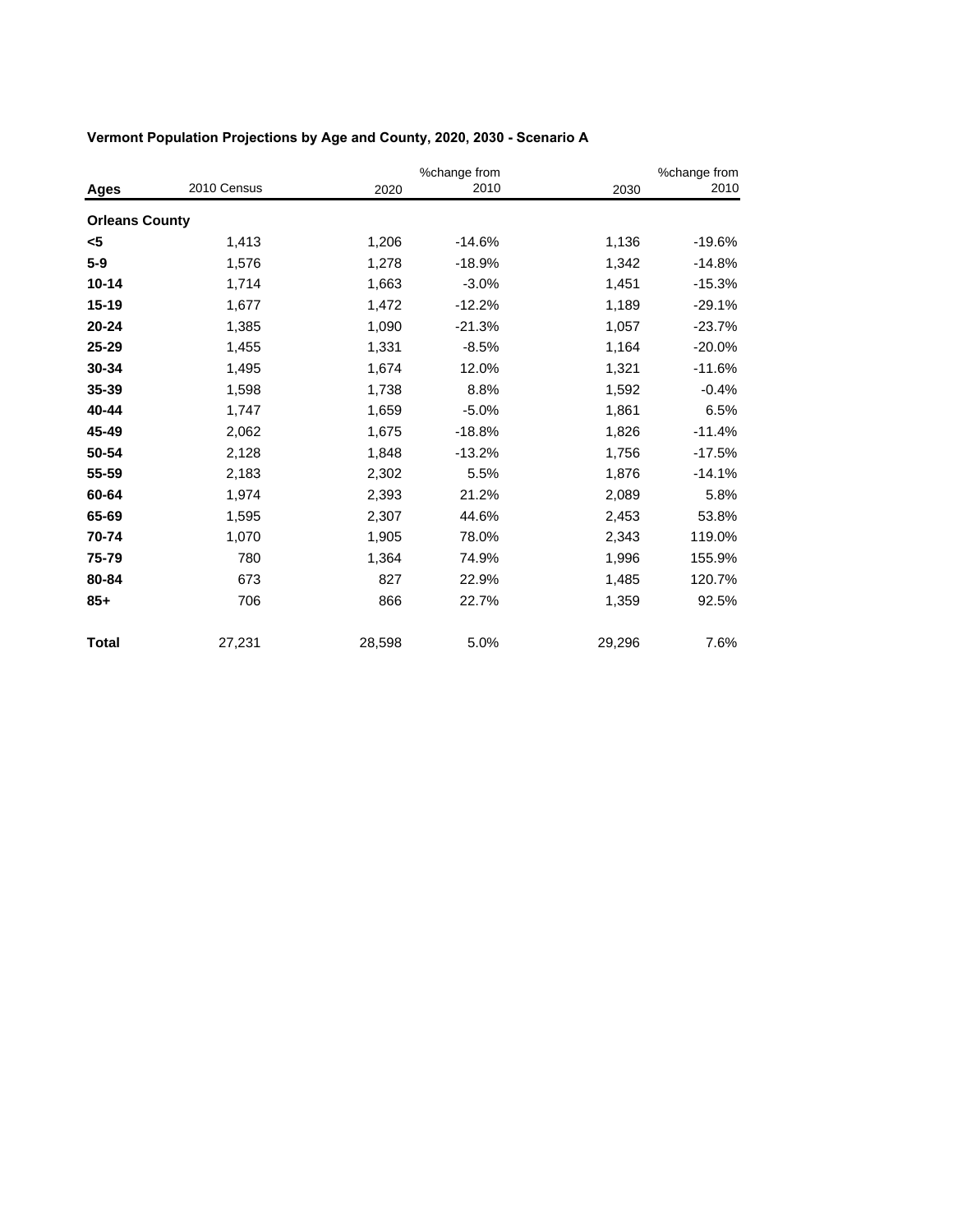|                       |             | %change from |          |        | %change from |
|-----------------------|-------------|--------------|----------|--------|--------------|
| Ages                  | 2010 Census | 2020         | 2010     | 2030   | 2010         |
| <b>Rutland County</b> |             |              |          |        |              |
| <5                    | 2,832       | 2,482        | $-12.4%$ | 2,183  | $-22.9%$     |
| $5-9$                 | 3,208       | 2,595        | $-19.1%$ | 2,424  | $-24.4%$     |
| $10 - 14$             | 3,552       | 3,059        | $-13.9%$ | 2,681  | $-24.5%$     |
| 15-19                 | 4,246       | 3,325        | $-21.7%$ | 2,679  | $-36.9%$     |
| $20 - 24$             | 4,081       | 3,070        | $-24.8%$ | 2,642  | $-35.3%$     |
| 25-29                 | 3,133       | 3,004        | $-4.1%$  | 2,342  | $-25.2%$     |
| 30-34                 | 2,973       | 3,684        | 23.9%    | 2,779  | $-6.5%$      |
| 35-39                 | 3,328       | 3,297        | $-0.9%$  | 3,164  | $-4.9%$      |
| 40-44                 | 4,059       | 2,945        | $-27.4%$ | 3,657  | $-9.9%$      |
| 45-49                 | 5,068       | 3,327        | $-34.4%$ | 3,303  | $-34.8%$     |
| 50-54                 | 5,330       | 4,089        | $-23.3%$ | 2,970  | $-44.3%$     |
| 55-59                 | 5,118       | 5,180        | 1.2%     | 3,412  | $-33.3%$     |
| 60-64                 | 4,457       | 5,417        | 21.5%    | 4,175  | $-6.3%$      |
| 65-69                 | 3,280       | 4,982        | 51.9%    | 5,085  | 55.0%        |
| 70-74                 | 2,279       | 4,181        | 83.5%    | 5,153  | 126.1%       |
| 75-79                 | 1,807       | 2,721        | 50.6%    | 4,182  | 131.4%       |
| 80-84                 | 1,450       | 1,668        | 15.0%    | 3,092  | 113.2%       |
| $85+$                 | 1,441       | 1,765        | 22.5%    | 2,516  | 74.6%        |
| <b>Total</b>          | 61,642      | 60,791       | $-1.4%$  | 58,439 | $-5.2%$      |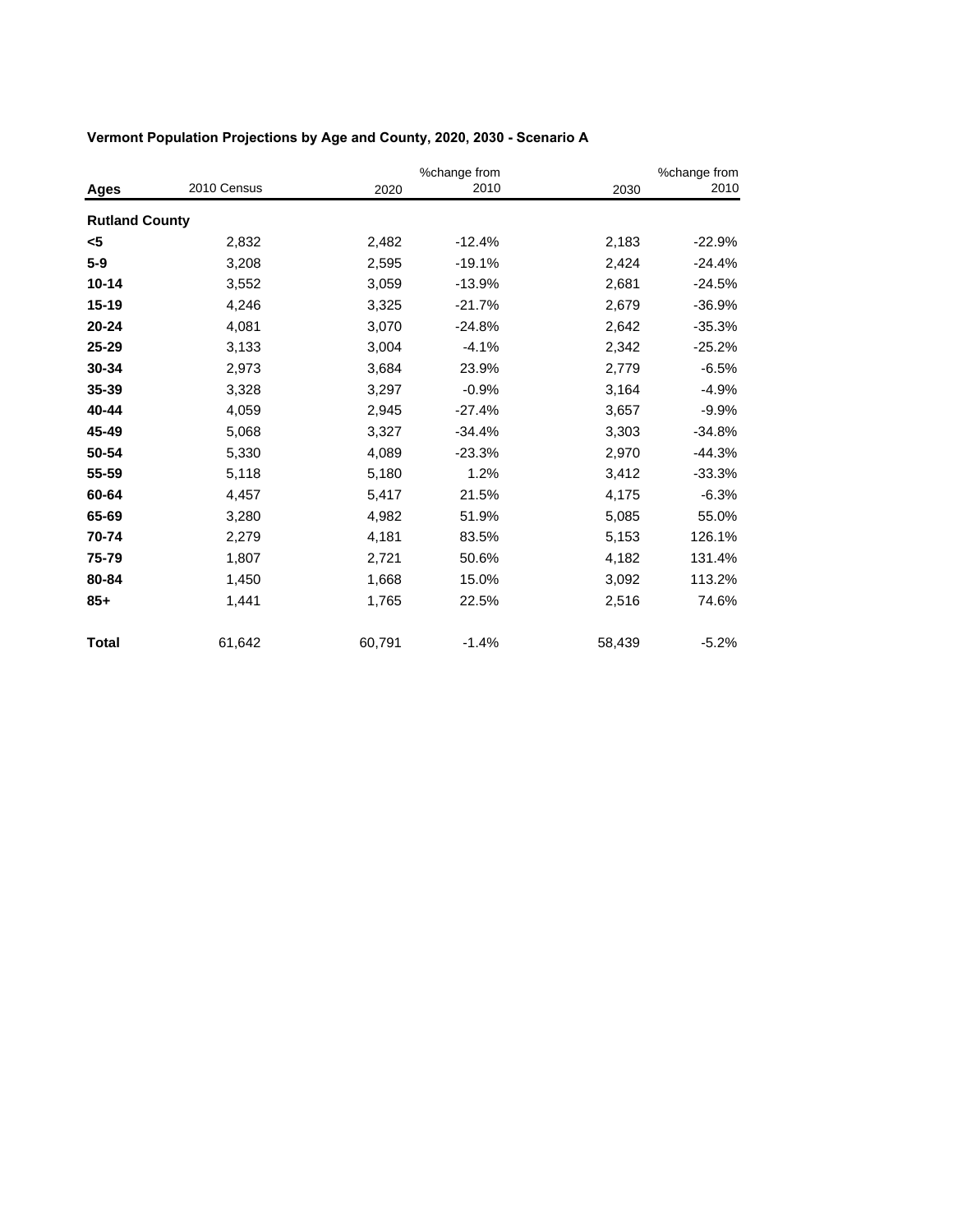|                          |             |        | %change from |        | %change from |  |
|--------------------------|-------------|--------|--------------|--------|--------------|--|
| Ages                     | 2010 Census | 2020   | 2010         | 2030   | 2010         |  |
| <b>Washington County</b> |             |        |              |        |              |  |
| <5                       | 3,087       | 2,999  | $-2.9%$      | 3,140  | 1.7%         |  |
| $5-9$                    | 3,366       | 3,249  | $-3.5%$      | 3,498  | 3.9%         |  |
| $10 - 14$                | 3,542       | 3,339  | $-5.7%$      | 3,297  | $-6.9%$      |  |
| 15-19                    | 4,146       | 3,421  | $-17.5%$     | 3,290  | $-20.6%$     |  |
| 20-24                    | 3,597       | 3,226  | $-10.3%$     | 3,040  | $-15.5%$     |  |
| 25-29                    | 3,085       | 3,351  | 8.6%         | 2,753  | $-10.8%$     |  |
| 30-34                    | 3,342       | 3,678  | 10.1%        | 3,308  | $-1.0%$      |  |
| 35-39                    | 3,690       | 3,518  | $-4.7%$      | 3,825  | 3.7%         |  |
| 40-44                    | 4,211       | 3,615  | $-14.2%$     | 3,987  | $-5.3%$      |  |
| 45-49                    | 4,760       | 3,777  | $-20.7%$     | 3,609  | $-24.2%$     |  |
| 50-54                    | 5,096       | 4,234  | $-16.9%$     | 3,638  | $-28.6%$     |  |
| 55-59                    | 4,810       | 4,627  | $-3.8%$      | 3,683  | $-23.4%$     |  |
| 60-64                    | 4,185       | 4,855  | 16.0%        | 4,054  | $-3.1%$      |  |
| 65-69                    | 2,654       | 4,448  | 67.6%        | 4,316  | 62.6%        |  |
| 70-74                    | 1,952       | 3,668  | 87.9%        | 4,315  | 121.1%       |  |
| 75-79                    | 1,554       | 2,216  | 42.6%        | 3,750  | 141.3%       |  |
| 80-84                    | 1,160       | 1,421  | 22.5%        | 2,700  | 132.8%       |  |
| $85+$                    | 1,297       | 1,544  | 19.0%        | 2,169  | 67.2%        |  |
| <b>Total</b>             | 59,534      | 61,186 | 2.8%         | 62,372 | 4.8%         |  |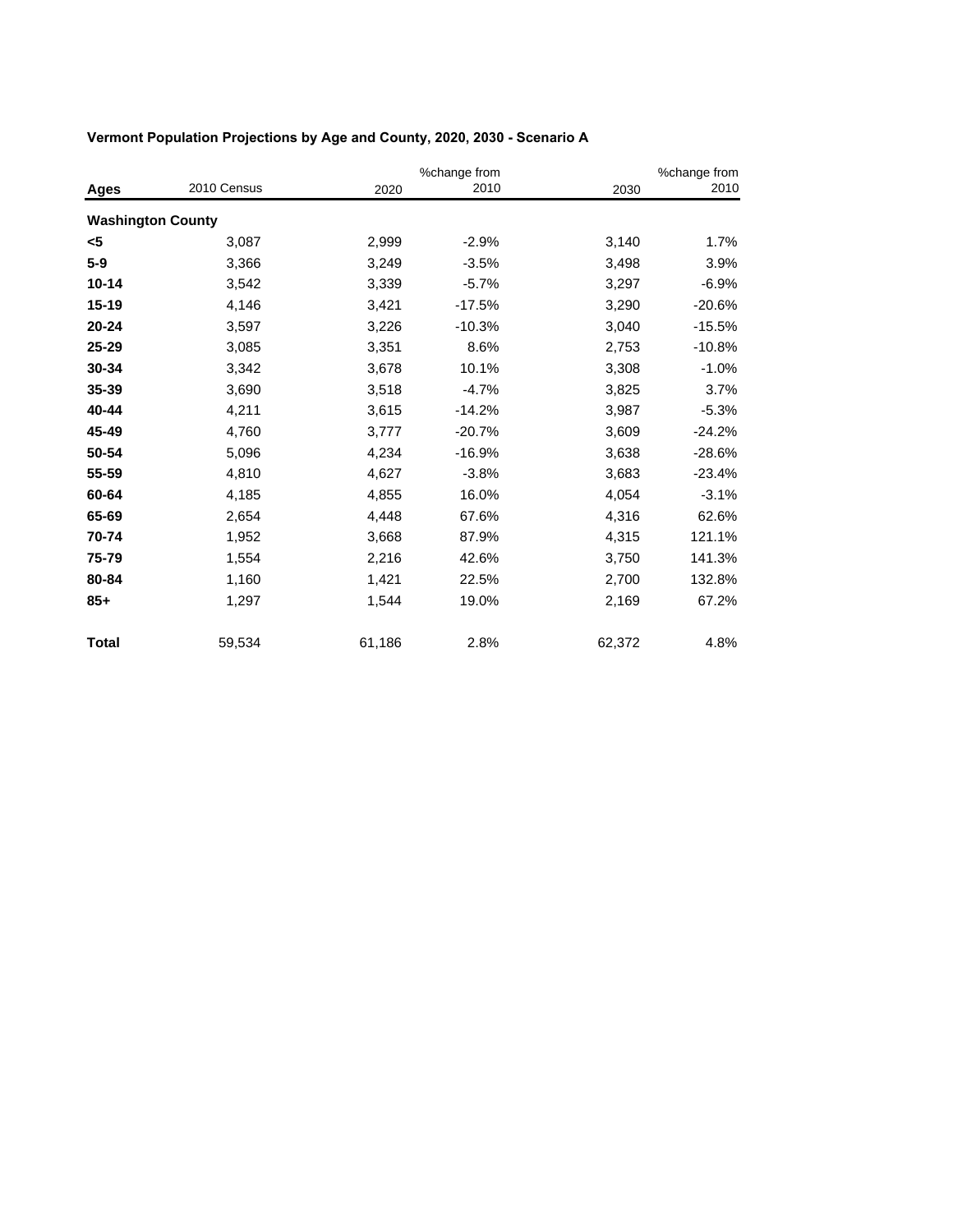|                       |             |        | %change from |        | %change from |
|-----------------------|-------------|--------|--------------|--------|--------------|
| Ages                  | 2010 Census | 2020   | 2010         | 2030   | 2010         |
| <b>Windham County</b> |             |        |              |        |              |
| <5                    | 2,148       | 2,122  | $-1.2%$      | 2,133  | $-0.7%$      |
| $5-9$                 | 2,347       | 2,341  | $-0.3%$      | 2,477  | 5.5%         |
| $10 - 14$             | 2,624       | 2,292  | $-12.7%$     | 2,301  | $-12.3%$     |
| 15-19                 | 2,839       | 2,253  | $-20.6%$     | 2,238  | $-21.2%$     |
| 20-24                 | 2,513       | 1,880  | $-25.2%$     | 1,641  | $-34.7%$     |
| 25-29                 | 2,378       | 2,432  | 2.3%         | 1,921  | $-19.2%$     |
| 30-34                 | 2,258       | 2,768  | 22.6%        | 2,077  | $-8.0%$      |
| 35-39                 | 2,337       | 2,570  | 10.0%        | 2,630  | 12.5%        |
| 40-44                 | 2,846       | 2,394  | $-15.9%$     | 2,941  | 3.3%         |
| 45-49                 | 3,703       | 2,368  | $-36.1%$     | 2,610  | $-29.5%$     |
| 50-54                 | 3,994       | 2,980  | $-25.4%$     | 2,509  | $-37.2%$     |
| 55-59                 | 3,989       | 3,895  | $-2.4%$      | 2,499  | $-37.4%$     |
| 60-64                 | 3,370       | 4,396  | 30.4%        | 3,295  | $-2.2%$      |
| 65-69                 | 2,395       | 4,104  | 71.4%        | 4,041  | 68.7%        |
| 70-74                 | 1,572       | 3,213  | 104.4%       | 4,249  | 170.3%       |
| 75-79                 | 1,234       | 2,043  | 65.6%        | 3,539  | 186.8%       |
| 80-84                 | 985         | 1,152  | 17.0%        | 2,376  | 141.2%       |
| $85+$                 | 981         | 1,274  | 29.9%        | 1,952  | 99.0%        |
| <b>Total</b>          | 44,513      | 46,477 | 4.4%         | 47,429 | 6.6%         |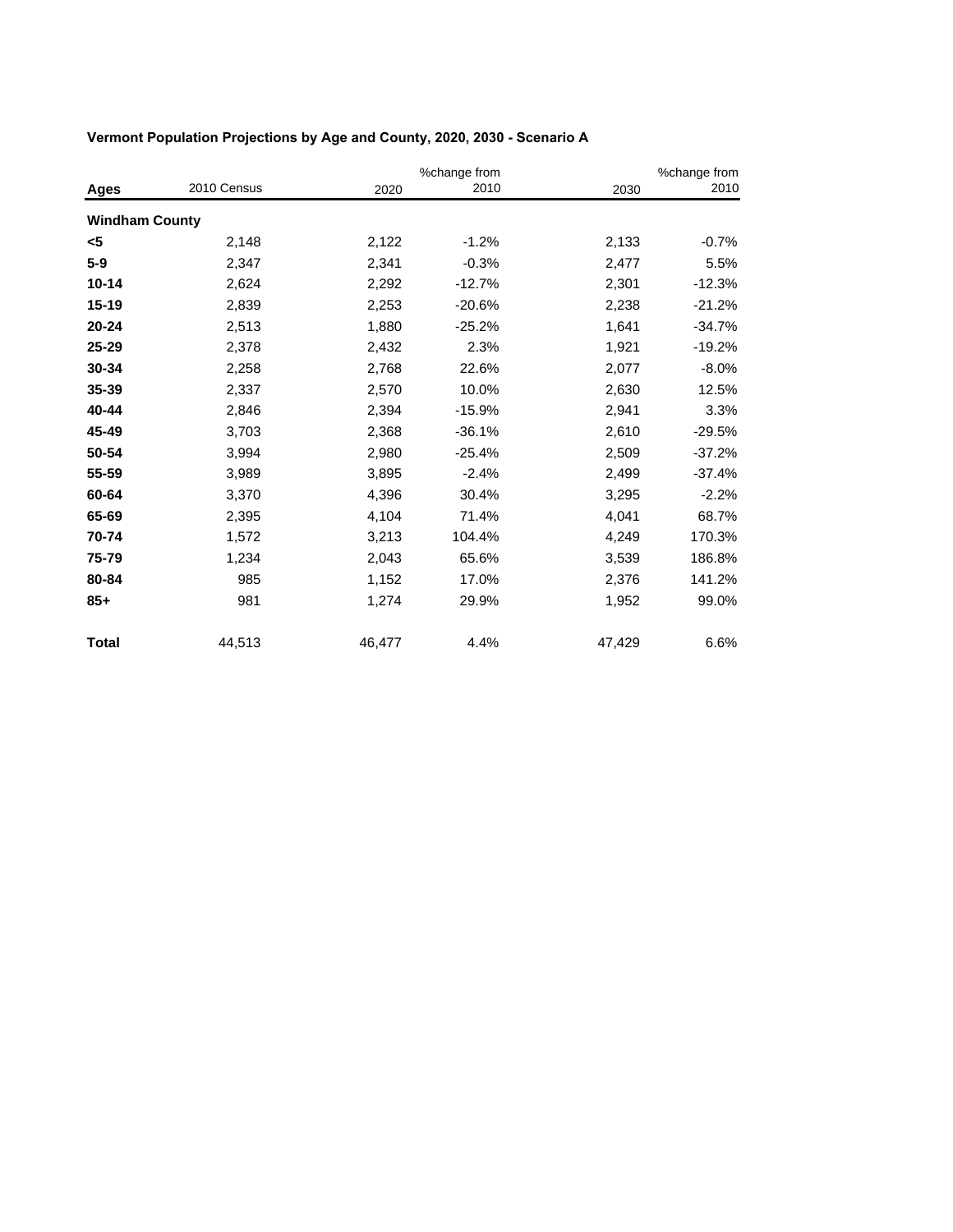|                       |             |        | %change from |        | %change from |
|-----------------------|-------------|--------|--------------|--------|--------------|
| Ages                  | 2010 Census | 2020   | 2010         | 2030   | 2010         |
| <b>Windsor County</b> |             |        |              |        |              |
| <5                    | 2,672       | 2,600  | $-2.7%$      | 2,690  | 0.7%         |
| $5-9$                 | 3,027       | 2,893  | $-4.4%$      | 3,148  | 4.0%         |
| $10 - 14$             | 3,349       | 3,053  | $-8.8%$      | 3,041  | $-9.2%$      |
| 15-19                 | 3,244       | 2,815  | $-13.2%$     | 2,680  | $-17.4%$     |
| $20 - 24$             | 2,598       | 2,037  | $-21.6%$     | 1,856  | $-28.6%$     |
| 25-29                 | 3,184       | 2,937  | $-7.8%$      | 2,538  | $-20.3%$     |
| 30-34                 | 2,913       | 3,141  | 7.8%         | 2,470  | $-15.2%$     |
| 35-39                 | 3,078       | 3,510  | 14.0%        | 3,240  | 5.3%         |
| 40-44                 | 3,586       | 3,113  | $-13.2%$     | 3,364  | $-6.2%$      |
| 45-49                 | 4,678       | 3,148  | $-32.7%$     | 3,596  | $-23.1%$     |
| 50-54                 | 5,069       | 3,865  | $-23.8%$     | 3,358  | $-33.8%$     |
| 55-59                 | 4,933       | 4,985  | 1.1%         | 3,366  | $-31.8%$     |
| 60-64                 | 4,248       | 5,503  | 29.5%        | 4,215  | $-0.8%$      |
| 65-69                 | 3,281       | 5,209  | 58.8%        | 5,308  | 61.8%        |
| 70-74                 | 2,249       | 4,107  | 82.6%        | 5,393  | 139.8%       |
| 75-79                 | 1,718       | 2,858  | 66.4%        | 4,593  | 167.3%       |
| 80-84                 | 1,368       | 1,587  | 16.0%        | 2,927  | 114.0%       |
| $85+$                 | 1,475       | 1,696  | 15.0%        | 2,545  | 72.5%        |
| <b>Total</b>          | 56,670      | 59,057 | 4.2%         | 60,328 | 6.5%         |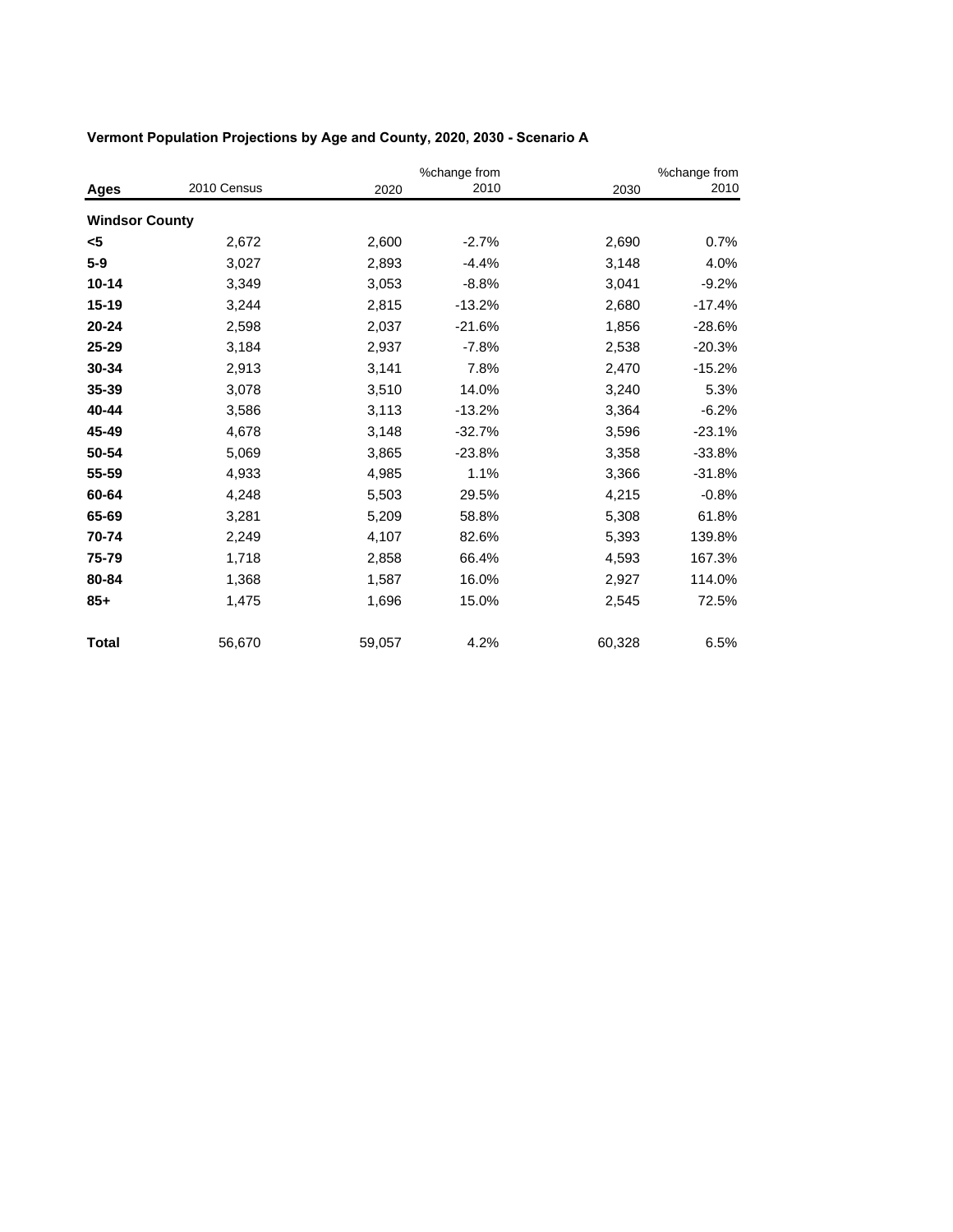|                      |             |         | %change from |         | %change from |
|----------------------|-------------|---------|--------------|---------|--------------|
| <b>Ages</b>          | 2010 Census | 2020    | 2010         | 2030    | 2010         |
| <b>Vermont Total</b> |             |         |              |         |              |
| <5                   | 31,952      | 29,478  | $-7.7%$      | 27,844  | $-12.9%$     |
| $5-9$                | 34,654      | 31,532  | $-9.0%$      | 31,184  | $-10.0%$     |
| $10 - 14$            | 37,637      | 35,328  | $-6.1%$      | 32,711  | $-13.1%$     |
| $15 - 19$            | 46,012      | 38,773  | $-15.7%$     | 35,282  | $-23.3%$     |
| $20 - 24$            | 43,851      | 36,381  | $-17.0%$     | 34,158  | $-22.1%$     |
| $25 - 29$            | 35,441      | 35,576  | 0.4%         | 29,991  | $-15.4%$     |
| 30-34                | 34,181      | 39,619  | 15.9%        | 32,882  | $-3.8%$      |
| $35 - 39$            | 36,358      | 37,700  | 3.7%         | 37,854  | 4.1%         |
| 40-44                | 42,001      | 35,561  | $-15.3%$     | 41,237  | $-1.8%$      |
| 45-49                | 50,110      | 36,934  | $-26.3%$     | 38,325  | $-23.5%$     |
| 50-54                | 52,493      | 42,060  | $-19.9%$     | 35,650  | $-32.1%$     |
| 55-59                | 48,739      | 48,945  | 0.4%         | 36,174  | $-25.8%$     |
| 60-64                | 41,234      | 49,902  | 21.0%        | 40,192  | $-2.5%$      |
| 65-69                | 29,390      | 44,530  | 51.5%        | 45,157  | 53.6%        |
| 70-74                | 20,148      | 34,891  | 73.2%        | 42,820  | 112.5%       |
| 75-79                | 15,960      | 22,725  | 42.4%        | 34,869  | 118.5%       |
| 80-84                | 12,783      | 13,503  | 5.6%         | 23,623  | 84.8%        |
| $85+$                | 12,797      | 15,250  | 19.2%        | 20,527  | 60.4%        |
| Total                | 625,741     | 628,688 | 0.5%         | 620,480 | $-0.8%$      |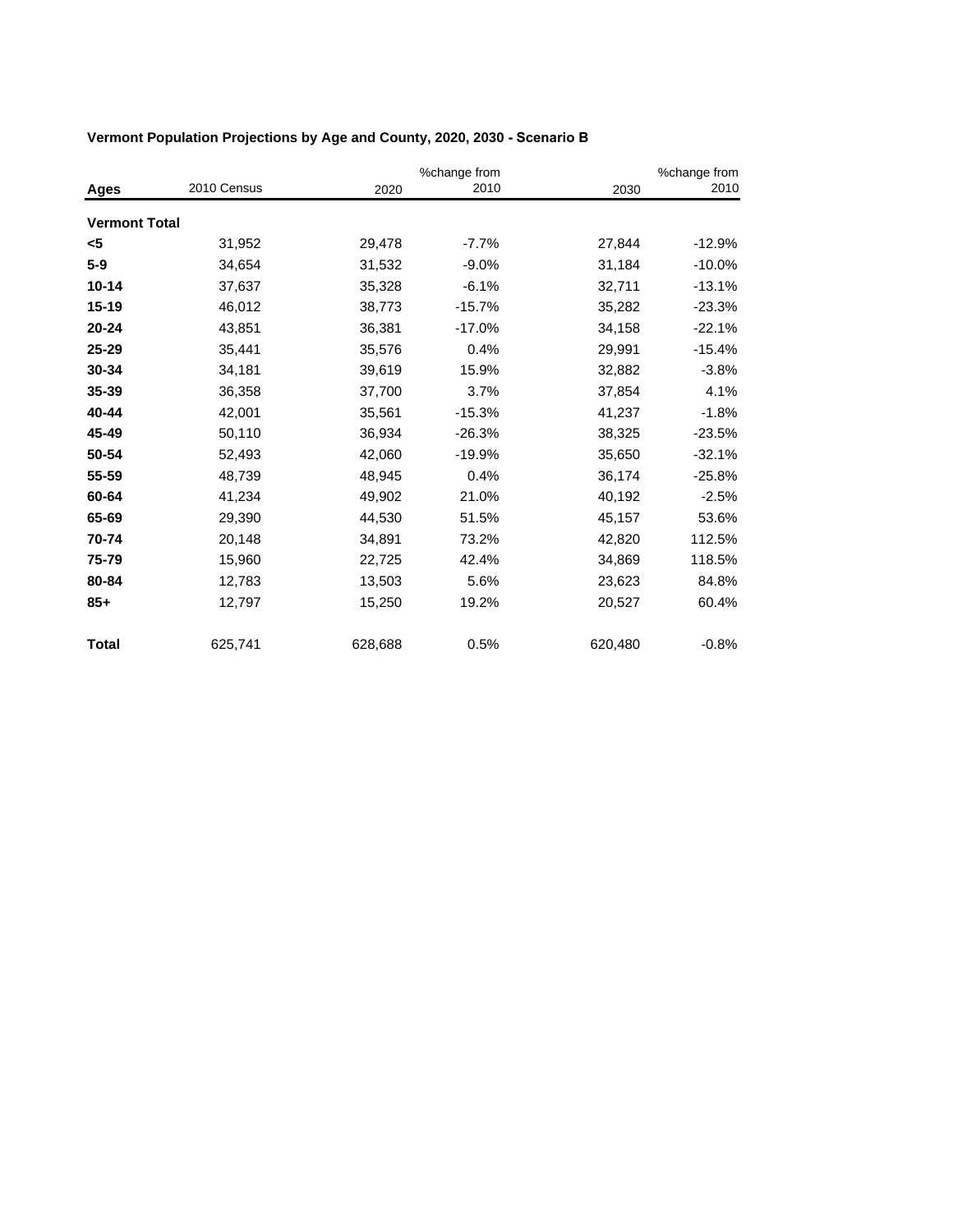|                       |             |        | %change from |        | %change from |
|-----------------------|-------------|--------|--------------|--------|--------------|
| Ages                  | 2010 Census | 2020   | 2010         | 2030   | 2010         |
| <b>Addison County</b> |             |        |              |        |              |
| <5                    | 1,772       | 1,358  | $-23.4%$     | 1,140  | $-35.7%$     |
| $5-9$                 | 1,923       | 1,467  | $-23.7%$     | 1,354  | $-29.6%$     |
| $10 - 14$             | 2,246       | 1,930  | $-14.1%$     | 1,499  | $-33.3%$     |
| 15-19                 | 3,286       | 2,486  | $-24.3%$     | 1,891  | $-42.5%$     |
| $20 - 24$             | 3,069       | 2,588  | $-15.7%$     | 2,229  | $-27.4%$     |
| 25-29                 | 1,624       | 1,528  | $-5.9%$      | 1,153  | $-29.0%$     |
| 30-34                 | 1,778       | 1,927  | 8.4%         | 1,630  | $-8.3%$      |
| 35-39                 | 2,051       | 1,971  | $-3.9%$      | 1,872  | $-8.7%$      |
| 40-44                 | 2,508       | 1,954  | $-22.1%$     | 2,124  | $-15.3%$     |
| 45-49                 | 2,968       | 2,200  | $-25.9%$     | 2,118  | $-28.6%$     |
| 50-54                 | 3,057       | 2,600  | $-14.9%$     | 2,029  | $-33.6%$     |
| 55-59                 | 2,932       | 2,907  | $-0.9%$      | 2,161  | $-26.3%$     |
| 60-64                 | 2,505       | 3,002  | 19.8%        | 2,568  | 2.5%         |
| 65-69                 | 1,703       | 2,709  | 59.1%        | 2,716  | 59.5%        |
| 70-74                 | 1,123       | 2,197  | 95.6%        | 2,672  | 137.9%       |
| 75-79                 | 849         | 1,363  | 60.5%        | 2,192  | 158.2%       |
| 80-84                 | 704         | 759    | 7.8%         | 1,497  | 112.6%       |
| $85+$                 | 723         | 874    | 20.9%        | 1,268  | 75.4%        |
| <b>Total</b>          | 36,821      | 35,820 | $-2.7%$      | 34,113 | $-7.4%$      |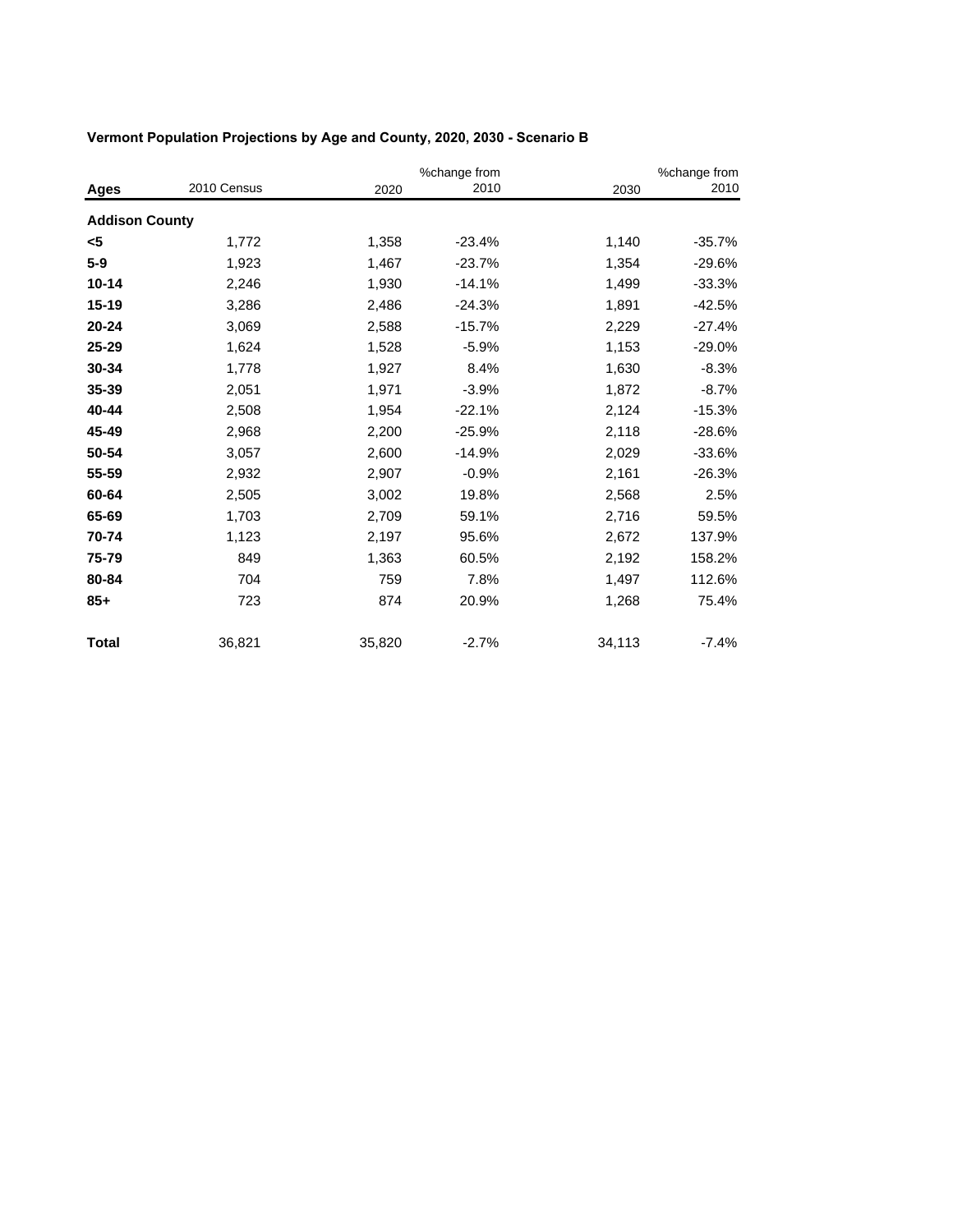|                          |             |        | %change from |        | %change from |  |
|--------------------------|-------------|--------|--------------|--------|--------------|--|
| Ages                     | 2010 Census | 2020   | 2010         | 2030   | 2010         |  |
| <b>Bennington County</b> |             |        |              |        |              |  |
| <5                       | 1,877       | 1,631  | $-13.1%$     | 1,366  | $-27.2%$     |  |
| $5-9$                    | 1,990       | 1,852  | $-6.9%$      | 1,689  | $-15.1%$     |  |
| $10 - 14$                | 2,147       | 2,091  | $-2.6%$      | 1,826  | $-15.0%$     |  |
| 15-19                    | 2,678       | 2,185  | $-18.4%$     | 2,028  | $-24.3%$     |  |
| $20 - 24$                | 2,133       | 1,654  | $-22.5%$     | 1,615  | $-24.3%$     |  |
| 25-29                    | 1,751       | 1,779  | 1.6%         | 1,448  | $-17.3%$     |  |
| 30-34                    | 1,641       | 1,867  | 13.8%        | 1,452  | $-11.5%$     |  |
| 35-39                    | 1,872       | 1,864  | $-0.4%$      | 1,911  | 2.1%         |  |
| 40-44                    | 2,410       | 1,847  | $-23.4%$     | 2,108  | $-12.5%$     |  |
| 45-49                    | 2,942       | 1,977  | $-32.8%$     | 1,971  | $-33.0%$     |  |
| 50-54                    | 3,099       | 2,475  | $-20.1%$     | 1,900  | $-38.7%$     |  |
| 55-59                    | 2,922       | 2,966  | 1.5%         | 1,999  | $-31.6%$     |  |
| 60-64                    | 2,668       | 3,098  | 16.1%        | 2,488  | $-6.7%$      |  |
| 65-69                    | 2,065       | 2,820  | 36.6%        | 2,895  | 40.2%        |  |
| 70-74                    | 1,497       | 2,340  | 56.3%        | 2,760  | 84.4%        |  |
| 75-79                    | 1,293       | 1,709  | 32.2%        | 2,365  | 82.9%        |  |
| 80-84                    | 1,075       | 989    | $-8.0%$      | 1,560  | 45.1%        |  |
| $85+$                    | 1,065       | 1,326  | 24.5%        | 1,653  | 55.2%        |  |
| <b>Total</b>             | 37,125      | 36,470 | $-1.8%$      | 35,034 | $-5.6%$      |  |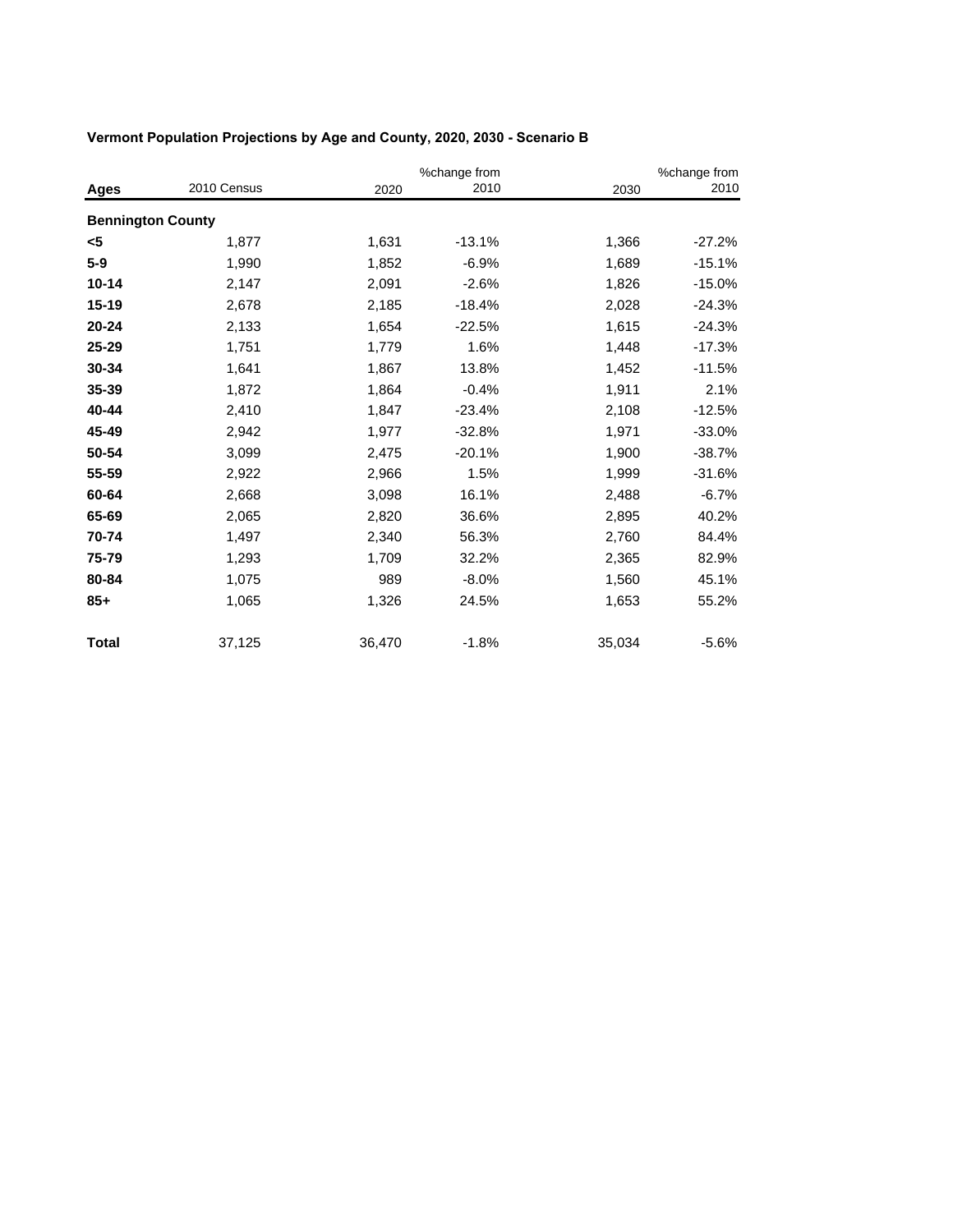|                         |             |        | %change from |        | %change from |
|-------------------------|-------------|--------|--------------|--------|--------------|
| Ages                    | 2010 Census | 2020   | 2010         | 2030   | 2010         |
| <b>Caledonia County</b> |             |        |              |        |              |
| <5                      | 1,727       | 1,576  | $-8.7%$      | 1,464  | $-15.2%$     |
| $5-9$                   | 1,843       | 1,652  | $-10.4%$     | 1,686  | $-8.5%$      |
| $10 - 14$               | 1,894       | 2,002  | 5.7%         | 1,849  | $-2.4%$      |
| 15-19                   | 2,404       | 2,213  | $-7.9%$      | 1,978  | $-17.7%$     |
| 20-24                   | 1,957       | 1,522  | $-22.2%$     | 1,613  | $-17.6%$     |
| 25-29                   | 1,588       | 1,576  | $-0.8%$      | 1,447  | $-8.9%$      |
| 30-34                   | 1,627       | 1,916  | 17.8%        | 1,496  | $-8.1%$      |
| 35-39                   | 1,810       | 1,875  | 3.6%         | 1,878  | 3.8%         |
| 40-44                   | 1,875       | 1,760  | $-6.1%$      | 2,079  | 10.9%        |
| 45-49                   | 2,390       | 1,978  | $-17.2%$     | 2,052  | $-14.1%$     |
| 50-54                   | 2,501       | 2,000  | $-20.0%$     | 1,880  | $-24.8%$     |
| 55-59                   | 2,654       | 2,505  | $-5.6%$      | 2,080  | $-21.6%$     |
| 60-64                   | 2,164       | 2,451  | 13.3%        | 1,972  | $-8.9%$      |
| 65-69                   | 1,504       | 2,616  | 73.9%        | 2,498  | 66.1%        |
| 70-74                   | 1,039       | 1,906  | 83.4%        | 2,191  | 110.9%       |
| 75-79                   | 829         | 1,200  | 44.8%        | 2,108  | 154.3%       |
| 80-84                   | 724         | 684    | $-5.5%$      | 1,267  | 75.0%        |
| $85+$                   | 697         | 767    | 10.0%        | 996    | 42.9%        |
| <b>Total</b>            | 31,227      | 32,199 | 3.1%         | 32,534 | 4.2%         |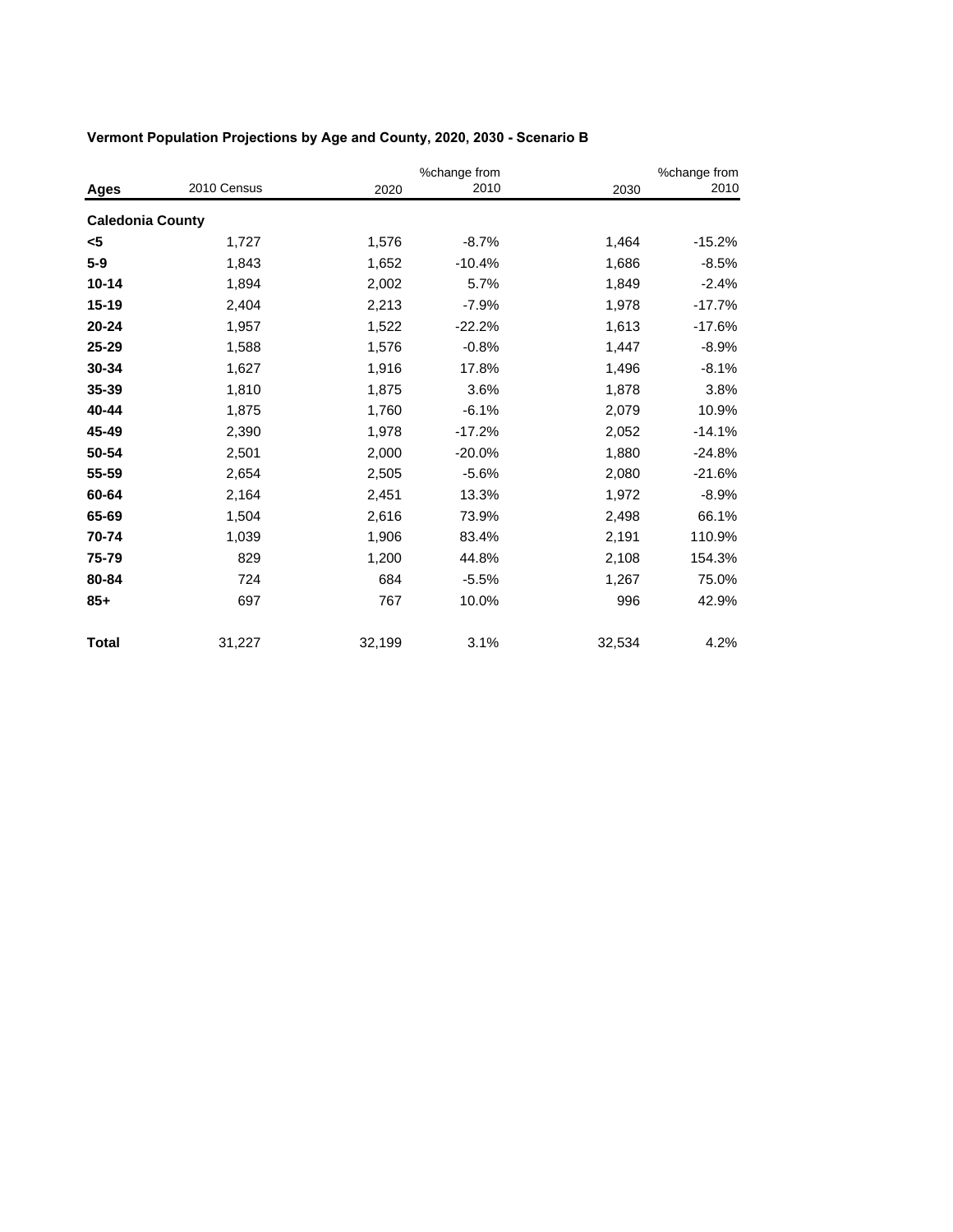|                          |             |         | %change from |         | %change from |
|--------------------------|-------------|---------|--------------|---------|--------------|
| <b>Ages</b>              | 2010 Census | 2020    | 2010         | 2030    | 2010         |
| <b>Chittenden County</b> |             |         |              |         |              |
| <5                       | 7,877       | 8,293   | 5.3%         | 7,431   | $-5.7%$      |
| $5-9$                    | 8,479       | 8,171   | $-3.6%$      | 7,153   | $-15.6%$     |
| $10 - 14$                | 8,958       | 8,295   | $-7.4%$      | 8,395   | $-6.3%$      |
| 15-19                    | 13,714      | 11,572  | $-15.6%$     | 11,119  | $-18.9%$     |
| $20 - 24$                | 16,462      | 14,236  | $-13.5%$     | 13,215  | $-19.7%$     |
| $25 - 29$                | 11,061      | 12,688  | 14.7%        | 10,675  | $-3.5%$      |
| 30-34                    | 9,551       | 11,992  | 25.6%        | 10,405  | 8.9%         |
| 35-39                    | 9,291       | 10,043  | 8.1%         | 11,627  | 25.1%        |
| 40-44                    | 10,608      | 9,273   | $-12.6%$     | 11,678  | 10.1%        |
| 45-49                    | 11,956      | 8,771   | $-26.6%$     | 9,497   | $-20.6%$     |
| 50-54                    | 12,340      | 10,046  | $-18.6%$     | 8,796   | $-28.7%$     |
| 55-59                    | 10,343      | 10,998  | 6.3%         | 8,093   | $-21.8%$     |
| 60-64                    | 8,220       | 10,872  | 32.3%        | 8,901   | 8.3%         |
| 65-69                    | 5,609       | 8,910   | 58.9%        | 9,578   | 70.8%        |
| 70-74                    | 3,823       | 6,812   | 78.2%        | 9,143   | 139.2%       |
| 75-79                    | 3,099       | 4,505   | 45.4%        | 7,247   | 133.8%       |
| 80-84                    | 2,563       | 2,851   | 11.2%        | 5,133   | 100.3%       |
| $85+$                    | 2,591       | 3,484   | 34.5%        | 4,881   | 88.4%        |
| <b>Total</b>             | 156,545     | 161,812 | 3.4%         | 162,967 | 4.1%         |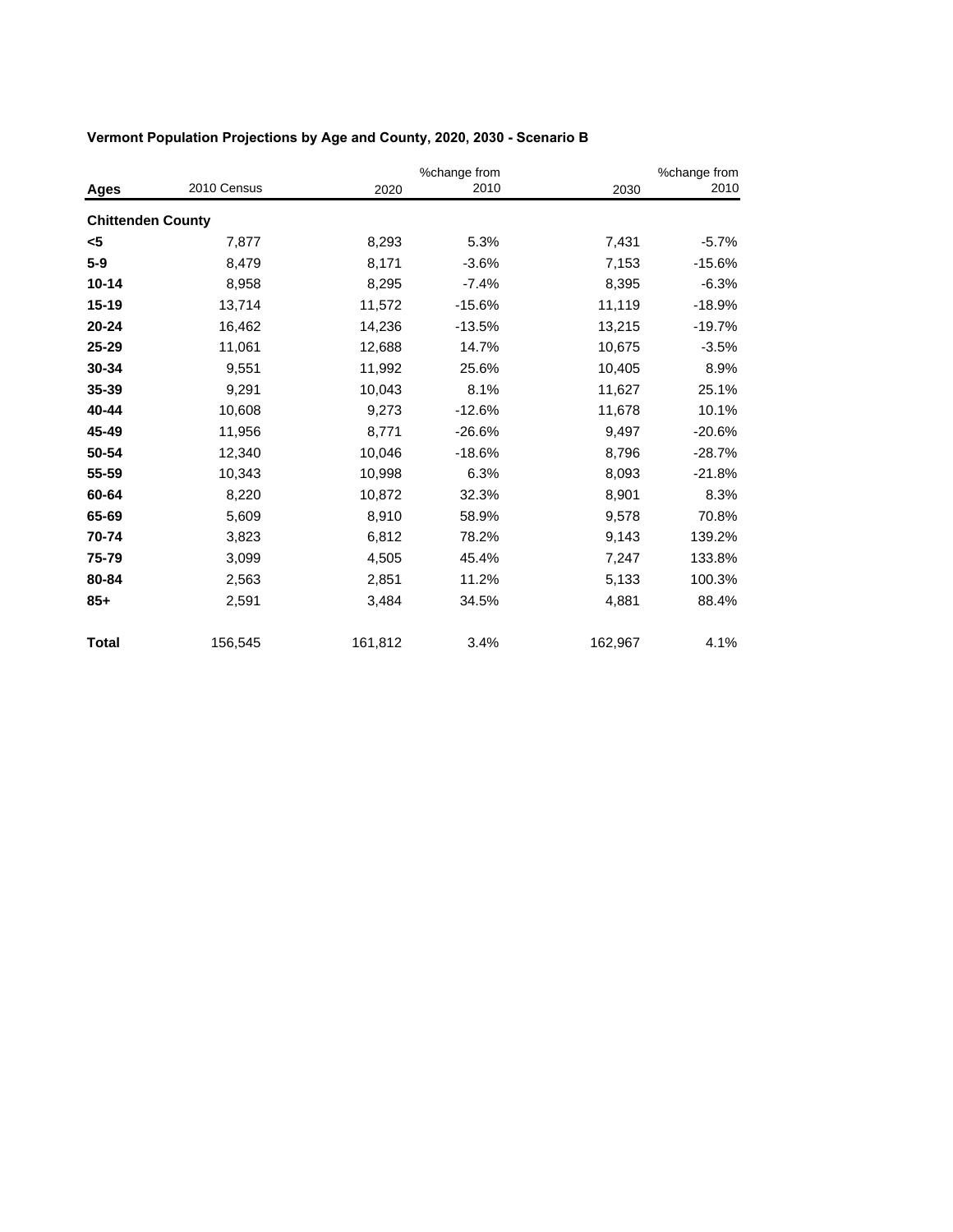|                     |             |       | %change from |       | %change from |  |
|---------------------|-------------|-------|--------------|-------|--------------|--|
| Ages                | 2010 Census | 2020  | 2010         | 2030  | 2010         |  |
| <b>Essex County</b> |             |       |              |       |              |  |
| $5$                 | 254         | 142   | $-44.1%$     | 111   | $-56.3%$     |  |
| $5-9$               | 306         | 194   | $-36.6%$     | 181   | $-40.8%$     |  |
| $10 - 14$           | 380         | 276   | $-27.4%$     | 162   | $-57.4%$     |  |
| 15-19               | 378         | 250   | $-33.9%$     | 158   | $-58.2%$     |  |
| $20 - 24$           | 278         | 191   | $-31.3%$     | 139   | $-50.0%$     |  |
| 25-29               | 258         | 210   | $-18.6%$     | 138   | $-46.5%$     |  |
| 30-34               | 267         | 279   | 4.5%         | 193   | $-27.7%$     |  |
| 35-39               | 352         | 301   | $-14.5%$     | 247   | $-29.8%$     |  |
| 40-44               | 437         | 274   | $-37.3%$     | 287   | $-34.3%$     |  |
| 45-49               | 515         | 350   | $-32.0%$     | 300   | $-41.7%$     |  |
| 50-54               | 582         | 497   | $-14.6%$     | 312   | $-46.4%$     |  |
| 55-59               | 557         | 597   | 7.2%         | 407   | $-26.9%$     |  |
| 60-64               | 522         | 669   | 28.2%        | 574   | 10.0%        |  |
| 65-69               | 421         | 572   | 35.9%        | 620   | 47.3%        |  |
| 70-74               | 281         | 501   | 78.3%        | 652   | 132.0%       |  |
| 75-79               | 242         | 333   | 37.6%        | 459   | 89.7%        |  |
| 80-84               | 161         | 179   | 11.2%        | 322   | 100.0%       |  |
| $85+$               | 115         | 159   | 38.3%        | 218   | 89.6%        |  |
| <b>Total</b>        | 6,306       | 5,974 | $-5.3%$      | 5,480 | $-13.1%$     |  |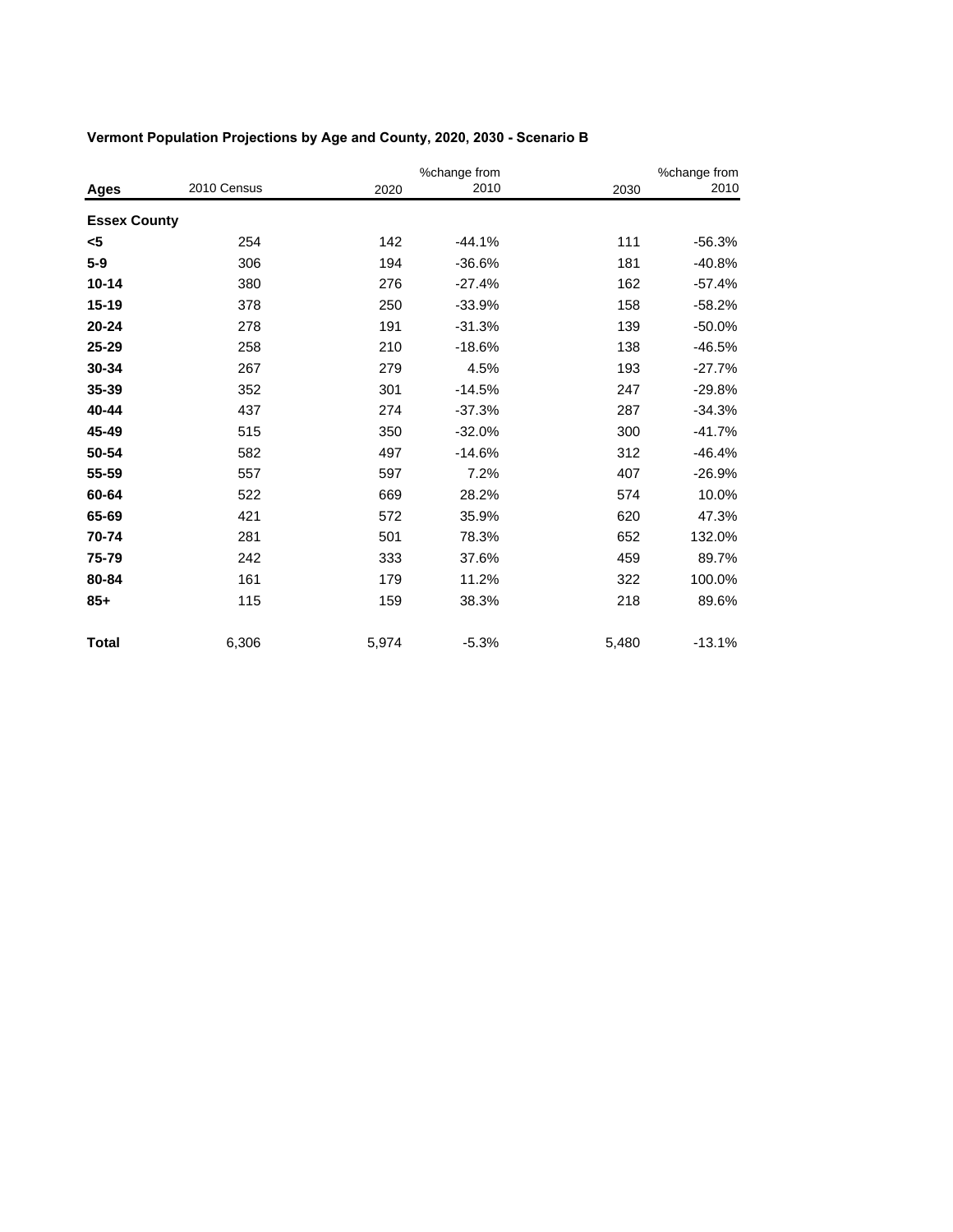|                        |             |        | %change from |        | %change from |
|------------------------|-------------|--------|--------------|--------|--------------|
| Ages                   | 2010 Census | 2020   | 2010         | 2030   | 2010         |
| <b>Franklin County</b> |             |        |              |        |              |
| <5                     | 3,007       | 2,825  | $-6.1%$      | 3,077  | 2.3%         |
| $5-9$                  | 3,129       | 2,853  | $-8.8%$      | 3,278  | 4.8%         |
| $10 - 14$              | 3,495       | 3,260  | $-6.7%$      | 3,151  | $-9.8%$      |
| $15 - 19$              | 3,225       | 2,767  | $-14.2%$     | 2,516  | $-22.0%$     |
| $20 - 24$              | 2,355       | 2,180  | $-7.4%$      | 2,039  | $-13.4%$     |
| 25-29                  | 2,770       | 2,749  | $-0.8%$      | 2,352  | $-15.1%$     |
| 30-34                  | 2,944       | 3,268  | 11.0%        | 3,035  | 3.1%         |
| 35-39                  | 3,271       | 3,373  | 3.1%         | 3,379  | 3.3%         |
| 40-44                  | 3,605       | 3,024  | $-16.1%$     | 3,369  | $-6.5%$      |
| 45-49                  | 4,069       | 3,261  | $-19.9%$     | 3,368  | $-17.2%$     |
| 50-54                  | 3,946       | 3,579  | $-9.3%$      | 3,006  | $-23.8%$     |
| 55-59                  | 3,429       | 4,026  | 17.4%        | 3,236  | $-5.6%$      |
| 60-64                  | 2,693       | 3,714  | 37.9%        | 3,387  | 25.8%        |
| 65-69                  | 1,940       | 3,042  | 56.8%        | 3,611  | 86.1%        |
| 70-74                  | 1,272       | 2,183  | 71.6%        | 3,056  | 140.3%       |
| 75-79                  | 1,051       | 1,458  | 38.7%        | 2,317  | 120.5%       |
| 80-84                  | 825         | 815    | $-1.2%$      | 1,413  | 71.3%        |
| $85+$                  | 720         | 876    | 21.7%        | 1,149  | 59.6%        |
| <b>Total</b>           | 47,746      | 49,253 | 3.2%         | 50,739 | 6.3%         |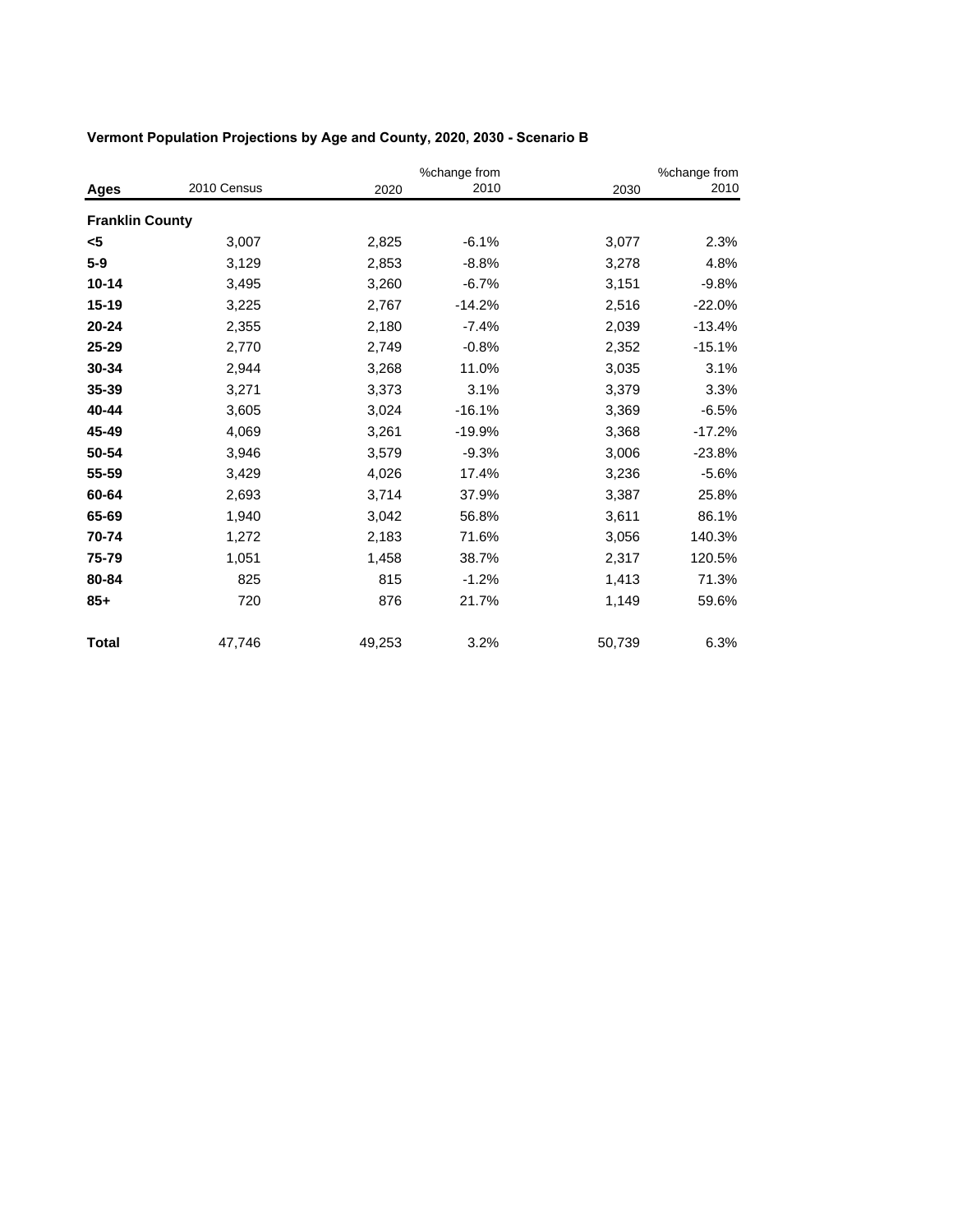|                          |             | %change from |          | %change from |          |
|--------------------------|-------------|--------------|----------|--------------|----------|
| Ages                     | 2010 Census | 2020         | 2010     | 2030         | 2010     |
| <b>Grand Isle County</b> |             |              |          |              |          |
| $5$                      | 319         | 241          | $-24.5%$ | 264          | $-17.2%$ |
| $5-9$                    | 370         | 247          | $-33.2%$ | 280          | $-24.3%$ |
| $10 - 14$                | 441         | 366          | $-17.0%$ | 289          | $-34.5%$ |
| 15-19                    | 420         | 344          | $-18.1%$ | 228          | $-45.7%$ |
| 20-24                    | 300         | 231          | $-23.0%$ | 193          | $-35.7%$ |
| 25-29                    | 307         | 289          | $-5.9%$  | 236          | $-23.1%$ |
| 30-34                    | 366         | 414          | 13.1%    | 321          | $-12.3%$ |
| 35-39                    | 408         | 406          | $-0.5%$  | 386          | $-5.4%$  |
| 40-44                    | 497         | 413          | $-16.9%$ | 469          | $-5.6%$  |
| 45-49                    | 628         | 435          | $-30.7%$ | 433          | $-31.1%$ |
| 50-54                    | 667         | 514          | $-22.9%$ | 428          | $-35.8%$ |
| 55-59                    | 691         | 684          | $-1.0%$  | 475          | $-31.3%$ |
| 60-64                    | 577         | 722          | 25.1%    | 560          | $-2.9%$  |
| 65-69                    | 378         | 592          | 56.6%    | 593          | 56.9%    |
| 70-74                    | 252         | 434          | 72.2%    | 552          | 119.0%   |
| 75-79                    | 159         | 214          | 34.6%    | 339          | 113.2%   |
| 80-84                    | 111         | 135          | 21.6%    | 235          | 111.7%   |
| $85+$                    | 79          | 92           | 16.5%    | 124          | 57.0%    |
| <b>Total</b>             | 6,970       | 6,773        | $-2.8%$  | 6,405        | $-8.1%$  |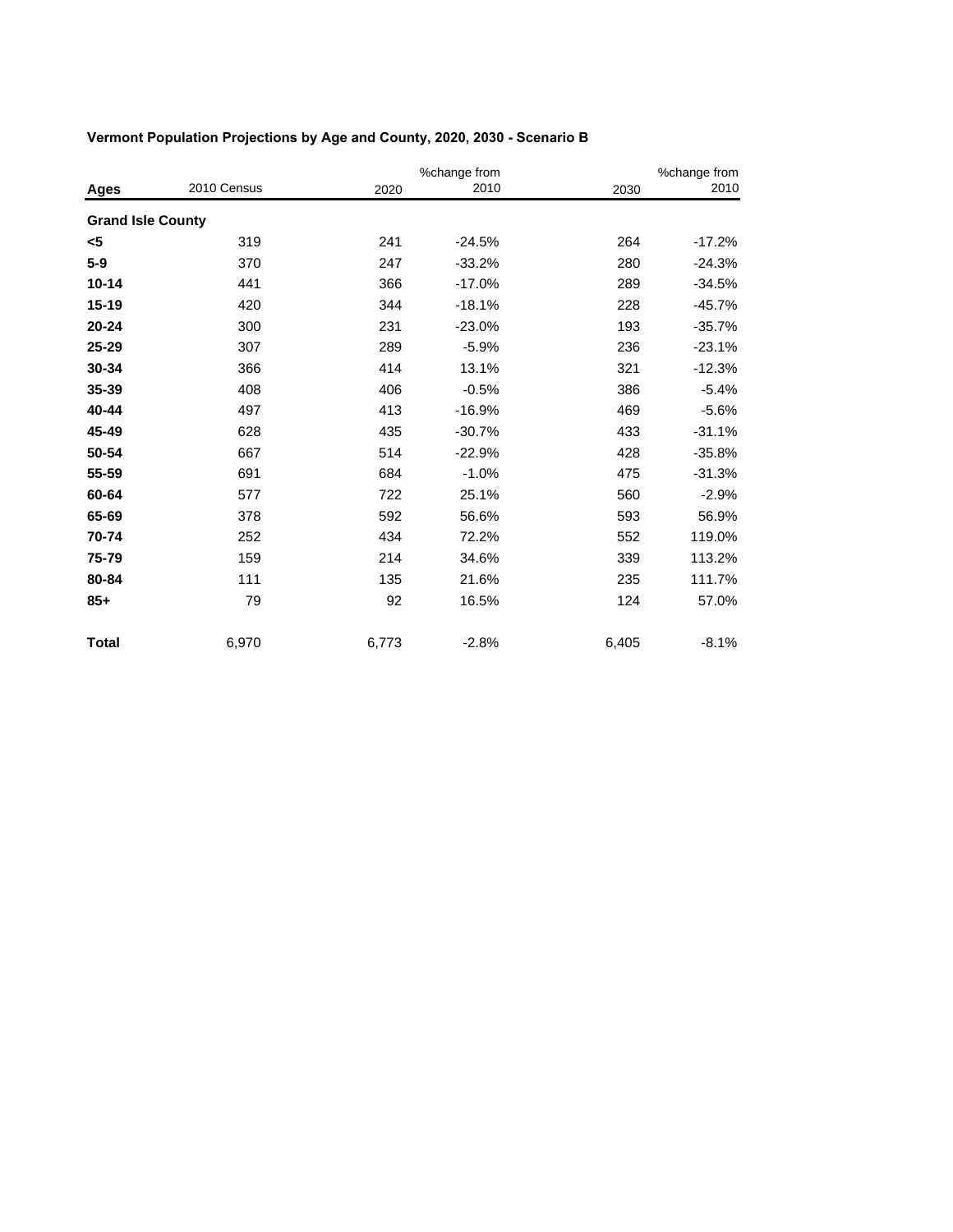|                        |             |        | %change from |        | %change from |
|------------------------|-------------|--------|--------------|--------|--------------|
| Ages                   | 2010 Census | 2020   | 2010         | 2030   | 2010         |
| <b>Lamoille County</b> |             |        |              |        |              |
| <5                     | 1,495       | 1,315  | $-12.0%$     | 1,254  | $-16.1%$     |
| $5-9$                  | 1,467       | 1,489  | 1.5%         | 1,492  | 1.7%         |
| $10 - 14$              | 1,509       | 1,751  | 16.0%        | 1,568  | 3.9%         |
| 15-19                  | 1,773       | 1,574  | $-11.2%$     | 1,594  | $-10.1%$     |
| $20 - 24$              | 1,572       | 1,376  | $-12.5%$     | 1,600  | 1.8%         |
| 25-29                  | 1,351       | 1,399  | 3.6%         | 1,239  | $-8.3%$      |
| 30-34                  | 1,550       | 1,529  | $-1.4%$      | 1,343  | $-13.4%$     |
| 35-39                  | 1,620       | 1,423  | $-12.2%$     | 1,487  | $-8.2%$      |
| 40-44                  | 1,669       | 1,696  | 1.6%         | 1,679  | 0.6%         |
| 45-49                  | 1,951       | 1,662  | $-14.8%$     | 1,463  | $-25.0%$     |
| 50-54                  | 2,013       | 1,702  | $-15.4%$     | 1,732  | $-14.0%$     |
| 55-59                  | 1,743       | 1,853  | 6.3%         | 1,584  | $-9.1%$      |
| 60-64                  | 1,498       | 1,852  | 23.6%        | 1,575  | 5.1%         |
| 65-69                  | 1,110       | 1,578  | 42.2%        | 1,696  | 52.8%        |
| 70-74                  | 763         | 1,230  | 61.2%        | 1,544  | 102.4%       |
| 75-79                  | 566         | 841    | 48.6%        | 1,212  | 114.1%       |
| 80-84                  | 429         | 529    | 23.3%        | 861    | 100.7%       |
| $85+$                  | 396         | 482    | 21.7%        | 695    | 75.5%        |
| <b>Total</b>           | 24,475      | 25,281 | 3.3%         | 25,618 | 4.7%         |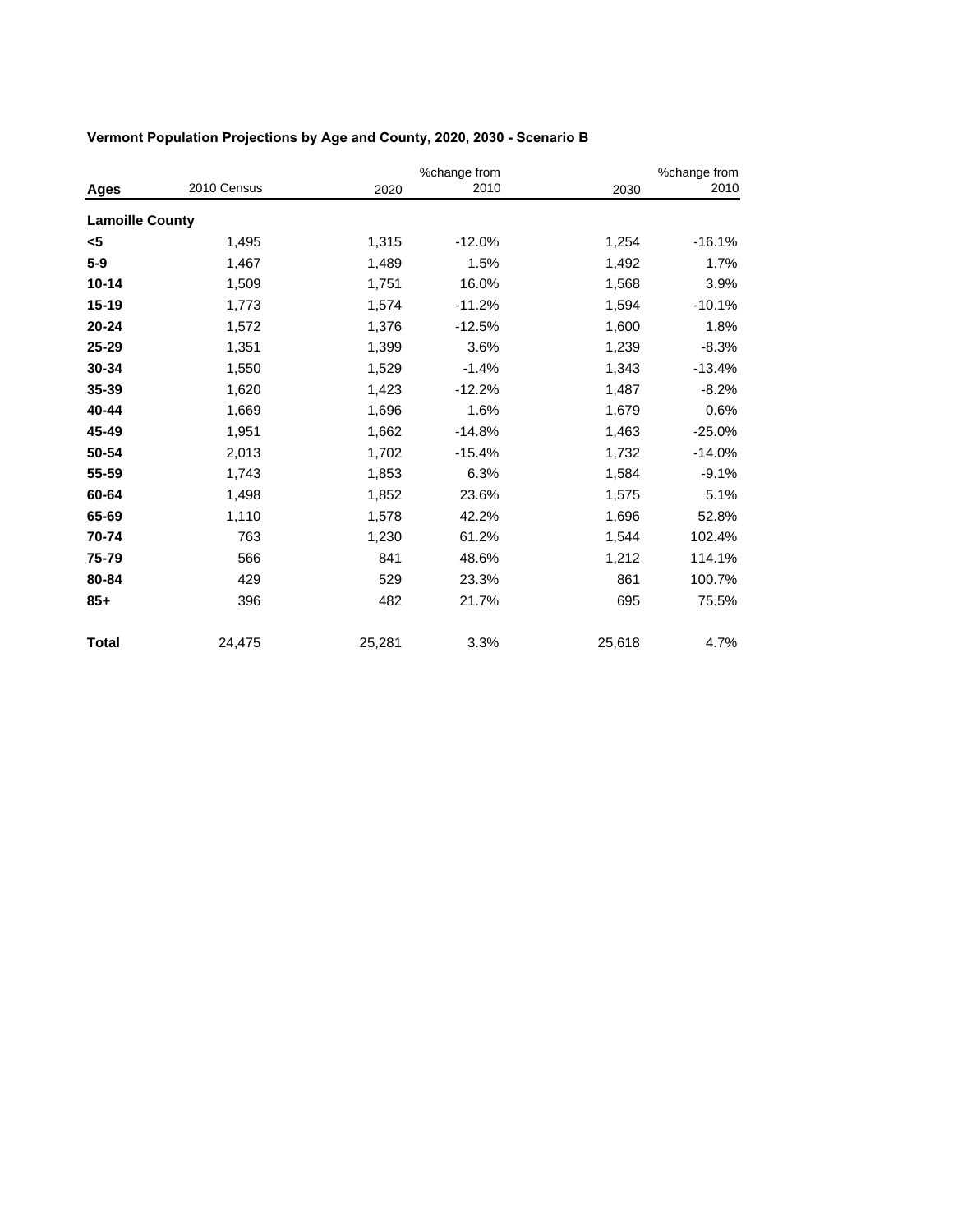|                      |             |        | %change from |        | %change from |
|----------------------|-------------|--------|--------------|--------|--------------|
| Ages                 | 2010 Census | 2020   | 2010         | 2030   | 2010         |
| <b>Orange County</b> |             |        |              |        |              |
| <5                   | 1,472       | 1,202  | $-18.3%$     | 1,210  | $-17.8%$     |
| $5-9$                | 1,623       | 1,361  | $-16.1%$     | 1,494  | $-7.9%$      |
| $10 - 14$            | 1,786       | 1,651  | $-7.6%$      | 1,391  | $-22.1%$     |
| $15 - 19$            | 1,982       | 1,673  | $-15.6%$     | 1,400  | $-29.4%$     |
| $20 - 24$            | 1,551       | 1,181  | $-23.9%$     | 1,094  | $-29.5%$     |
| 25-29                | 1,496       | 1,320  | $-11.8%$     | 1,111  | $-25.7%$     |
| 30-34                | 1,476       | 1,665  | 12.8%        | 1,272  | $-13.8%$     |
| 35-39                | 1,652       | 1,745  | 5.6%         | 1,554  | $-5.9%$      |
| 40-44                | 1,943       | 1,734  | $-10.8%$     | 1,962  | 1.0%         |
| 45-49                | 2,420       | 1,742  | $-28.0%$     | 1,843  | $-23.8%$     |
| 50-54                | 2,671       | 2,007  | $-24.9%$     | 1,794  | $-32.8%$     |
| 55-59                | 2,435       | 2,522  | 3.6%         | 1,821  | $-25.2%$     |
| 60-64                | 2,153       | 2,725  | 26.6%        | 2,059  | $-4.4%$      |
| 65-69                | 1,455       | 2,293  | 57.6%        | 2,401  | 65.0%        |
| 70-74                | 976         | 1,811  | 85.6%        | 2,328  | 138.5%       |
| 75-79                | 779         | 1,084  | 39.2%        | 1,728  | 121.8%       |
| 80-84                | 555         | 609    | 9.7%         | 1,139  | 105.2%       |
| $85+$                | 511         | 621    | 21.5%        | 842    | 64.8%        |
| <b>Total</b>         | 28,936      | 28,946 | 0.0%         | 28,443 | $-1.7%$      |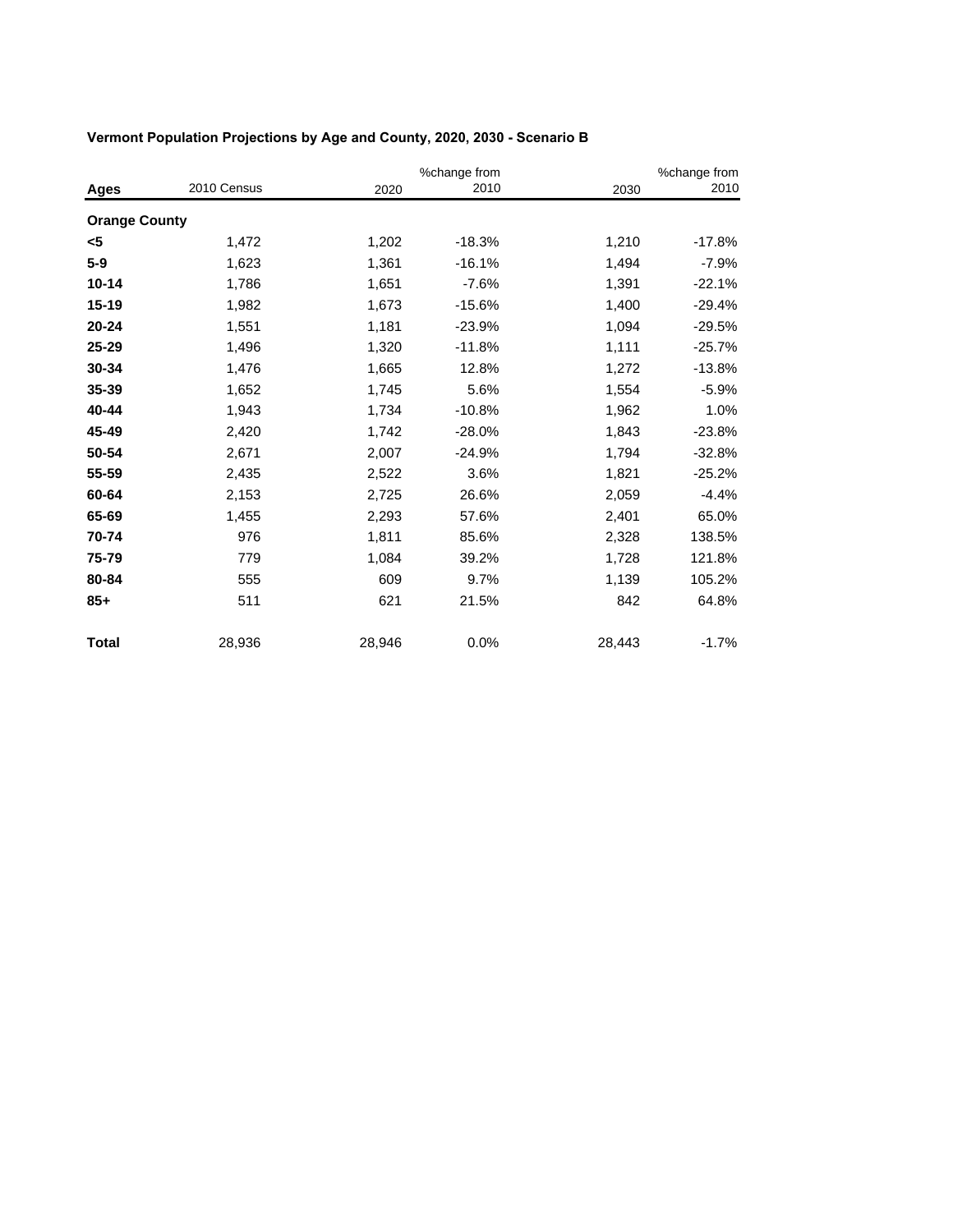|                       |             |        | %change from |        | %change from |
|-----------------------|-------------|--------|--------------|--------|--------------|
| Ages                  | 2010 Census | 2020   | 2010         | 2030   | 2010         |
| <b>Orleans County</b> |             |        |              |        |              |
| <5                    | 1,413       | 1,090  | $-22.9%$     | 1,007  | $-28.7%$     |
| $5-9$                 | 1,576       | 1,237  | $-21.5%$     | 1,278  | $-18.9%$     |
| $10 - 14$             | 1,714       | 1,622  | $-5.4%$      | 1,291  | $-24.7%$     |
| $15 - 19$             | 1,677       | 1,508  | $-10.1%$     | 1,181  | $-29.6%$     |
| $20 - 24$             | 1,385       | 1,141  | $-17.6%$     | 1,083  | $-21.8%$     |
| 25-29                 | 1,455       | 1,281  | $-12.0%$     | 1,149  | $-21.0%$     |
| 30-34                 | 1,495       | 1,620  | 8.4%         | 1,339  | $-10.4%$     |
| 35-39                 | 1,598       | 1,712  | 7.1%         | 1,521  | $-4.8%$      |
| 40-44                 | 1,747       | 1,571  | $-10.1%$     | 1,708  | $-2.2%$      |
| 45-49                 | 2,062       | 1,704  | $-17.4%$     | 1,827  | $-11.4%$     |
| 50-54                 | 2,128       | 1,779  | $-16.4%$     | 1,602  | $-24.7%$     |
| 55-59                 | 2,183       | 2,102  | $-3.7%$      | 1,741  | $-20.2%$     |
| 60-64                 | 1,974       | 2,271  | 15.0%        | 1,909  | $-3.3%$      |
| 65-69                 | 1,595       | 2,241  | 40.5%        | 2,182  | 36.8%        |
| 70-74                 | 1,070       | 1,765  | 65.0%        | 2,063  | 92.8%        |
| 75-79                 | 780         | 1,225  | 57.1%        | 1,742  | 123.3%       |
| 80-84                 | 673         | 748    | 11.1%        | 1,242  | 84.5%        |
| $85+$                 | 706         | 807    | 14.3%        | 1,143  | 61.9%        |
| <b>Total</b>          | 27,231      | 27,424 | 0.7%         | 27,008 | $-0.8%$      |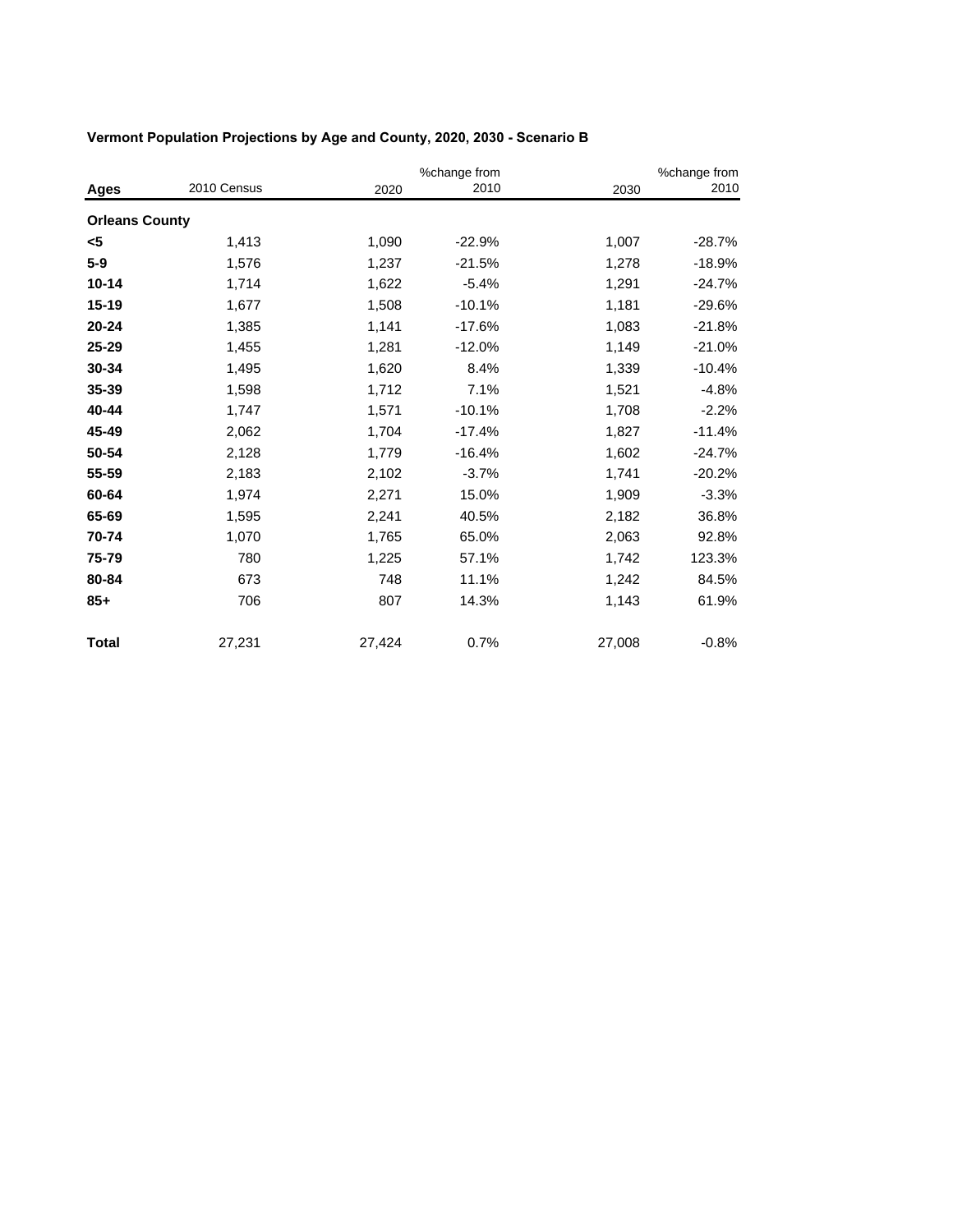|                       |             |        | %change from |        | %change from |
|-----------------------|-------------|--------|--------------|--------|--------------|
| Ages                  | 2010 Census | 2020   | 2010         | 2030   | 2010         |
| <b>Rutland County</b> |             |        |              |        |              |
| <5                    | 2,832       | 2,286  | $-19.3%$     | 1,922  | $-32.1%$     |
| $5-9$                 | 3,208       | 2,600  | $-19.0%$     | 2,347  | $-26.8%$     |
| $10 - 14$             | 3,552       | 3,065  | $-13.7%$     | 2,493  | $-29.8%$     |
| $15 - 19$             | 4,246       | 3,404  | $-19.8%$     | 2,751  | $-35.2%$     |
| $20 - 24$             | 4,081       | 3,067  | $-24.8%$     | 2,653  | $-35.0%$     |
| 25-29                 | 3,133       | 2,891  | $-7.7%$      | 2,311  | $-26.2%$     |
| 30-34                 | 2,973       | 3,496  | 17.6%        | 2,637  | $-11.3%$     |
| 35-39                 | 3,328       | 3,335  | 0.2%         | 3,106  | $-6.7%$      |
| 40-44                 | 4,059       | 2,967  | $-26.9%$     | 3,501  | $-13.7%$     |
| 45-49                 | 5,068       | 3,412  | $-32.7%$     | 3,425  | $-32.4%$     |
| 50-54                 | 5,330       | 4,031  | $-24.4%$     | 2,951  | $-44.6%$     |
| 55-59                 | 5,118       | 4,959  | $-3.1%$      | 3,348  | $-34.6%$     |
| 60-64                 | 4,457       | 5,126  | 15.0%        | 3,899  | $-12.5%$     |
| 65-69                 | 3,280       | 4,655  | 41.9%        | 4,561  | 39.1%        |
| 70-74                 | 2,279       | 3,754  | 64.7%        | 4,384  | 92.4%        |
| 75-79                 | 1,807       | 2,453  | 35.7%        | 3,524  | 95.0%        |
| 80-84                 | 1,450       | 1,444  | $-0.4%$      | 2,399  | 65.4%        |
| $85+$                 | 1,441       | 1,549  | 7.5%         | 1,963  | 36.2%        |
| <b>Total</b>          | 61,642      | 58,494 | $-5.1%$      | 54,175 | $-12.1%$     |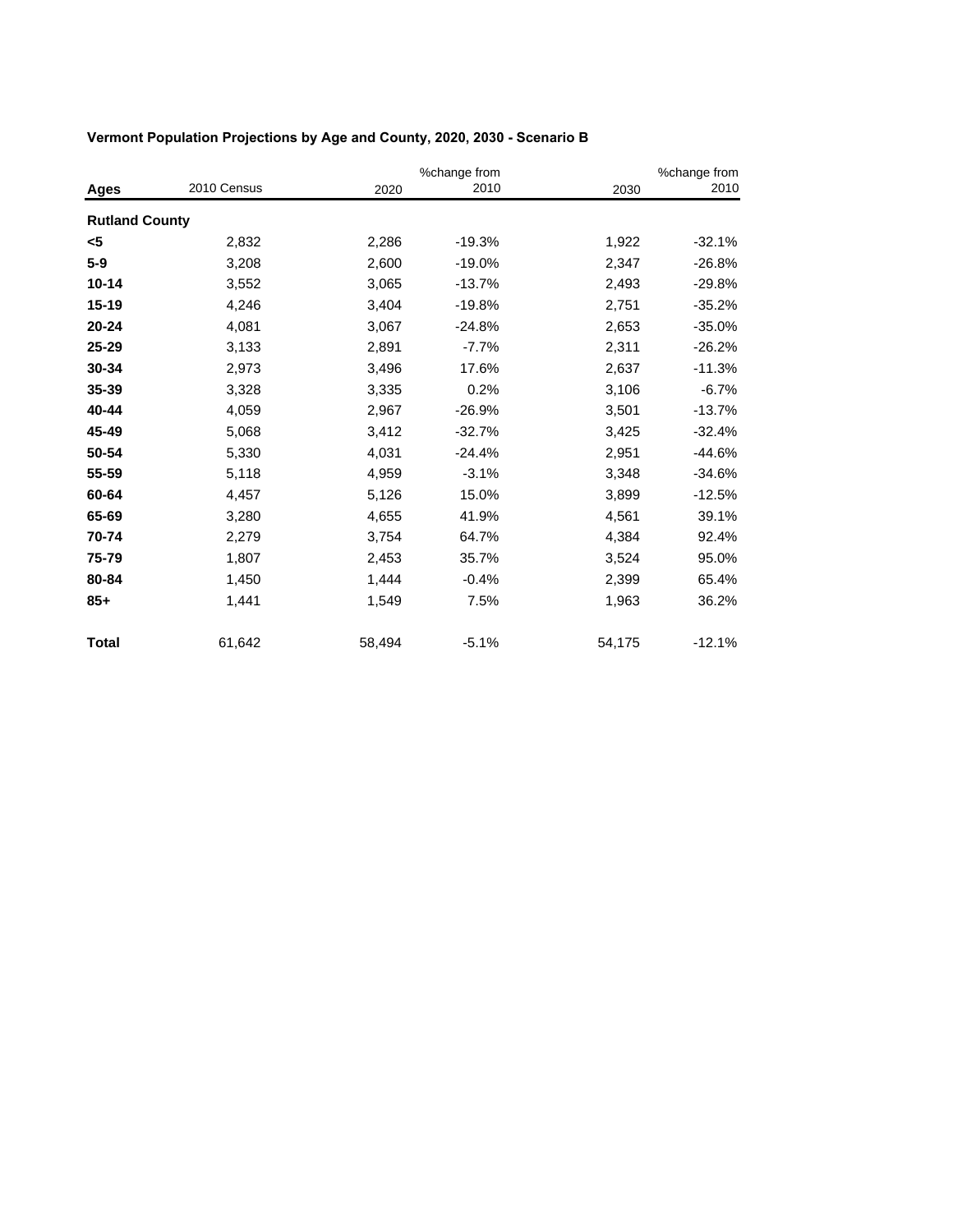|              |                          | %change from |          | %change from |          |  |
|--------------|--------------------------|--------------|----------|--------------|----------|--|
| Ages         | 2010 Census              | 2020         | 2010     | 2030         | 2010     |  |
|              | <b>Washington County</b> |              |          |              |          |  |
| <5           | 3,087                    | 2,877        | $-6.8%$  | 2,893        | $-6.3%$  |  |
| $5-9$        | 3,366                    | 3,208        | $-4.7%$  | 3,411        | 1.3%     |  |
| 10-14        | 3,542                    | 3,493        | $-1.4%$  | 3,355        | $-5.3%$  |  |
| $15 - 19$    | 4,146                    | 3,731        | $-10.0%$ | 3,546        | $-14.5%$ |  |
| $20 - 24$    | 3,597                    | 3,006        | $-16.4%$ | 2,972        | $-17.4%$ |  |
| 25-29        | 3,085                    | 2,993        | $-3.0%$  | 2,685        | $-13.0%$ |  |
| 30-34        | 3,342                    | 3,457        | 3.4%     | 2,899        | $-13.3%$ |  |
| 35-39        | 3,690                    | 3,702        | 0.3%     | 3,625        | $-1.8%$  |  |
| 40-44        | 4,211                    | 3,591        | $-14.7%$ | 3,726        | $-11.5%$ |  |
| 45-49        | 4,760                    | 3,791        | $-20.4%$ | 3,810        | $-20.0%$ |  |
| 50-54        | 5,096                    | 4,276        | $-16.1%$ | 3,651        | $-28.4%$ |  |
| 55-59        | 4,810                    | 4,529        | $-5.8%$  | 3,618        | $-24.8%$ |  |
| 60-64        | 4,185                    | 4,759        | 13.7%    | 4,016        | $-4.0%$  |  |
| 65-69        | 2,654                    | 4,175        | 57.3%    | 3,976        | 49.8%    |  |
| 70-74        | 1,952                    | 3,515        | 80.1%    | 4,058        | 107.9%   |  |
| 75-79        | 1,554                    | 2,086        | 34.2%    | 3,315        | 113.3%   |  |
| 80-84        | 1,160                    | 1,309        | 12.8%    | 2,381        | 105.3%   |  |
| $85+$        | 1,297                    | 1,529        | 17.9%    | 2,023        | 56.0%    |  |
| <b>Total</b> | 59,534                   | 60,027       | 0.8%     | 59,960       | 0.7%     |  |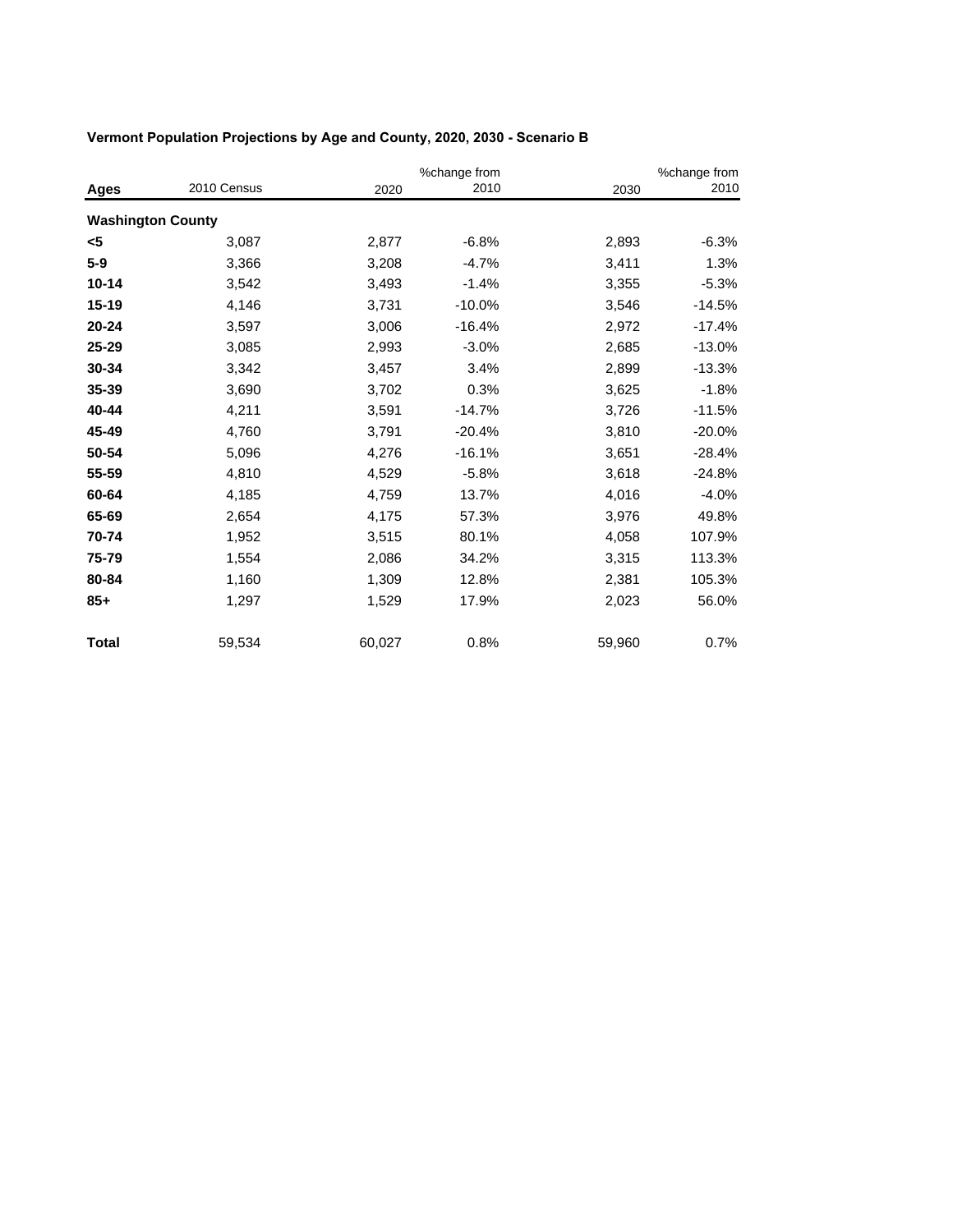|                       |             |        | %change from |        | %change from |
|-----------------------|-------------|--------|--------------|--------|--------------|
| Ages                  | 2010 Census | 2020   | 2010         | 2030   | 2010         |
| <b>Windham County</b> |             |        |              |        |              |
| <5                    | 2,148       | 2,098  | $-2.3%$      | 2,081  | $-3.1%$      |
| $5-9$                 | 2,347       | 2,300  | $-2.0%$      | 2,391  | 1.9%         |
| $10 - 14$             | 2,624       | 2,402  | $-8.5%$      | 2,382  | $-9.2%$      |
| $15 - 19$             | 2,839       | 2,363  | $-16.8%$     | 2,309  | $-18.7%$     |
| $20 - 24$             | 2,513       | 2,013  | $-19.9%$     | 1,847  | $-26.5%$     |
| 25-29                 | 2,378       | 2,152  | $-9.5%$      | 1,786  | $-24.9%$     |
| 30-34                 | 2,258       | 2,793  | 23.7%        | 2,244  | $-0.6%$      |
| 35-39                 | 2,337       | 2,524  | 8.0%         | 2,306  | $-1.3%$      |
| 40-44                 | 2,846       | 2,323  | $-18.4%$     | 2,882  | 1.3%         |
| 45-49                 | 3,703       | 2,447  | $-33.9%$     | 2,647  | $-28.5%$     |
| 50-54                 | 3,994       | 2,910  | $-27.1%$     | 2,379  | $-40.4%$     |
| 55-59                 | 3,989       | 3,722  | $-6.7%$      | 2,467  | $-38.2%$     |
| 60-64                 | 3,370       | 3,852  | 14.3%        | 2,822  | $-16.3%$     |
| 65-69                 | 2,395       | 3,718  | 55.2%        | 3,508  | 46.5%        |
| 70-74                 | 1,572       | 2,815  | 79.1%        | 3,266  | 107.8%       |
| 75-79                 | 1,234       | 1,831  | 48.4%        | 2,874  | 132.9%       |
| 80-84                 | 985         | 1,040  | 5.6%         | 1,876  | 90.5%        |
| $85+$                 | 981         | 1,124  | 14.6%        | 1,542  | 57.2%        |
| Total                 | 44,513      | 44,427 | $-0.2%$      | 43,609 | $-2.0%$      |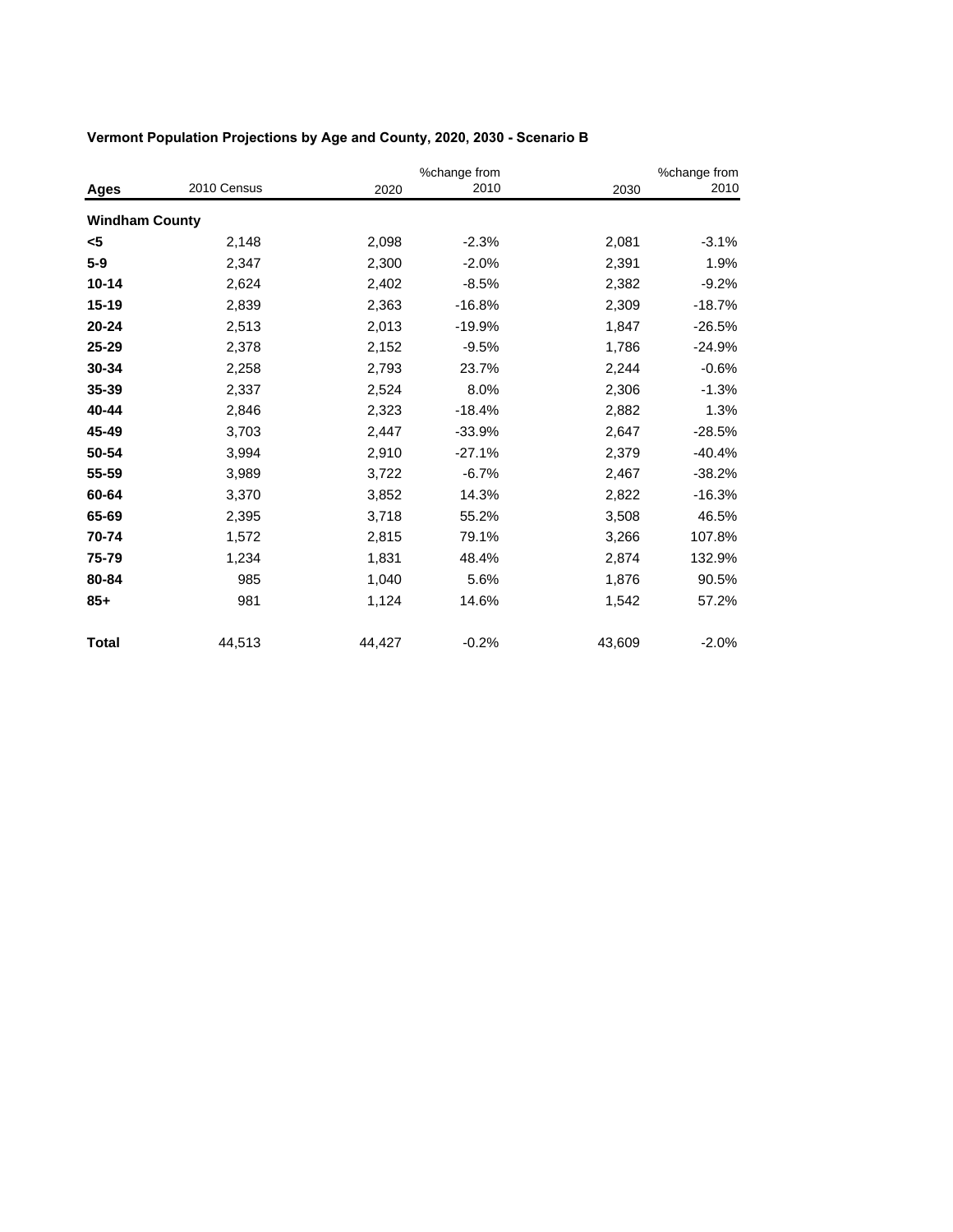|                       |             | %change from |          | %change from |          |  |
|-----------------------|-------------|--------------|----------|--------------|----------|--|
| Ages                  | 2010 Census | 2020         | 2010     | 2030         | 2010     |  |
| <b>Windsor County</b> |             |              |          |              |          |  |
| <5                    | 2,672       | 2,544        | $-4.8%$  | 2,624        | $-1.8%$  |  |
| $5-9$                 | 3,027       | 2,901        | $-4.2%$  | 3,150        | 4.1%     |  |
| $10 - 14$             | 3,349       | 3,124        | $-6.7%$  | 3,060        | $-8.6%$  |  |
| 15-19                 | 3,244       | 2,703        | $-16.7%$ | 2,583        | $-20.4%$ |  |
| $20 - 24$             | 2,598       | 1,995        | $-23.2%$ | 1,866        | $-28.2%$ |  |
| 25-29                 | 3,184       | 2,721        | $-14.5%$ | 2,261        | $-29.0%$ |  |
| 30-34                 | 2,913       | 3,396        | 16.6%    | 2,616        | $-10.2%$ |  |
| 35-39                 | 3,078       | 3,426        | 11.3%    | 2,955        | $-4.0%$  |  |
| 40-44                 | 3,586       | 3,134        | $-12.6%$ | 3,665        | 2.2%     |  |
| 45-49                 | 4,678       | 3,204        | $-31.5%$ | 3,571        | $-23.7%$ |  |
| 50-54                 | 5,069       | 3,644        | $-28.1%$ | 3,190        | $-37.1%$ |  |
| 55-59                 | 4,933       | 4,575        | $-7.3%$  | 3,144        | $-36.3%$ |  |
| 60-64                 | 4,248       | 4,789        | 12.7%    | 3,462        | $-18.5%$ |  |
| 65-69                 | 3,281       | 4,609        | 40.5%    | 4,322        | 31.7%    |  |
| 70-74                 | 2,249       | 3,628        | 61.3%    | 4,151        | 84.6%    |  |
| 75-79                 | 1,718       | 2,423        | 41.0%    | 3,447        | 100.6%   |  |
| 80-84                 | 1,368       | 1,412        | 3.2%     | 2,298        | 68.0%    |  |
| $85+$                 | 1,475       | 1,560        | 5.8%     | 2,030        | 37.6%    |  |
| <b>Total</b>          | 56,670      | 55,788       | $-1.6%$  | 54,395       | $-4.0%$  |  |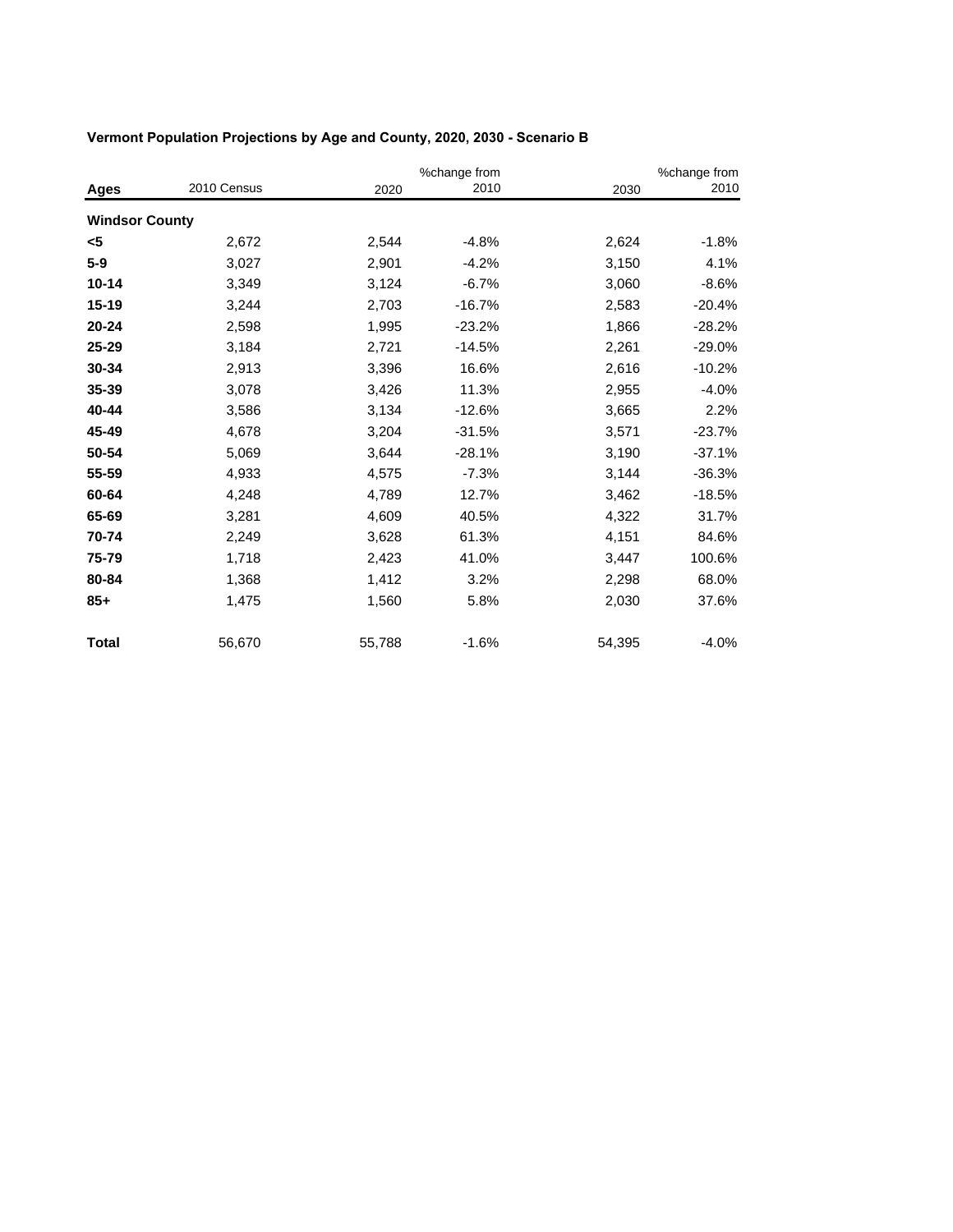|                       | 2010   |        | %change   |        | %change   |
|-----------------------|--------|--------|-----------|--------|-----------|
| Town                  | Census | 2020   | from 2010 | 2030   | from 2010 |
| <b>Addison County</b> |        |        |           |        |           |
| <b>ADDISON</b>        | 1,371  | 1,444  | 5.3%      | 1,459  | 6.4%      |
| <b>BRIDPORT</b>       | 1,218  | 1,203  | $-1.2%$   | 1,168  | $-4.1%$   |
| <b>BRISTOL</b>        | 3,894  | 3,850  | $-1.1%$   | 3,749  | $-3.7%$   |
| CORNWALL              | 1,185  | 1,187  | 0.2%      | 1,167  | $-1.5%$   |
| <b>FERRISBURGH</b>    | 2,775  | 2,860  | 3.1%      | 2,859  | 3.0%      |
| <b>GOSHEN</b>         | 164    | 138    | $-15.9%$  | 120    | $-26.8%$  |
| <b>GRANVILLE</b>      | 298    | 286    | $-4.0%$   | 273    | $-8.4%$   |
| <b>HANCOCK</b>        | 323    | 300    | $-7.1%$   | 279    | $-13.6%$  |
| <b>LEICESTER</b>      | 1,100  | 1,171  | 6.5%      | 1,200  | 9.1%      |
| <b>LINCOLN</b>        | 1,271  | 1,342  | 5.6%      | 1,362  | 7.2%      |
| <b>MIDDLEBURY</b>     | 8,496  | 8,465  | $-0.4%$   | 8,287  | $-2.5%$   |
| <b>MONKTON</b>        | 1,980  | 2,138  | 8.0%      | 2,208  | 11.5%     |
| <b>NEW HAVEN</b>      | 1,727  | 1,800  | 4.2%      | 1,812  | 4.9%      |
| ORWELL                | 1,250  | 1,269  | 1.5%      | 1,258  | 0.6%      |
| <b>PANTON</b>         | 677    | 677    | 0.0%      | 663    | $-2.1%$   |
| <b>RIPTON</b>         | 588    | 625    | 6.3%      | 637    | 8.3%      |
| <b>SALISBURY</b>      | 1,136  | 1,147  | 1.0%      | 1,132  | $-0.4%$   |
| <b>SHOREHAM</b>       | 1,265  | 1,282  | 1.3%      | 1,268  | 0.2%      |
| <b>STARKSBORO</b>     | 1,777  | 1,785  | 0.5%      | 1,747  | $-1.7%$   |
| <b>VERGENNES</b>      | 2,588  | 2,489  | $-3.8%$   | 2,373  | $-8.3%$   |
| <b>WALTHAM</b>        | 486    | 483    | $-0.6%$   | 472    | $-2.9%$   |
| WEYBRIDGE             | 833    | 835    | 0.2%      | 820    | $-1.6%$   |
| <b>WHITING</b>        | 419    | 422    | 0.7%      | 417    | $-0.5%$   |
| <b>County Total</b>   | 36,821 | 37,198 | 1.0%      | 36,730 | $-0.2%$   |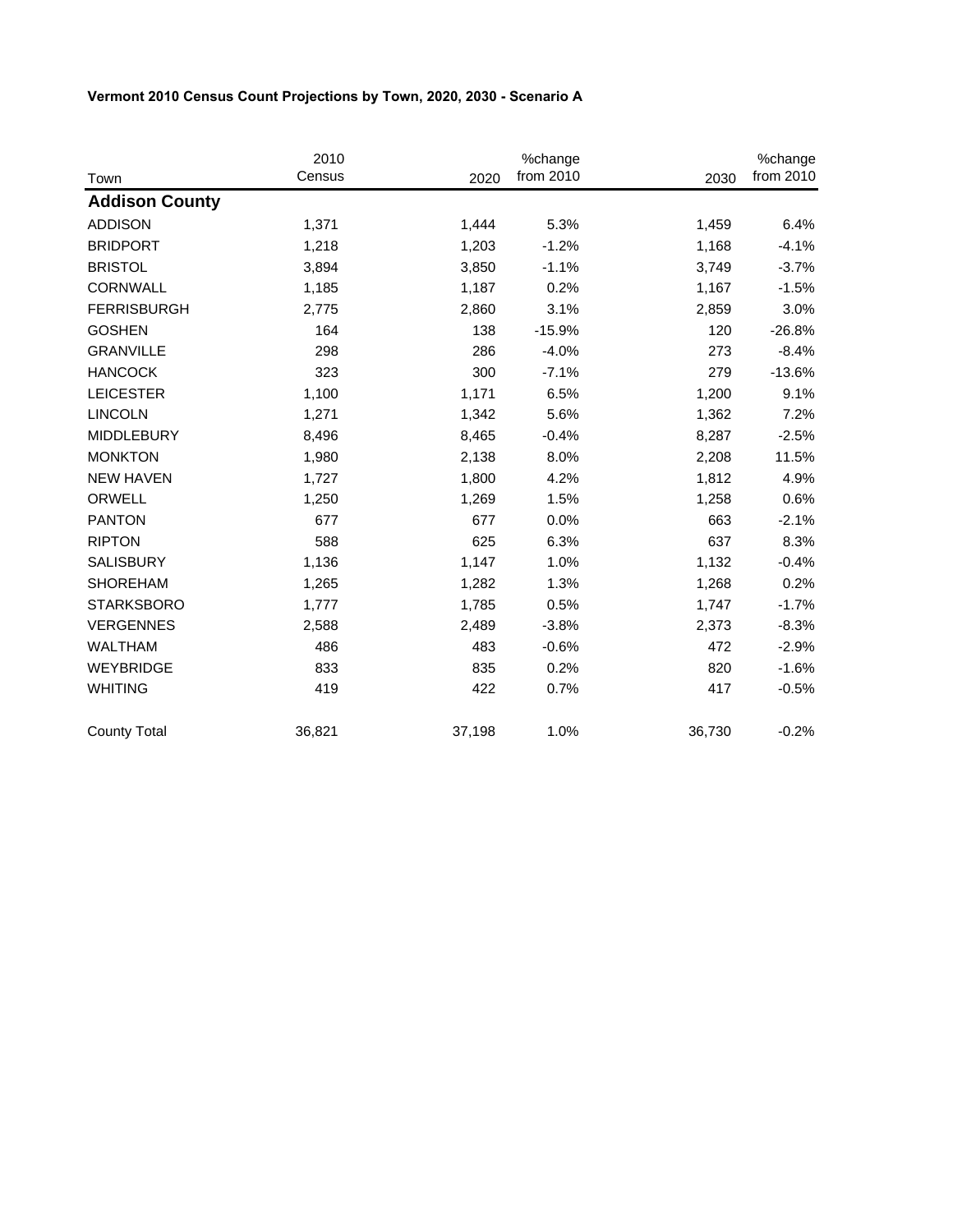|                          | 2010   |        | %change   |        | %change   |
|--------------------------|--------|--------|-----------|--------|-----------|
| Town                     | Census | 2020   | from 2010 | 2030   | from 2010 |
| <b>Bennington County</b> |        |        |           |        |           |
| <b>ARLINGTON</b>         | 2,317  | 2,308  | $-0.4%$   | 2,262  | $-2.4%$   |
| <b>BENNINGTON</b>        | 15,764 | 15,644 | $-0.8%$   | 15,321 | $-2.8%$   |
| <b>DORSET</b>            | 2,031  | 2,064  | 1.6%      | 2,051  | 1.0%      |
| LANDGROVE                | 158    | 169    | 7.0%      | 174    | 10.1%     |
| <b>MANCHESTER</b>        | 4,391  | 4,680  | 6.6%      | 4,798  | 9.3%      |
| PERU                     | 375    | 384    | 2.4%      | 381    | 1.6%      |
| <b>POWNAL</b>            | 3,527  | 3,538  | 0.3%      | 3,486  | $-1.2%$   |
| <b>READSBORO</b>         | 763    | 756    | $-0.9%$   | 737    | $-3.4%$   |
| <b>RUPERT</b>            | 714    | 734    | 2.8%      | 735    | 2.9%      |
| SANDGATE                 | 405    | 463    | 14.3%     | 498    | 23.0%     |
| <b>SEARSBURG</b>         | 109    | 120    | 10.1%     | 126    | 15.6%     |
| <b>SHAFTSBURY</b>        | 3,590  | 3,620  | 0.8%      | 3,572  | $-0.5%$   |
| <b>STAMFORD</b>          | 824    | 842    | 2.2%      | 840    | 1.9%      |
| SUNDERLAND               | 956    | 1,012  | 5.9%      | 1,037  | 8.5%      |
| <b>WINHALL</b>           | 769    | 895    | 16.4%     | 972    | 26.4%     |
| <b>WOODFORD</b>          | 424    | 457    | 7.8%      | 471    | 11.1%     |
| <b>GLASTENBURY</b>       | 8      | 9      | 12.5%     | 9      | 12.5%     |
| <b>County Total</b>      | 37,125 | 37,695 | 1.5%      | 37,470 | 0.9%      |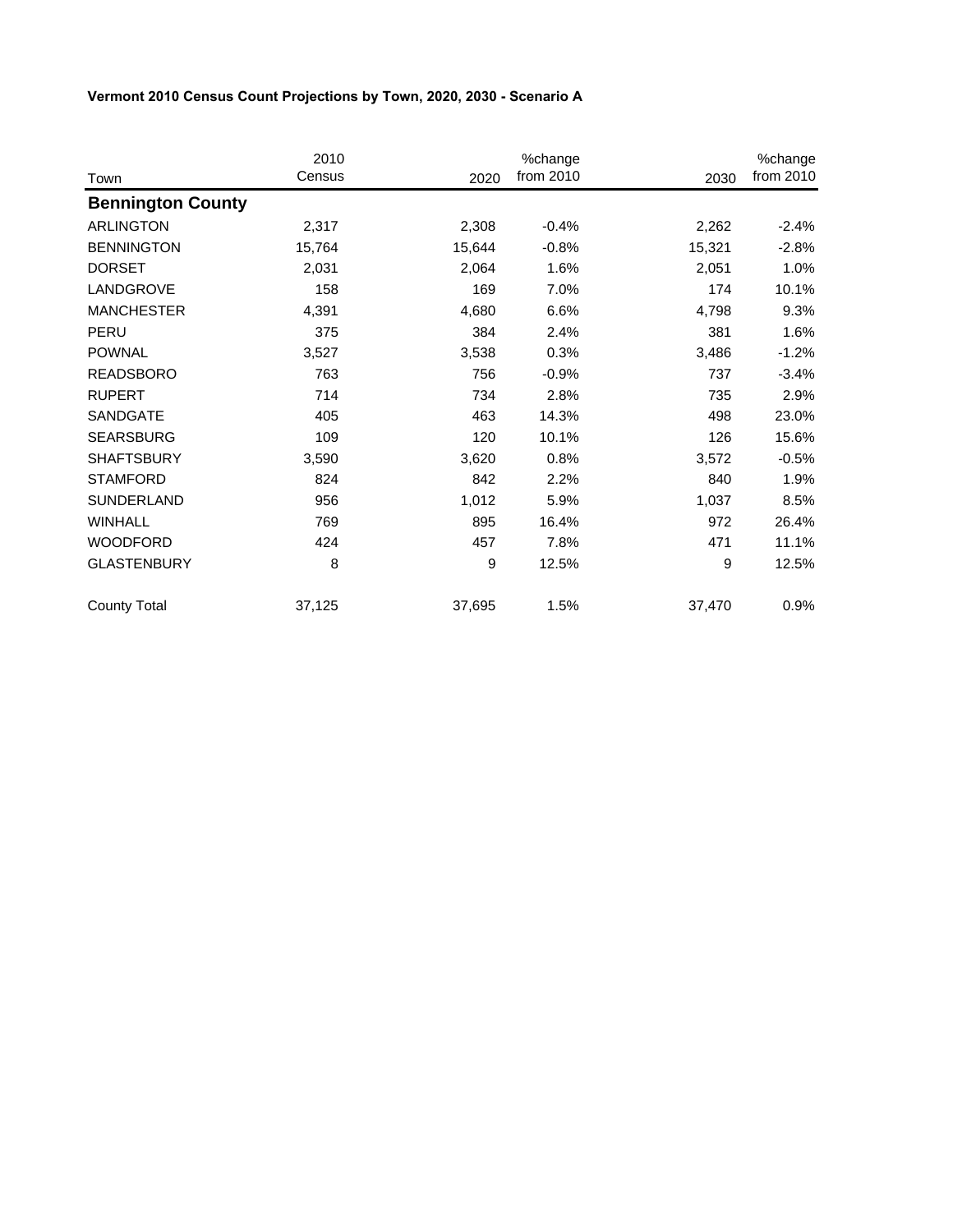|                         | 2010   |        | %change   |        | %change   |
|-------------------------|--------|--------|-----------|--------|-----------|
| Town                    | Census | 2020   | from 2010 | 2030   | from 2010 |
| <b>Caledonia County</b> |        |        |           |        |           |
| <b>BARNET</b>           | 1,708  | 1,779  | 4.2%      | 1,802  | 5.5%      |
| <b>BURKE</b>            | 1,753  | 1,883  | 7.4%      | 1,954  | 11.5%     |
| <b>DANVILLE</b>         | 2,196  | 2,247  | 2.3%      | 2,248  | 2.4%      |
| <b>GROTON</b>           | 1,022  | 1,098  | 7.4%      | 1,142  | 11.7%     |
| <b>HARDWICK</b>         | 3,010  | 2,952  | $-1.9%$   | 2,874  | $-4.5%$   |
| <b>KIRBY</b>            | 493    | 545    | 10.5%     | 575    | 16.6%     |
| <b>LYNDON</b>           | 5,981  | 6,222  | 4.0%      | 6,322  | 5.7%      |
| <b>NEWARK</b>           | 581    | 688    | 18.4%     | 763    | 31.3%     |
| <b>PEACHAM</b>          | 732    | 771    | 5.3%      | 789    | 7.8%      |
| <b>RYEGATE</b>          | 1,174  | 1,198  | 2.0%      | 1,198  | 2.0%      |
| <b>SHEFFIELD</b>        | 703    | 743    | 5.7%      | 758    | 7.8%      |
| ST. JOHNSBURY           | 7,603  | 7,525  | $-1.0%$   | 7,384  | $-2.9%$   |
| <b>STANNARD</b>         | 216    | 244    | 13.0%     | 263    | 21.8%     |
| <b>SUTTON</b>           | 1,029  | 1,075  | 4.5%      | 1,091  | 6.0%      |
| <b>WALDEN</b>           | 935    | 1,040  | 11.2%     | 1,106  | 18.3%     |
| WATERFORD               | 1,280  | 1,343  | 4.9%      | 1,376  | 7.5%      |
| <b>WHEELOCK</b>         | 811    | 981    | 21.0%     | 1,107  | 36.5%     |
| <b>County Total</b>     | 31,227 | 32,334 | 3.5%      | 32,752 | 4.9%      |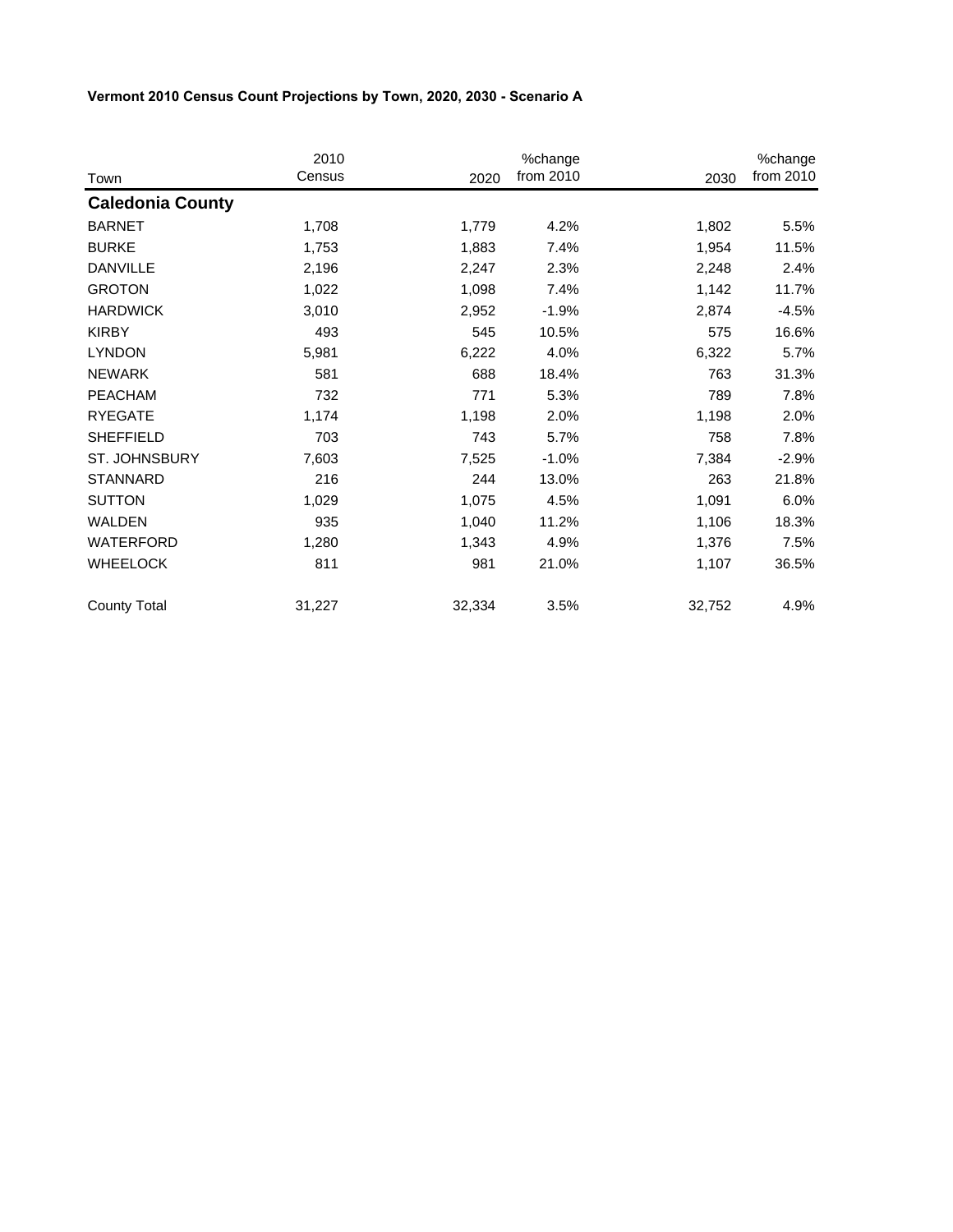|                          | 2010<br>Census |         | %change<br>from 2010 |         | %change<br>from 2010 |
|--------------------------|----------------|---------|----------------------|---------|----------------------|
| Town                     |                | 2020    |                      | 2030    |                      |
| <b>Chittenden County</b> |                |         |                      |         |                      |
| <b>BOLTON</b>            | 1,182          | 1,299   | 9.9%                 | 1,385   | 17.2%                |
| <b>BURLINGTON</b>        | 42,417         | 43,645  | 2.9%                 | 44,375  | 4.6%                 |
| <b>CHARLOTTE</b>         | 3,754          | 3,945   | 5.1%                 | 4,059   | 8.1%                 |
| <b>COLCHESTER</b>        | 17,067         | 17,621  | 3.2%                 | 17,901  | 4.9%                 |
| <b>ESSEX</b>             | 19,587         | 20,556  | 4.9%                 | 21,138  | 7.9%                 |
| <b>HINESBURG</b>         | 4,396          | 4,551   | 3.5%                 | 4,632   | 5.4%                 |
| <b>HUNTINGTON</b>        | 1,938          | 2,037   | 5.1%                 | 2,096   | 8.2%                 |
| <b>JERICHO</b>           | 5,009          | 5,173   | 3.3%                 | 5,254   | 4.9%                 |
| <b>MILTON</b>            | 10,352         | 11,067  | 6.9%                 | 11,531  | 11.4%                |
| <b>RICHMOND</b>          | 4,081          | 4,143   | 1.5%                 | 4,165   | 2.1%                 |
| <b>SHELBURNE</b>         | 7,144          | 7,512   | 5.2%                 | 7,725   | 8.1%                 |
| SOUTH BURLINGTON         | 17,904         | 20,258  | 13.1%                | 21,973  | 22.7%                |
| ST. GEORGE               | 674            | 656     | $-2.7%$              | 642     | $-4.7%$              |
| <b>UNDERHILL</b>         | 3,016          | 3,059   | 1.4%                 | 3,076   | 2.0%                 |
| <b>WESTFORD</b>          | 2,029          | 2,086   | 2.8%                 | 2,110   | 4.0%                 |
| <b>WILLISTON</b>         | 8,698          | 10,420  | 19.8%                | 11,683  | 34.3%                |
| <b>WINOOSKI</b>          | 7,267          | 7,573   | 4.2%                 | 7,775   | 7.0%                 |
| <b>BUEL'S GORE</b>       | 30             | 89      | 196.7%               | 198     | 560.0%               |
| <b>County Total</b>      | 156,545        | 165,690 | 5.8%                 | 171,718 | 9.7%                 |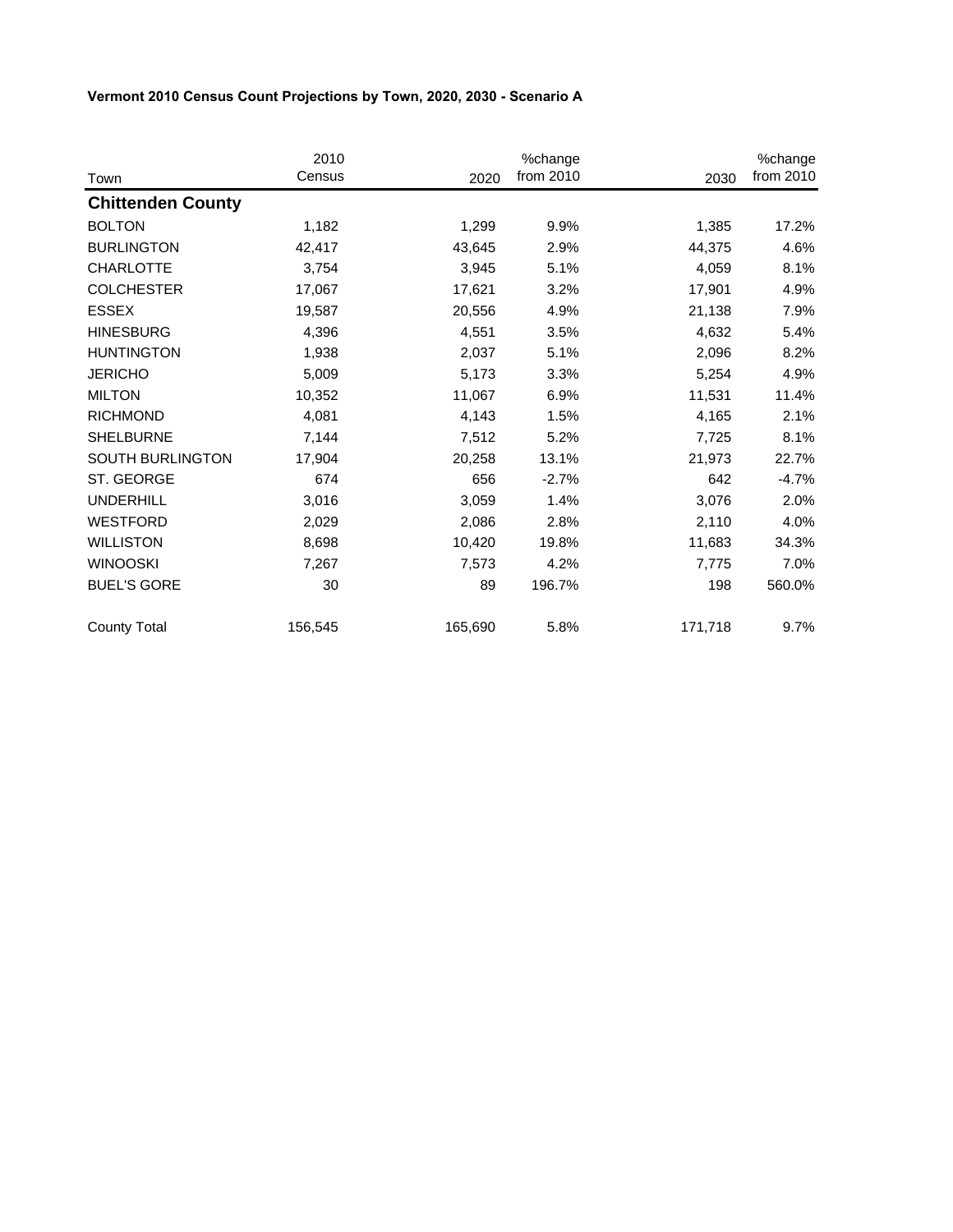|                       | 2010           |             | %change   |             | %change   |
|-----------------------|----------------|-------------|-----------|-------------|-----------|
| Town                  | Census         | 2020        | from 2010 | 2030        | from 2010 |
| <b>Essex County</b>   |                |             |           |             |           |
| <b>BLOOMFIELD</b>     | 221            | 192         | $-13.1%$  | 166         | $-24.9%$  |
| <b>BRIGHTON</b>       | 1,222          | 1,069       | $-12.5%$  | 932         | $-23.7%$  |
| <b>BRUNSWICK</b>      | 112            | 112         | 0.0%      | 106         | $-5.4%$   |
| CANAAN                | 972            | 855         | $-12.0%$  | 745         | $-23.4%$  |
| CONCORD               | 1,235          | 1,199       | $-2.9%$   | 1,116       | $-9.6%$   |
| <b>EAST HAVEN</b>     | 290            | 274         | $-5.5%$   | 251         | $-13.4%$  |
| <b>GRANBY</b>         | 88             | 84          | $-4.5%$   | 77          | $-12.5%$  |
| <b>GUILDHALL</b>      | 261            | 240         | $-8.0%$   | 216         | $-17.2%$  |
| <b>LEMINGTON</b>      | 104            | 97          | $-6.7%$   | 88          | $-15.4%$  |
| <b>LUNENBURG</b>      | 1,302          | 1,248       | $-4.1%$   | 1,151       | $-11.6%$  |
| <b>MAIDSTONE</b>      | 208            | 281         | 35.1%     | 339         | 63.0%     |
| <b>NORTON</b>         | 169            | 152         | $-10.1%$  | 133         | $-21.3%$  |
| <b>VICTORY</b>        | 62             | 61          | $-1.6%$   | 56          | $-9.7%$   |
| <b>AVERILL</b>        | 24             | 46          | 91.7%     | 73          | 204.2%    |
| <b>AVERY'S GORE</b>   | $\overline{0}$ | $\mathbf 0$ | 0.0%      | $\mathbf 0$ | 0.0%      |
| <b>FERDINAND</b>      | 32             | 33          | 3.1%      | 32          | 0.0%      |
| <b>LEWIS</b>          | $\Omega$       | $\mathbf 0$ | 0.0%      | $\mathbf 0$ | 0.0%      |
| <b>WARNER'S GRANT</b> | 0              | $\mathbf 0$ | 0.0%      | $\mathbf 0$ | 0.0%      |
| <b>WARREN'S GORE</b>  | 4              | 6           | 50.0%     | 8           | 100.0%    |
| <b>County Total</b>   | 6,306          | 5,949       | $-5.7%$   | 5,489       | $-13.0%$  |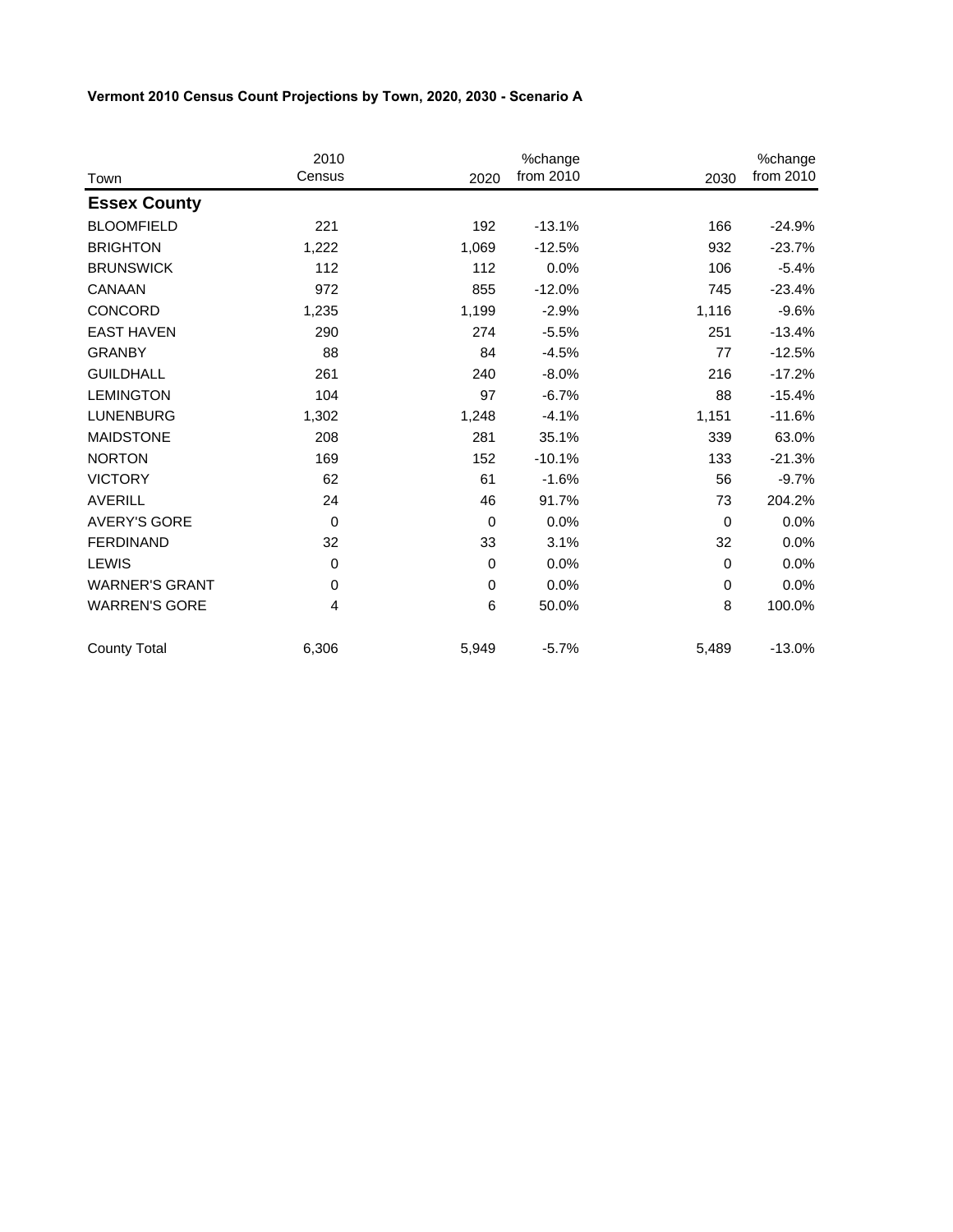|                        | 2010   |        | %change   |        | %change   |
|------------------------|--------|--------|-----------|--------|-----------|
| Town                   | Census | 2020   | from 2010 | 2030   | from 2010 |
| <b>Franklin County</b> |        |        |           |        |           |
| <b>BAKERSFIELD</b>     | 1,322  | 1,412  | 6.8%      | 1,483  | 12.2%     |
| <b>BERKSHIRE</b>       | 1,692  | 1,882  | 11.2%     | 2,040  | 20.6%     |
| <b>ENOSBURG</b>        | 2,781  | 2,753  | $-1.0%$   | 2,750  | $-1.1%$   |
| <b>FAIRFAX</b>         | 4,285  | 5,016  | 17.1%     | 5,615  | 31.0%     |
| <b>FAIRFIELD</b>       | 1,891  | 1,907  | 0.8%      | 1,932  | 2.2%      |
| <b>FLETCHER</b>        | 1,277  | 1,363  | 6.7%      | 1,432  | 12.1%     |
| <b>FRANKLIN</b>        | 1,405  | 1,495  | 6.4%      | 1,569  | 11.7%     |
| <b>GEORGIA</b>         | 4,515  | 4,615  | 2.2%      | 4,710  | 4.3%      |
| <b>HIGHGATE</b>        | 3,535  | 3,594  | 1.7%      | 3,656  | 3.4%      |
| <b>MONTGOMERY</b>      | 1,201  | 1,342  | 11.7%     | 1,459  | 21.5%     |
| <b>RICHFORD</b>        | 2,308  | 2,262  | $-2.0%$   | 2,247  | $-2.6%$   |
| SHELDON                | 2,190  | 2,296  | 4.8%      | 2,387  | $9.0\%$   |
| ST. ALBANS TOWN        | 5,999  | 6,391  | 6.5%      | 6,718  | 12.0%     |
| <b>ST. ALBANS CITY</b> | 6,918  | 6,443  | $-6.9%$   | 6,179  | $-10.7%$  |
| <b>SWANTON</b>         | 6,427  | 6,482  | 0.9%      | 6,562  | 2.1%      |
| <b>County Total</b>    | 47,746 | 49,253 | 3.2%      | 50,739 | 6.3%      |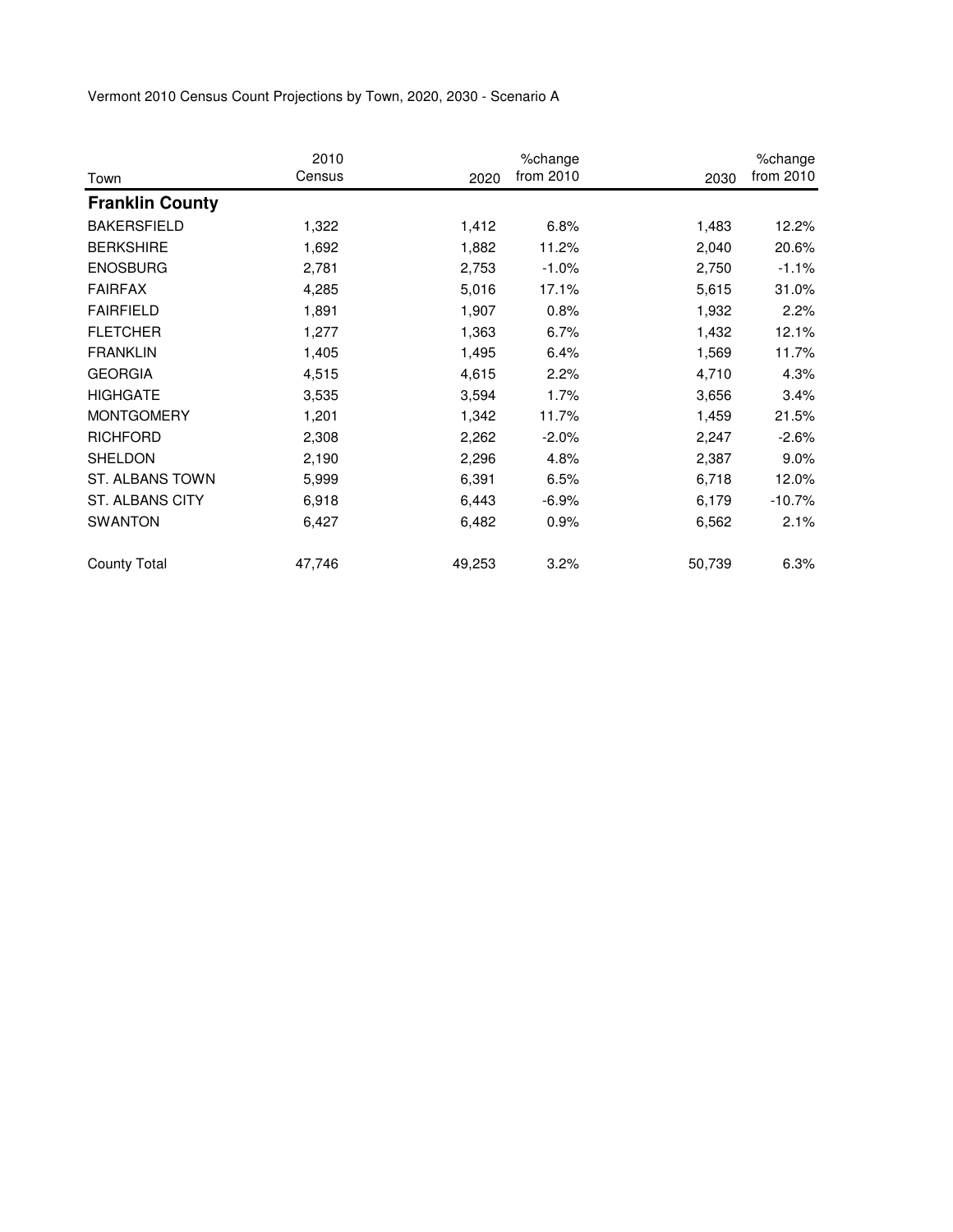|                          | 2010   |        | %change   |        | %change   |
|--------------------------|--------|--------|-----------|--------|-----------|
| Town                     | Census | 2020   | from 2010 | 2030   | from 2010 |
| <b>Grand Isle County</b> |        |        |           |        |           |
| <b>ALBURGH</b>           | 1,998  | 2,595  | 29.9%     | 3,224  | 61.4%     |
| <b>GRAND ISLE</b>        | 2,067  | 2,585  | 25.1%     | 3,145  | 52.2%     |
| <b>ISLE LA MOTTE</b>     | 471    | 566    | 20.2%     | 670    | 42.3%     |
| <b>NORTH HERO</b>        | 803    | 1,069  | 33.1%     | 1,345  | 67.5%     |
| <b>SOUTH HERO</b>        | 1,631  | 1,962  | 20.3%     | 2,324  | 42.5%     |
| <b>County Total</b>      | 6,970  | 8,777  | 25.9%     | 10,708 | 53.6%     |
| <b>Lamoille County</b>   |        |        |           |        |           |
| <b>BELVIDERE</b>         | 348    | 433    | 24.4%     | 511    | 46.8%     |
| <b>CAMBRIDGE</b>         | 3,659  | 4,396  | 20.1%     | 5,074  | 38.7%     |
| <b>EDEN</b>              | 1,323  | 1,650  | 24.7%     | 1,949  | 47.3%     |
| <b>ELMORE</b>            | 855    | 1,028  | 20.2%     | 1,180  | 38.0%     |
| <b>HYDE PARK</b>         | 2,954  | 3,394  | 14.9%     | 3,796  | 28.5%     |
| <b>JOHNSON</b>           | 3,446  | 3,828  | 11.1%     | 4,198  | 21.8%     |
| <b>MORRISTOWN</b>        | 5,227  | 5,777  | 10.5%     | 6,305  | 20.6%     |
| <b>STOWE</b>             | 4,314  | 4,916  | 14.0%     | 5,458  | 26.5%     |
| <b>WATERVILLE</b>        | 673    | 765    | 13.7%     | 847    | 25.9%     |
| <b>WOLCOTT</b>           | 1,676  | 2,011  | 20.0%     | 2,321  | 38.5%     |
| <b>County Total</b>      | 24,475 | 28,198 | 15.2%     | 31,639 | 29.3%     |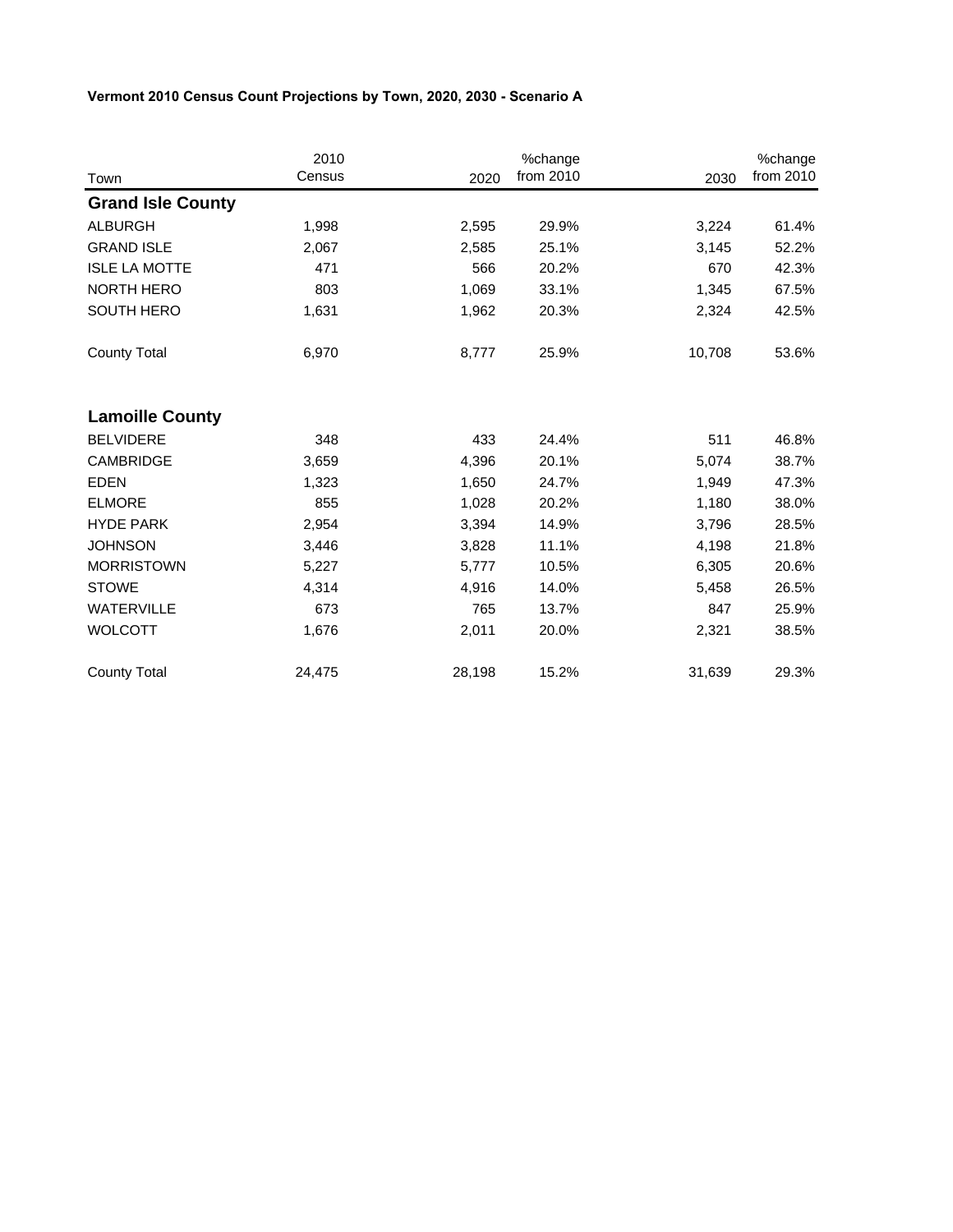| Town                 | 2010<br>Census | 2020   | %change<br>from 2010 | 2030   | %change<br>from 2010 |
|----------------------|----------------|--------|----------------------|--------|----------------------|
|                      |                |        |                      |        |                      |
| <b>Orange County</b> |                |        |                      |        |                      |
| <b>BRADFORD</b>      | 2,797          | 2,907  | 3.9%                 | 2,950  | 5.5%                 |
| <b>BRAINTREE</b>     | 1,246          | 1,273  | 2.2%                 | 1,277  | 2.5%                 |
| <b>BROOKFIELD</b>    | 1,292          | 1,363  | 5.5%                 | 1,395  | 8.0%                 |
| <b>CHELSEA</b>       | 1,238          | 1,252  | 1.1%                 | 1,245  | 0.6%                 |
| <b>CORINTH</b>       | 1,367          | 1,377  | 0.7%                 | 1,363  | $-0.3%$              |
| <b>FAIRLEE</b>       | 977            | 1,001  | 2.5%                 | 1,005  | 2.9%                 |
| <b>NEWBURY</b>       | 2,216          | 2,342  | 5.7%                 | 2,408  | 8.7%                 |
| <b>ORANGE</b>        | 1,072          | 1,141  | 6.4%                 | 1,177  | 9.8%                 |
| <b>RANDOLPH</b>      | 4,778          | 4,745  | $-0.7%$              | 4,666  | $-2.3%$              |
| <b>STRAFFORD</b>     | 1,098          | 1,164  | 6.0%                 | 1,195  | 8.8%                 |
| <b>THETFORD</b>      | 2,588          | 2,611  | 0.9%                 | 2,592  | 0.2%                 |
| <b>TOPSHAM</b>       | 1,173          | 1,245  | 6.1%                 | 1,277  | 8.9%                 |
| <b>TUNBRIDGE</b>     | 1,284          | 1,309  | 1.9%                 | 1,308  | 1.9%                 |
| <b>VERSHIRE</b>      | 730            | 807    | 10.5%                | 855    | 17.1%                |
| <b>WASHINGTON</b>    | 1,039          | 1,061  | 2.1%                 | 1,062  | 2.2%                 |
| <b>WEST FAIRLEE</b>  | 652            | 640    | $-1.8%$              | 623    | $-4.4%$              |
| <b>WILLIAMSTOWN</b>  | 3,389          | 3,575  | 5.5%                 | 3,658  | 7.9%                 |
| <b>County Total</b>  | 28,936         | 29,813 | 3.0%                 | 30,056 | 3.9%                 |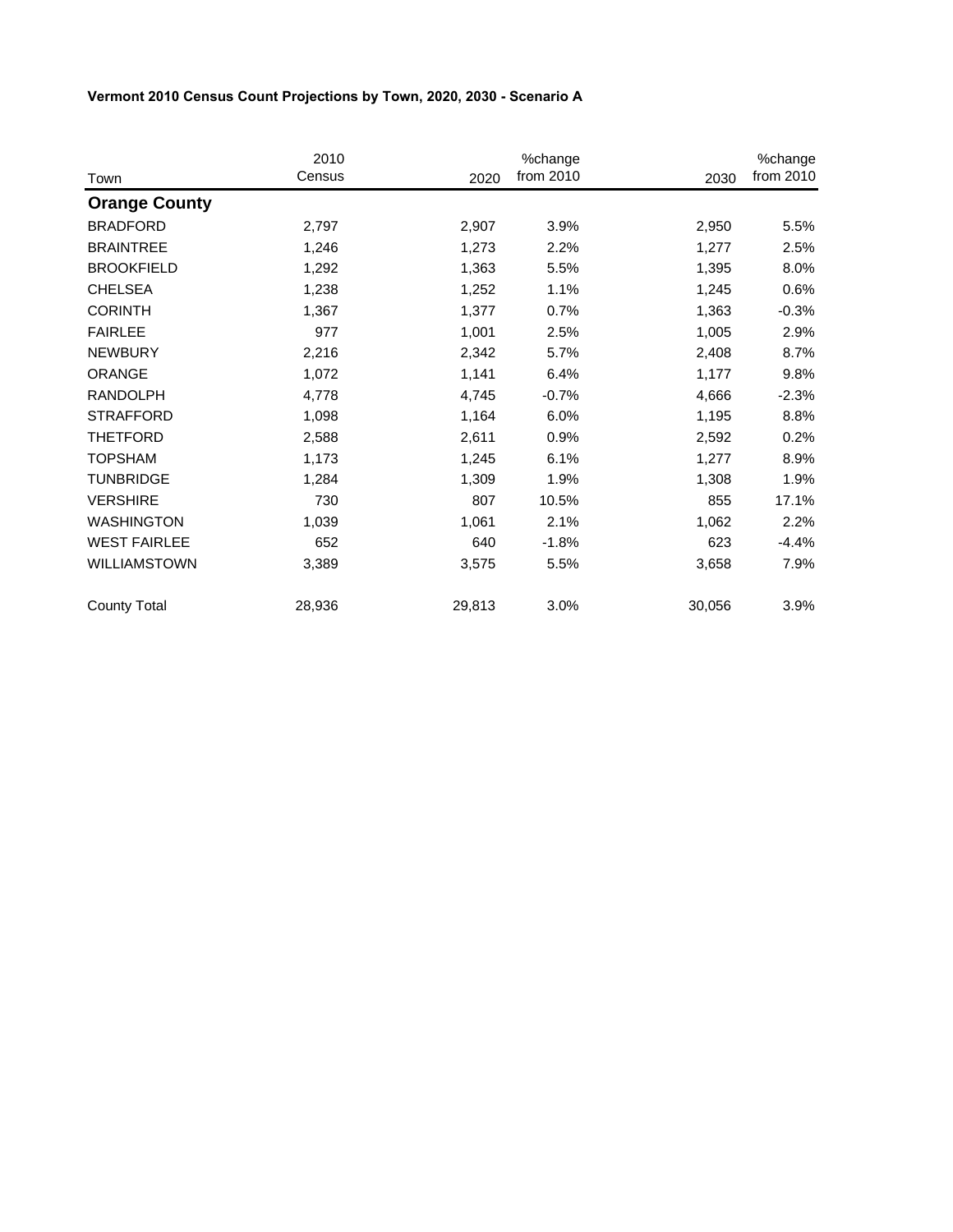|                       | 2010   |        | %change   |        | %change   |
|-----------------------|--------|--------|-----------|--------|-----------|
| Town                  | Census | 2020   | from 2010 | 2030   | from 2010 |
| <b>Orleans County</b> |        |        |           |        |           |
| <b>ALBANY</b>         | 941    | 1,017  | 8.1%      | 1,063  | 13.0%     |
| <b>BARTON</b>         | 2,810  | 2,790  | $-0.7%$   | 2,754  | $-2.0%$   |
| <b>BROWNINGTON</b>    | 988    | 1,111  | 12.4%     | 1,189  | 20.3%     |
| <b>CHARLESTON</b>     | 1,023  | 1,114  | 8.9%      | 1,170  | 14.4%     |
| <b>COVENTRY</b>       | 1,086  | 1,197  | 10.2%     | 1,263  | 16.3%     |
| <b>CRAFTSBURY</b>     | 1,206  | 1,289  | 6.9%      | 1,334  | 10.6%     |
| <b>DERBY</b>          | 4,621  | 4,676  | 1.2%      | 4,667  | 1.0%      |
| <b>GLOVER</b>         | 1,122  | 1,265  | 12.7%     | 1,359  | 21.1%     |
| <b>GREENSBORO</b>     | 762    | 775    | 1.7%      | 774    | 1.6%      |
| <b>HOLLAND</b>        | 629    | 714    | 13.5%     | 766    | 21.8%     |
| <b>IRASBURG</b>       | 1,163  | 1,267  | 8.9%      | 1,327  | 14.1%     |
| JAY                   | 521    | 596    | 14.4%     | 647    | 24.2%     |
| <b>LOWELL</b>         | 879    | 1,018  | 15.8%     | 1,113  | 26.6%     |
| <b>MORGAN</b>         | 749    | 860    | 14.8%     | 933    | 24.6%     |
| NEWPORT CITY          | 4,589  | 4,561  | $-0.6%$   | 4,484  | $-2.3%$   |
| NEWPORT TOWN          | 1,594  | 1,684  | 5.6%      | 1,730  | 8.5%      |
| <b>TROY</b>           | 1,662  | 1,707  | 2.7%      | 1,725  | 3.8%      |
| <b>WESTFIELD</b>      | 536    | 581    | 8.4%      | 606    | 13.1%     |
| <b>WESTMORE</b>       | 350    | 376    | 7.4%      | 392    | 12.0%     |
| <b>County Total</b>   | 27,231 | 28,598 | 5.0%      | 29,296 | 7.6%      |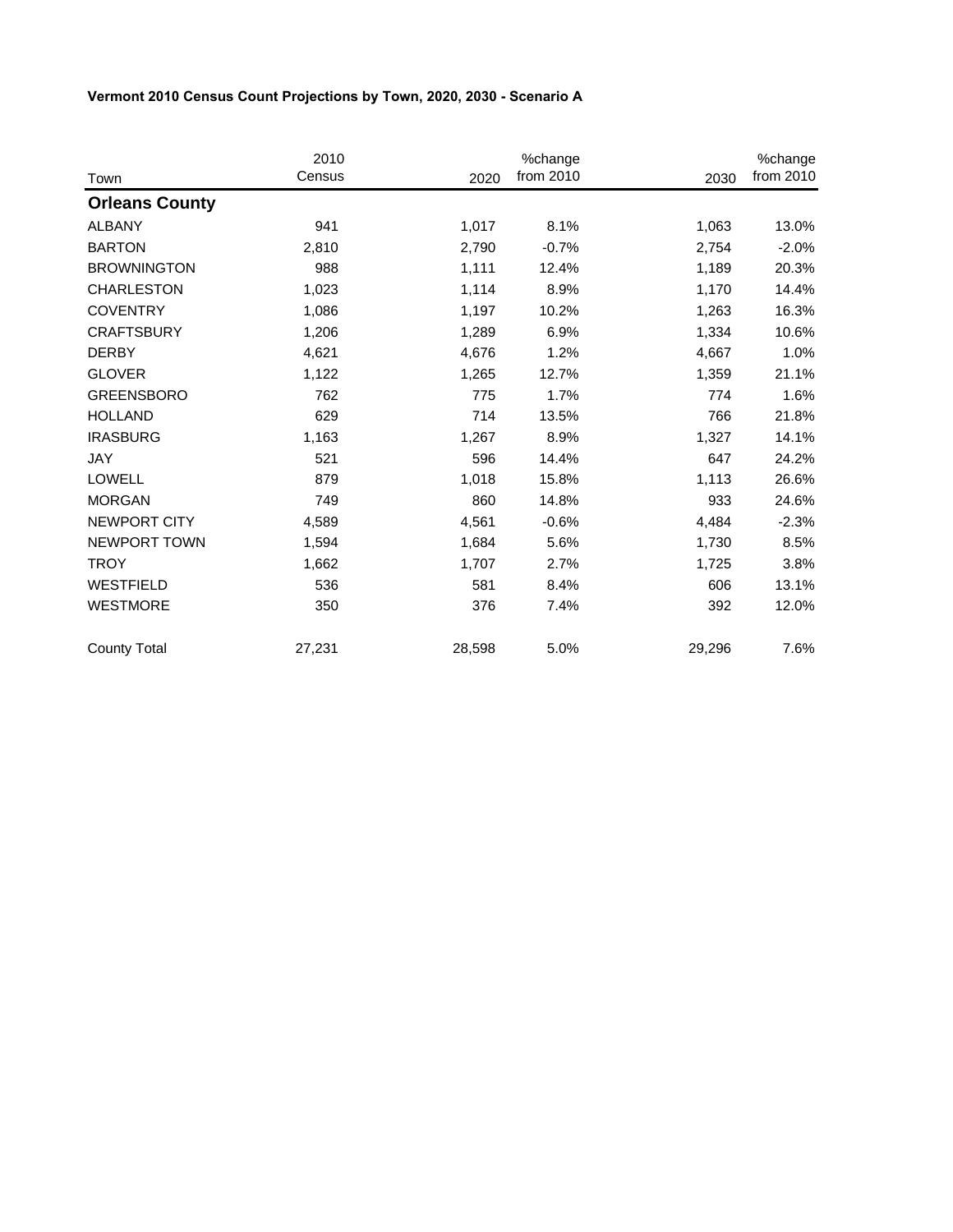|                       | 2010   |        | %change   |        | %change   |
|-----------------------|--------|--------|-----------|--------|-----------|
| Town                  | Census | 2020   | from 2010 | 2030   | from 2010 |
| <b>Rutland County</b> |        |        |           |        |           |
| <b>BENSON</b>         | 1,056  | 1,115  | 5.6%      | 1,118  | 5.9%      |
| <b>BRANDON</b>        | 3,966  | 3,883  | $-2.1%$   | 3,720  | $-6.2%$   |
| <b>CASTLETON</b>      | 4,717  | 4,887  | 3.6%      | 4,862  | 3.1%      |
| <b>CHITTENDEN</b>     | 1,258  | 1,310  | 4.1%      | 1,306  | 3.8%      |
| <b>CLARENDON</b>      | 2,571  | 2,433  | $-5.4%$   | 2,272  | $-11.6%$  |
| <b>DANBY</b>          | 1,311  | 1,336  | 1.9%      | 1,311  | 0.0%      |
| <b>FAIR HAVEN</b>     | 2,734  | 2,629  | $-3.8%$   | 2,481  | $-9.3%$   |
| <b>HUBBARDTON</b>     | 706    | 732    | 3.7%      | 723    | 2.4%      |
| <b>IRA</b>            | 432    | 424    | $-1.9%$   | 406    | $-6.0%$   |
| <b>MENDON</b>         | 1,059  | 1,060  | 0.1%      | 1,030  | $-2.7%$   |
| MIDDLETOWN SPRINGS    | 745    | 740    | $-0.7%$   | 712    | $-4.4%$   |
| <b>MOUNT HOLLY</b>    | 1,237  | 1,265  | 2.3%      | 1,244  | 0.6%      |
| <b>MOUNT TABOR</b>    | 255    | 282    | 10.6%     | 295    | 15.7%     |
| <b>PAWLET</b>         | 1,477  | 1,530  | 3.6%      | 1,520  | 2.9%      |
| <b>PITTSFIELD</b>     | 546    | 630    | 15.4%     | 677    | 24.0%     |
| <b>PITTSFORD</b>      | 2,991  | 2,950  | $-1.4%$   | 2,829  | $-5.4%$   |
| <b>POULTNEY</b>       | 3,432  | 3,340  | $-2.7%$   | 3,176  | $-7.5%$   |
| <b>PROCTOR</b>        | 1,741  | 1,640  | $-5.8%$   | 1,528  | $-12.2%$  |
| <b>RUTLAND CITY</b>   | 16,495 | 15,757 | $-4.5%$   | 14,825 | $-10.1%$  |
| <b>RUTLAND TOWN</b>   | 4,054  | 4,094  | 1.0%      | 3,995  | $-1.5%$   |
| <b>KILLINGTON</b>     | 811    | 797    | $-1.7%$   | 754    | $-7.0%$   |
| <b>SHREWSBURY</b>     | 1,056  | 1,022  | $-3.2%$   | 969    | $-8.2%$   |
| <b>SUDBURY</b>        | 560    | 562    | 0.4%      | 545    | $-2.7%$   |
| <b>TINMOUTH</b>       | 613    | 670    | 9.3%      | 689    | 12.4%     |
| WALLINGFORD           | 2,079  | 1,993  | $-4.1%$   | 1,875  | $-9.8%$   |
| <b>WELLS</b>          | 1,150  | 1,224  | 6.4%      | 1,235  | 7.4%      |
| <b>WEST HAVEN</b>     | 264    | 256    | $-3.0%$   | 243    | $-8.0%$   |
| <b>WEST RUTLAND</b>   | 2,326  | 2,230  | $-4.1%$   | 2,099  | $-9.8%$   |
| <b>County Total</b>   | 61,642 | 60,791 | $-1.4%$   | 58,439 | $-5.2%$   |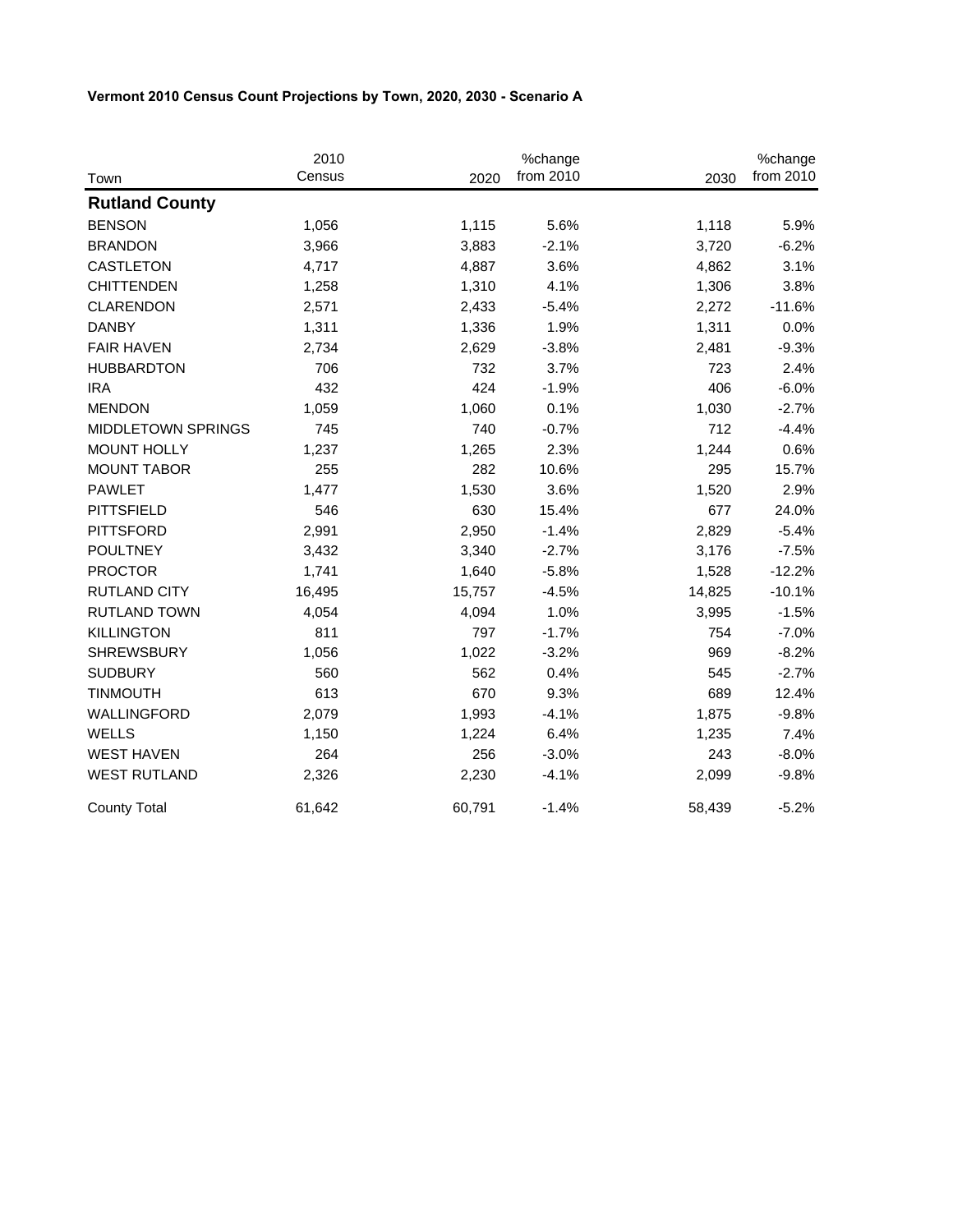|                          | 2010   |        | %change   |        | %change   |
|--------------------------|--------|--------|-----------|--------|-----------|
| Town                     | Census | 2020   | from 2010 | 2030   | from 2010 |
| <b>Washington County</b> |        |        |           |        |           |
| <b>BARRE TOWN</b>        | 7,924  | 8,116  | 2.4%      | 8,252  | 4.1%      |
| <b>BARRE CITY</b>        | 9,052  | 8,864  | $-2.1%$   | 8,743  | $-3.4%$   |
| <b>BERLIN</b>            | 2,887  | 2,974  | 3.0%      | 3,029  | 4.9%      |
| <b>CABOT</b>             | 1,433  | 1,615  | 12.7%     | 1,753  | 22.3%     |
| <b>CALAIS</b>            | 1,607  | 1,645  | 2.4%      | 1,672  | 4.0%      |
| <b>DUXBURY</b>           | 1,337  | 1,464  | 9.5%      | 1,550  | 15.9%     |
| <b>EAST MONTPELIER</b>   | 2,576  | 2,664  | 3.4%      | 2,718  | 5.5%      |
| <b>FAYSTON</b>           | 1,353  | 1,590  | 17.5%     | 1,772  | 31.0%     |
| <b>MARSHFIELD</b>        | 1,588  | 1,680  | 5.8%      | 1,744  | 9.8%      |
| <b>MIDDLESEX</b>         | 1,731  | 1,787  | 3.2%      | 1,823  | 5.3%      |
| <b>MONTPELIER</b>        | 7,855  | 7,694  | $-2.0%$   | 7,591  | $-3.4%$   |
| <b>MORETOWN</b>          | 1,658  | 1,724  | 4.0%      | 1,766  | 6.5%      |
| <b>NORTHFIELD</b>        | 6,207  | 6,458  | 4.0%      | 6,638  | 6.9%      |
| PLAINFIELD               | 1,243  | 1,215  | $-2.3%$   | 1,196  | $-3.8%$   |
| <b>ROXBURY</b>           | 691    | 757    | 9.6%      | 809    | 17.1%     |
| <b>WAITSFIELD</b>        | 1,719  | 1,815  | 5.6%      | 1,880  | 9.4%      |
| <b>WARREN</b>            | 1,705  | 1,895  | 11.1%     | 2,023  | 18.7%     |
| <b>WATERBURY</b>         | 5,064  | 5,213  | 2.9%      | 5,314  | 4.9%      |
| <b>WOODBURY</b>          | 906    | 970    | 7.1%      | 1,016  | 12.1%     |
| <b>WORCESTER</b>         | 998    | 1,046  | 4.8%      | 1,083  | 8.5%      |
| <b>County Total</b>      | 59,534 | 61,186 | 2.8%      | 62,372 | 4.8%      |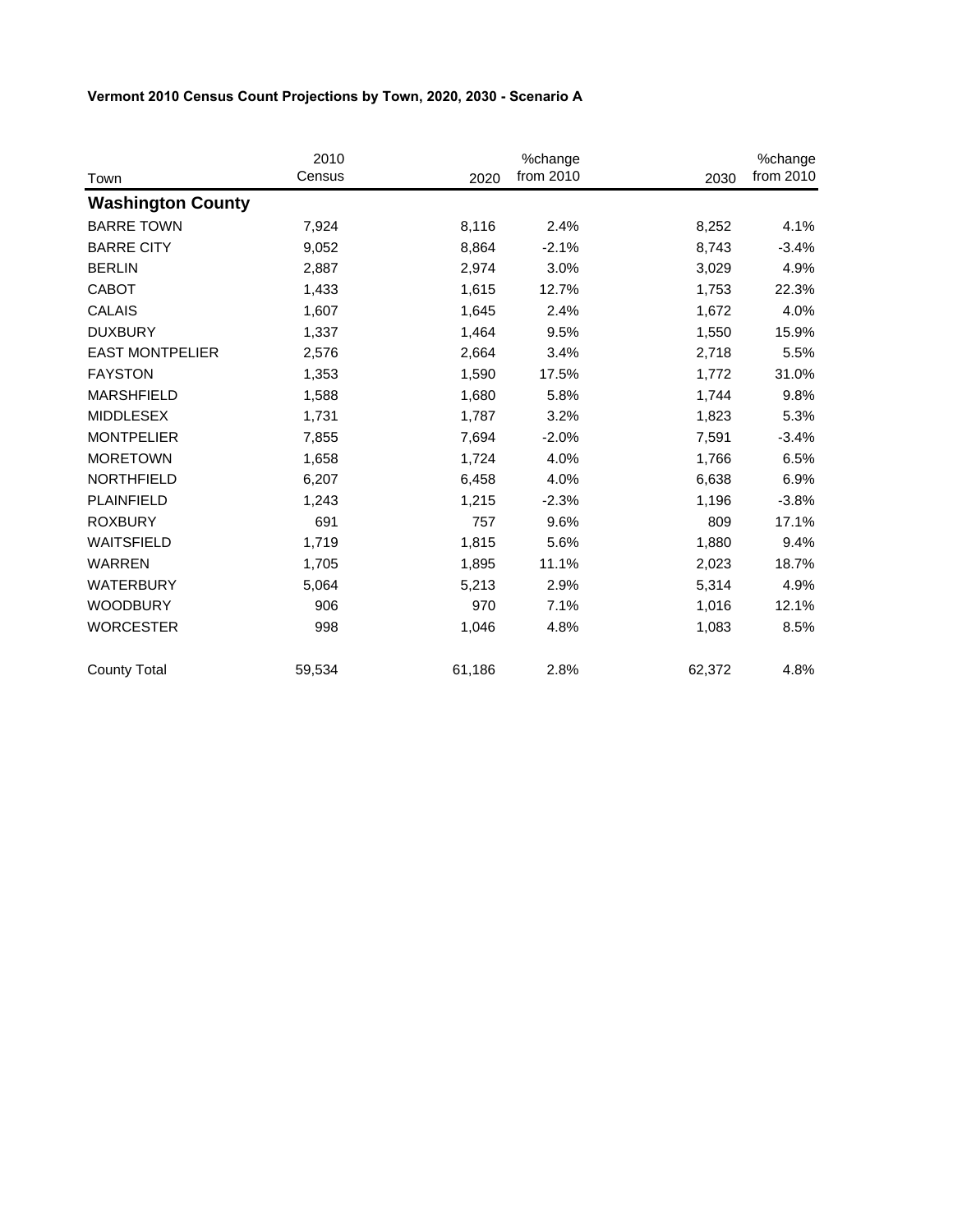|                       | 2010   |        | %change   |        | %change   |
|-----------------------|--------|--------|-----------|--------|-----------|
| Town                  | Census | 2020   | from 2010 | 2030   | from 2010 |
| <b>Windham County</b> |        |        |           |        |           |
| <b>ATHENS</b>         | 442    | 527    | 19.2%     | 591    | 33.7%     |
| <b>BRATTLEBORO</b>    | 12,046 | 12,244 | 1.6%      | 12,271 | 1.9%      |
| <b>BROOKLINE</b>      | 530    | 598    | 12.8%     | 642    | 21.1%     |
| <b>DOVER</b>          | 1,124  | 1,150  | 2.3%      | 1,145  | 1.9%      |
| <b>DUMMERSTON</b>     | 1,864  | 1,889  | 1.3%      | 1,886  | 1.2%      |
| <b>GRAFTON</b>        | 679    | 721    | 6.2%      | 744    | 9.6%      |
| <b>GUILFORD</b>       | 2,121  | 2,231  | 5.2%      | 2,286  | 7.8%      |
| <b>HALIFAX</b>        | 728    | 777    | 6.7%      | 800    | 9.9%      |
| <b>JAMAICA</b>        | 1,035  | 1,171  | 13.1%     | 1,258  | 21.5%     |
| <b>LONDONDERRY</b>    | 1,769  | 1,895  | 7.1%      | 1,964  | 11.0%     |
| <b>MARLBORO</b>       | 1,078  | 1,170  | 8.5%      | 1,227  | 13.8%     |
| <b>NEWFANE</b>        | 1,726  | 1,819  | 5.4%      | 1,865  | 8.1%      |
| <b>PUTNEY</b>         | 2,702  | 2,872  | 6.3%      | 2,960  | 9.5%      |
| <b>ROCKINGHAM</b>     | 5,282  | 5,329  | 0.9%      | 5,315  | 0.6%      |
| <b>STRATTON</b>       | 216    | 291    | 34.7%     | 357    | 65.3%     |
| <b>TOWNSHEND</b>      | 1,232  | 1,341  | 8.8%      | 1,405  | 14.0%     |
| <b>VERNON</b>         | 2,206  | 2,370  | 7.4%      | 2,460  | 11.5%     |
| <b>WARDSBORO</b>      | 900    | 1,011  | 12.3%     | 1,081  | 20.1%     |
| <b>WESTMINSTER</b>    | 3,178  | 3,273  | 3.0%      | 3,304  | 4.0%      |
| <b>WHITINGHAM</b>     | 1,357  | 1,450  | 6.9%      | 1,501  | 10.6%     |
| <b>WILMINGTON</b>     | 1,876  | 1,826  | $-2.7%$   | 1,769  | $-5.7%$   |
| <b>WINDHAM</b>        | 419    | 518    | 23.6%     | 594    | 41.8%     |
| <b>SOMERSET</b>       | 3      | 4      | 33.3%     | 4      | 33.3%     |
| <b>County Total</b>   | 44,513 | 46,477 | 4.4%      | 47,429 | 6.6%      |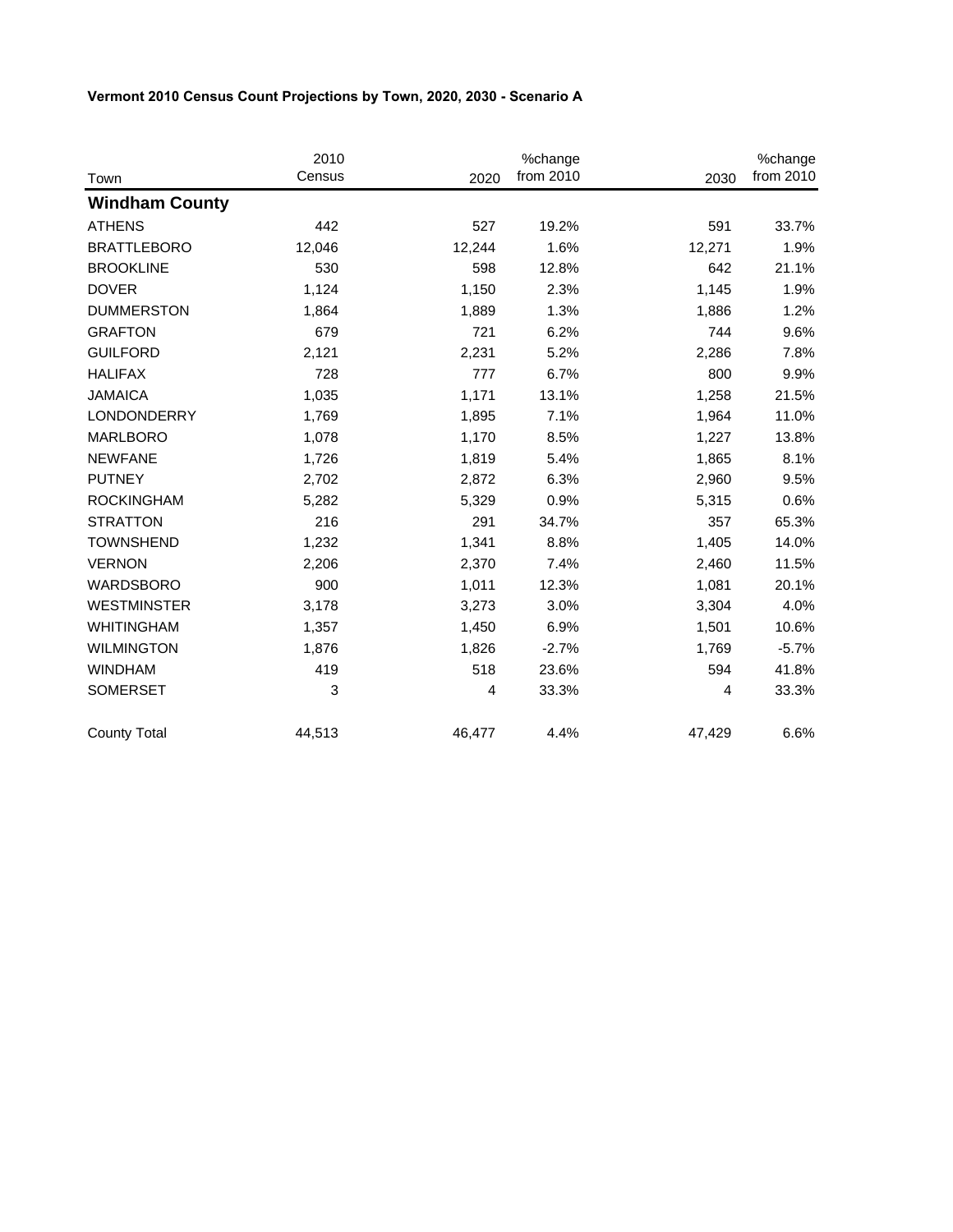|                       | 2010   |        | %change   |        | %change   |
|-----------------------|--------|--------|-----------|--------|-----------|
| Town                  | Census | 2020   | from 2010 | 2030   | from 2010 |
| <b>Windsor County</b> |        |        |           |        |           |
| <b>ANDOVER</b>        | 467    | 506    | 8.4%      | 528    | 13.1%     |
| <b>BALTIMORE</b>      | 244    | 268    | 9.8%      | 282    | 15.6%     |
| <b>BARNARD</b>        | 947    | 994    | 5.0%      | 1,018  | 7.5%      |
| <b>BETHEL</b>         | 2,030  | 2,151  | 6.0%      | 2,223  | 9.5%      |
| <b>BRIDGEWATER</b>    | 936    | 965    | 3.1%      | 977    | 4.4%      |
| <b>CAVENDISH</b>      | 1,367  | 1,398  | 2.3%      | 1,406  | 2.9%      |
| <b>CHESTER</b>        | 3,154  | 3,366  | 6.7%      | 3,494  | 10.8%     |
| <b>HARTFORD</b>       | 9,952  | 10,302 | 3.5%      | 10,457 | 5.1%      |
| <b>HARTLAND</b>       | 3,393  | 3,653  | 7.7%      | 3,815  | 12.4%     |
| <b>LUDLOW</b>         | 1,963  | 1,855  | $-5.5%$   | 1,770  | $-9.8%$   |
| <b>NORWICH</b>        | 3,414  | 3,579  | 4.8%      | 3,661  | 7.2%      |
| <b>PLYMOUTH</b>       | 619    | 715    | 15.5%     | 782    | 26.3%     |
| <b>POMFRET</b>        | 904    | 923    | 2.1%      | 928    | 2.7%      |
| <b>READING</b>        | 666    | 692    | 3.9%      | 703    | 5.6%      |
| <b>ROCHESTER</b>      | 1,139  | 1,155  | 1.4%      | 1,158  | 1.7%      |
| <b>ROYALTON</b>       | 2,773  | 3,011  | 8.6%      | 3,163  | 14.1%     |
| <b>SHARON</b>         | 1,502  | 1,659  | 10.5%     | 1,761  | 17.2%     |
| <b>SPRINGFIELD</b>    | 9,373  | 9,683  | 3.3%      | 9,852  | 5.1%      |
| <b>STOCKBRIDGE</b>    | 736    | 809    | 9.9%      | 858    | 16.6%     |
| WEATHERSFIELD         | 2,825  | 2,959  | 4.7%      | 3,033  | 7.4%      |
| <b>WESTON</b>         | 566    | 596    | 5.3%      | 609    | 7.6%      |
| <b>WEST WINDSOR</b>   | 1,099  | 1,192  | 8.5%      | 1,250  | 13.7%     |
| <b>WINDSOR</b>        | 3,553  | 3,571  | 0.5%      | 3,560  | 0.2%      |
| <b>WOODSTOCK</b>      | 3,048  | 3,055  | 0.2%      | 3,040  | $-0.3%$   |
| <b>County Total</b>   | 56,670 | 59,057 | 4.2%      | 60,328 | 6.5%      |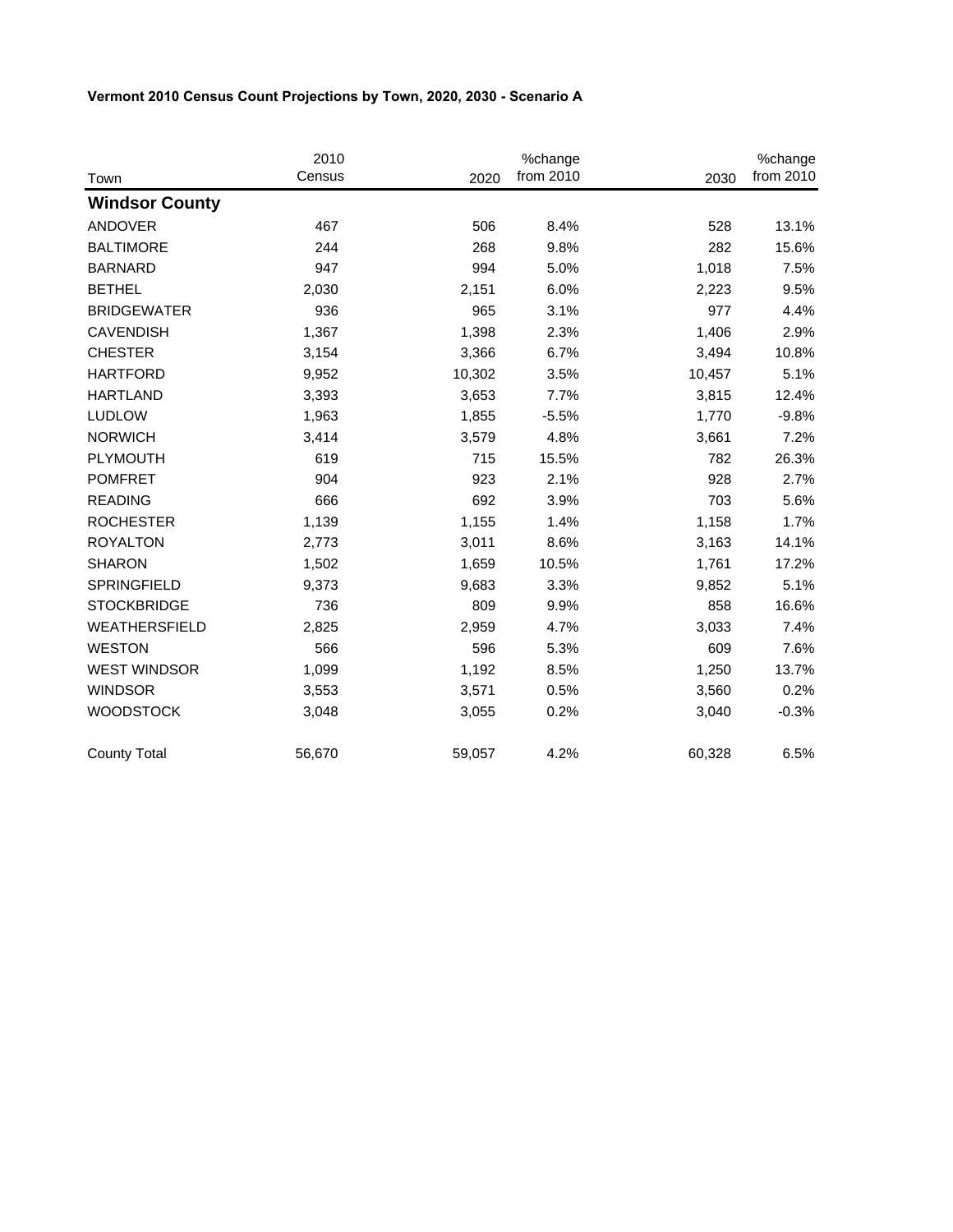|                       | 2010   |        | %change   |        | %change   |
|-----------------------|--------|--------|-----------|--------|-----------|
| Town                  | Census | 2020   | from 2010 | 2030   | from 2010 |
| <b>Addison County</b> |        |        |           |        |           |
| <b>ADDISON</b>        | 1,371  | 1,391  | 1.5%      | 1,356  | $-1.1%$   |
| <b>BRIDPORT</b>       | 1,218  | 1,158  | $-4.9%$   | 1,084  | $-11.0%$  |
| <b>BRISTOL</b>        | 3,894  | 3,706  | $-4.8%$   | 3,480  | $-10.6%$  |
| <b>CORNWALL</b>       | 1,185  | 1,143  | $-3.5%$   | 1,083  | $-8.6%$   |
| <b>FERRISBURGH</b>    | 2,775  | 2,754  | $-0.8%$   | 2,656  | $-4.3%$   |
| <b>GOSHEN</b>         | 164    | 132    | $-19.5%$  | 111    | $-32.3%$  |
| <b>GRANVILLE</b>      | 298    | 276    | $-7.4%$   | 254    | $-14.8%$  |
| <b>HANCOCK</b>        | 323    | 289    | $-10.5%$  | 258    | $-20.1%$  |
| <b>LEICESTER</b>      | 1,100  | 1,128  | 2.5%      | 1,116  | 1.5%      |
| <b>LINCOLN</b>        | 1,271  | 1,293  | 1.7%      | 1,266  | $-0.4%$   |
| <b>MIDDLEBURY</b>     | 8,496  | 8,151  | $-4.1%$   | 7,695  | $-9.4%$   |
| <b>MONKTON</b>        | 1,980  | 2,060  | 4.0%      | 2,054  | 3.7%      |
| <b>NEW HAVEN</b>      | 1,727  | 1,734  | 0.4%      | 1,684  | $-2.5%$   |
| ORWELL                | 1,250  | 1,222  | $-2.2%$   | 1,169  | $-6.5%$   |
| <b>PANTON</b>         | 677    | 652    | $-3.7%$   | 616    | $-9.0%$   |
| <b>RIPTON</b>         | 588    | 602    | 2.4%      | 592    | 0.7%      |
| SALISBURY             | 1,136  | 1,104  | $-2.8%$   | 1,051  | $-7.5%$   |
| <b>SHOREHAM</b>       | 1,265  | 1,235  | $-2.4%$   | 1,178  | $-6.9%$   |
| <b>STARKSBORO</b>     | 1,777  | 1,719  | $-3.3%$   | 1,623  | $-8.7%$   |
| <b>VERGENNES</b>      | 2,588  | 2,395  | $-7.5%$   | 2,201  | $-15.0%$  |
| <b>WALTHAM</b>        | 486    | 465    | $-4.3%$   | 438    | $-9.9%$   |
| WEYBRIDGE             | 833    | 805    | $-3.4%$   | 761    | $-8.6%$   |
| <b>WHITING</b>        | 419    | 406    | $-3.1%$   | 387    | $-7.6%$   |
| <b>County Total</b>   | 36,821 | 35,820 | $-2.7%$   | 34,113 | $-7.4%$   |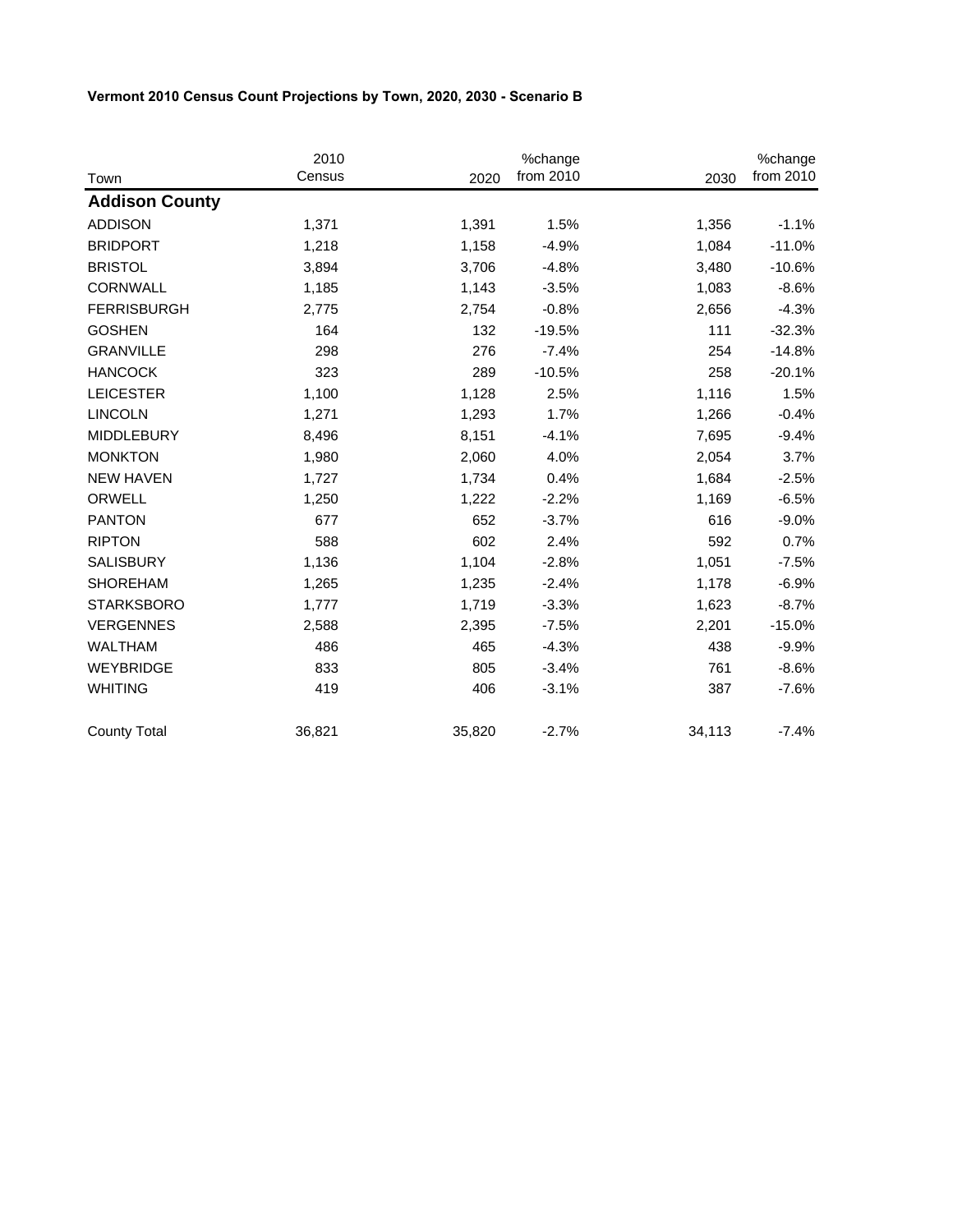|                          | 2010   |        | %change   |        | %change   |
|--------------------------|--------|--------|-----------|--------|-----------|
| Town                     | Census | 2020   | from 2010 | 2030   | from 2010 |
| <b>Bennington County</b> |        |        |           |        |           |
| <b>ARLINGTON</b>         | 2,317  | 2,233  | $-3.6%$   | 2,114  | $-8.8%$   |
| <b>BENNINGTON</b>        | 15,764 | 15,132 | $-4.0%$   | 14,318 | $-9.2%$   |
| <b>DORSET</b>            | 2,031  | 1,997  | $-1.7%$   | 1,918  | $-5.6%$   |
| LANDGROVE                | 158    | 164    | 3.8%      | 163    | 3.2%      |
| <b>MANCHESTER</b>        | 4,391  | 4,529  | 3.1%      | 4,490  | 2.3%      |
| PERU                     | 375    | 372    | $-0.8%$   | 357    | $-4.8%$   |
| <b>POWNAL</b>            | 3,527  | 3,423  | $-2.9%$   | 3,258  | $-7.6%$   |
| <b>READSBORO</b>         | 763    | 731    | $-4.2%$   | 689    | $-9.7%$   |
| <b>RUPERT</b>            | 714    | 711    | $-0.4%$   | 688    | $-3.6%$   |
| SANDGATE                 | 405    | 448    | 10.6%     | 467    | 15.3%     |
| <b>SEARSBURG</b>         | 109    | 116    | 6.4%      | 118    | 8.3%      |
| <b>SHAFTSBURY</b>        | 3,590  | 3,503  | $-2.4%$   | 3,339  | $-7.0\%$  |
| <b>STAMFORD</b>          | 824    | 815    | $-1.1%$   | 786    | $-4.6%$   |
| SUNDERLAND               | 956    | 979    | 2.4%      | 970    | 1.5%      |
| <b>WINHALL</b>           | 769    | 867    | 12.7%     | 911    | 18.5%     |
| <b>WOODFORD</b>          | 424    | 442    | 4.2%      | 440    | 3.8%      |
| <b>GLASTENBURY</b>       | 8      | 8      | 0.0%      | 8      | $0.0\%$   |
| <b>County Total</b>      | 37,125 | 36,470 | $-1.8%$   | 35,034 | $-5.6%$   |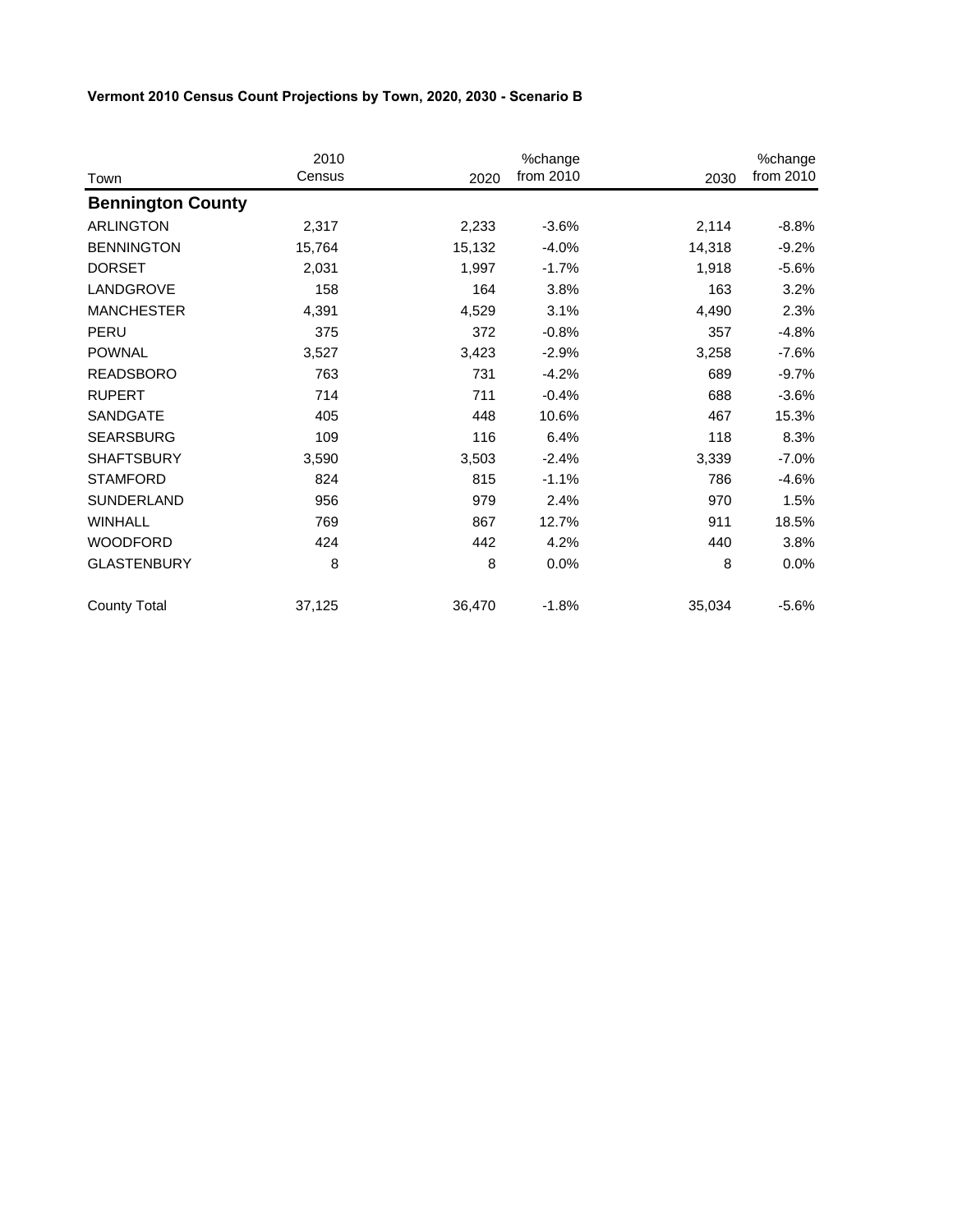|                         | 2010   |        | %change   |        | %change   |
|-------------------------|--------|--------|-----------|--------|-----------|
| Town                    | Census | 2020   | from 2010 | 2030   | from 2010 |
| <b>Caledonia County</b> |        |        |           |        |           |
| <b>BARNET</b>           | 1,708  | 1,772  | 3.7%      | 1,790  | 4.8%      |
| <b>BURKE</b>            | 1,753  | 1,875  | 7.0%      | 1,941  | 10.7%     |
| <b>DANVILLE</b>         | 2,196  | 2,237  | 1.9%      | 2,233  | 1.7%      |
| <b>GROTON</b>           | 1,022  | 1,093  | 6.9%      | 1,134  | 11.0%     |
| <b>HARDWICK</b>         | 3,010  | 2,940  | $-2.3%$   | 2,854  | $-5.2%$   |
| <b>KIRBY</b>            | 493    | 543    | 10.1%     | 571    | 15.8%     |
| <b>LYNDON</b>           | 5,981  | 6,196  | 3.6%      | 6,280  | 5.0%      |
| <b>NEWARK</b>           | 581    | 685    | 17.9%     | 759    | 30.6%     |
| <b>PEACHAM</b>          | 732    | 767    | 4.8%      | 784    | 7.1%      |
| <b>RYEGATE</b>          | 1,174  | 1,193  | 1.6%      | 1,190  | 1.4%      |
| <b>SHEFFIELD</b>        | 703    | 740    | 5.3%      | 753    | 7.1%      |
| ST. JOHNSBURY           | 7,603  | 7,493  | $-1.4%$   | 7,335  | $-3.5%$   |
| <b>STANNARD</b>         | 216    | 243    | 12.5%     | 261    | 20.8%     |
| <b>SUTTON</b>           | 1,029  | 1,070  | 4.0%      | 1,084  | 5.3%      |
| <b>WALDEN</b>           | 935    | 1,036  | 10.8%     | 1,099  | 17.5%     |
| WATERFORD               | 1,280  | 1,337  | 4.5%      | 1,367  | 6.8%      |
| <b>WHEELOCK</b>         | 811    | 977    | 20.5%     | 1,099  | 35.5%     |
| <b>County Total</b>     | 31,227 | 32,197 | 3.1%      | 32,534 | 4.2%      |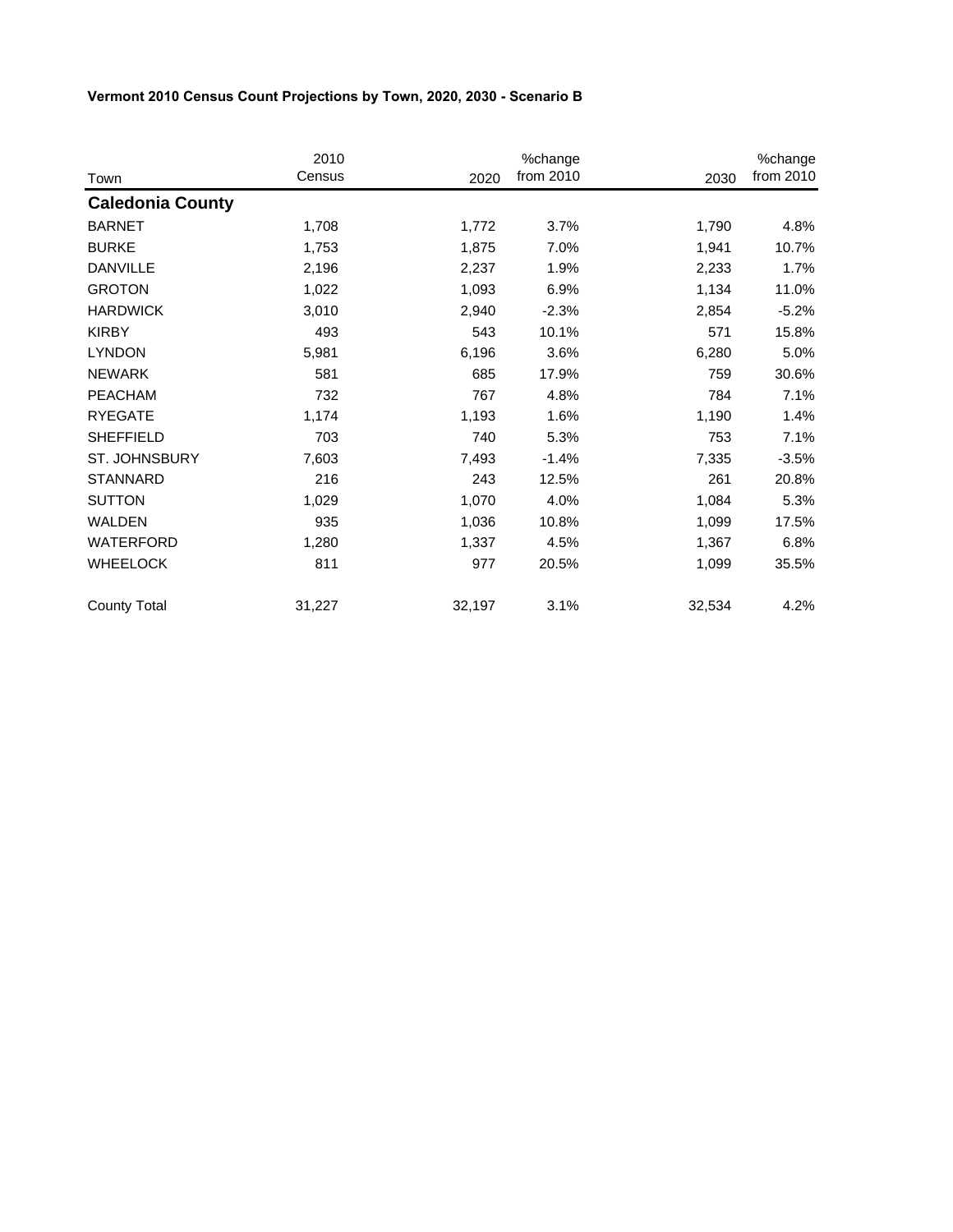|                          | 2010<br>Census | 2020    | %change<br>from 2010 |         | %change<br>from 2010 |
|--------------------------|----------------|---------|----------------------|---------|----------------------|
| Town                     |                |         |                      | 2030    |                      |
| <b>Chittenden County</b> |                |         |                      |         |                      |
| <b>BOLTON</b>            | 1,182          | 1,269   | 7.4%                 | 1,315   | 11.3%                |
| <b>BURLINGTON</b>        | 42,417         | 42,617  | 0.5%                 | 42,095  | $-0.8%$              |
| <b>CHARLOTTE</b>         | 3,754          | 3,852   | 2.6%                 | 3,852   | 2.6%                 |
| <b>COLCHESTER</b>        | 17,067         | 17,206  | 0.8%                 | 16,981  | $-0.5%$              |
| <b>ESSEX</b>             | 19,587         | 20,074  | 2.5%                 | 20,057  | 2.4%                 |
| <b>HINESBURG</b>         | 4,396          | 4,444   | 1.1%                 | 4,395   | 0.0%                 |
| <b>HUNTINGTON</b>        | 1,938          | 1,990   | 2.7%                 | 1,989   | 2.6%                 |
| <b>JERICHO</b>           | 5,009          | 5,051   | 0.8%                 | 4,984   | $-0.5%$              |
| <b>MILTON</b>            | 10,352         | 10,808  | 4.4%                 | 10,945  | 5.7%                 |
| <b>RICHMOND</b>          | 4,081          | 4,045   | $-0.9%$              | 3,950   | $-3.2%$              |
| <b>SHELBURNE</b>         | 7,144          | 7,336   | 2.7%                 | 7,330   | 2.6%                 |
| SOUTH BURLINGTON         | 17,904         | 19,791  | 10.5%                | 20,874  | 16.6%                |
| ST. GEORGE               | 674            | 640     | $-5.0%$              | 608     | $-9.8%$              |
| <b>UNDERHILL</b>         | 3,016          | 2,987   | $-1.0%$              | 2,917   | $-3.3%$              |
| <b>WESTFORD</b>          | 2,029          | 2,037   | 0.4%                 | 2,001   | $-1.4%$              |
| <b>WILLISTON</b>         | 8,698          | 10,183  | 17.1%                | 11,107  | 27.7%                |
| <b>WINOOSKI</b>          | 7,267          | 7,395   | 1.8%                 | 7,377   | 1.5%                 |
| <b>BUEL'S GORE</b>       | 30             | 87      | 190.0%               | 190     | 533.3%               |
| <b>County Total</b>      | 156,545        | 161,812 | 3.4%                 | 162,967 | 4.1%                 |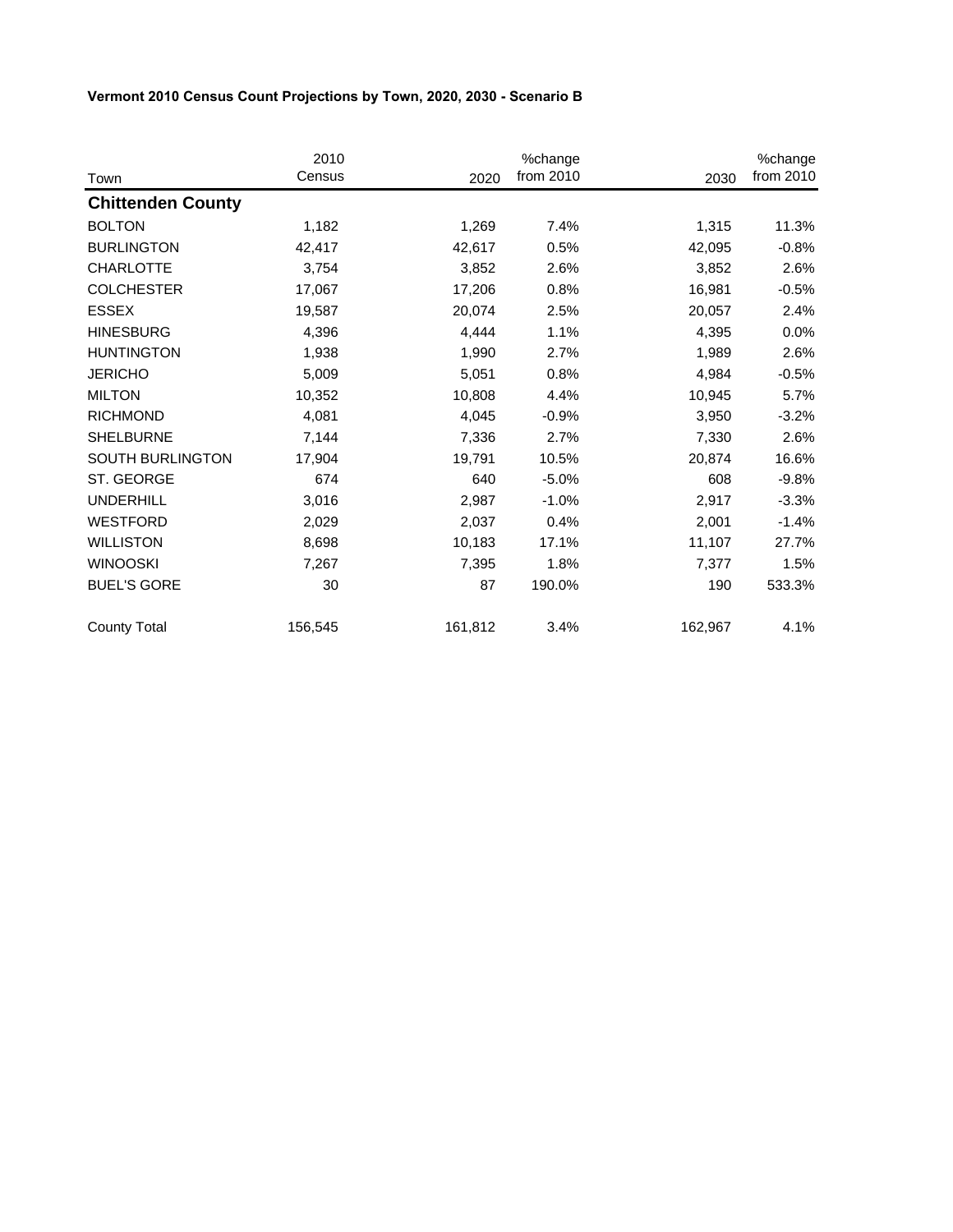|                       | 2010        |             | %change   |             | %change   |
|-----------------------|-------------|-------------|-----------|-------------|-----------|
| Town                  | Census      | 2020        | from 2010 | 2030        | from 2010 |
| <b>Essex County</b>   |             |             |           |             |           |
| <b>BLOOMFIELD</b>     | 221         | 193         | $-12.7%$  | 166         | $-24.9%$  |
| <b>BRIGHTON</b>       | 1,222       | 1,074       | $-12.1%$  | 930         | $-23.9%$  |
| <b>BRUNSWICK</b>      | 112         | 112         | 0.0%      | 106         | $-5.4%$   |
| CANAAN                | 972         | 858         | $-11.7%$  | 743         | $-23.6%$  |
| CONCORD               | 1,235       | 1,204       | $-2.5%$   | 1,114       | $-9.8%$   |
| <b>EAST HAVEN</b>     | 290         | 275         | $-5.2%$   | 250         | $-13.8%$  |
| <b>GRANBY</b>         | 88          | 84          | $-4.5%$   | 77          | $-12.5%$  |
| <b>GUILDHALL</b>      | 261         | 241         | $-7.7%$   | 216         | $-17.2%$  |
| <b>LEMINGTON</b>      | 104         | 98          | $-5.8%$   | 88          | $-15.4%$  |
| <b>LUNENBURG</b>      | 1,302       | 1,253       | $-3.8%$   | 1,149       | $-11.8%$  |
| <b>MAIDSTONE</b>      | 208         | 283         | 36.1%     | 339         | 63.0%     |
| <b>NORTON</b>         | 169         | 153         | $-9.5%$   | 133         | $-21.3%$  |
| <b>VICTORY</b>        | 62          | 61          | $-1.6%$   | 56          | $-9.7%$   |
| <b>AVERILL</b>        | 24          | 46          | 91.7%     | 73          | 204.2%    |
| <b>AVERY'S GORE</b>   | $\Omega$    | $\mathbf 0$ | 0.0%      | $\Omega$    | 0.0%      |
| <b>FERDINAND</b>      | 32          | 33          | 3.1%      | 32          | 0.0%      |
| <b>LEWIS</b>          | $\mathbf 0$ | $\mathbf 0$ | 0.0%      | $\mathbf 0$ | 0.0%      |
| <b>WARNER'S GRANT</b> | 0           | 0           | 0.0%      | $\mathbf 0$ | 0.0%      |
| <b>WARREN'S GORE</b>  | 4           | 6           | 50.0%     | 8           | 100.0%    |
| <b>County Total</b>   | 6,306       | 5,974       | $-5.3%$   | 5,480       | $-13.1%$  |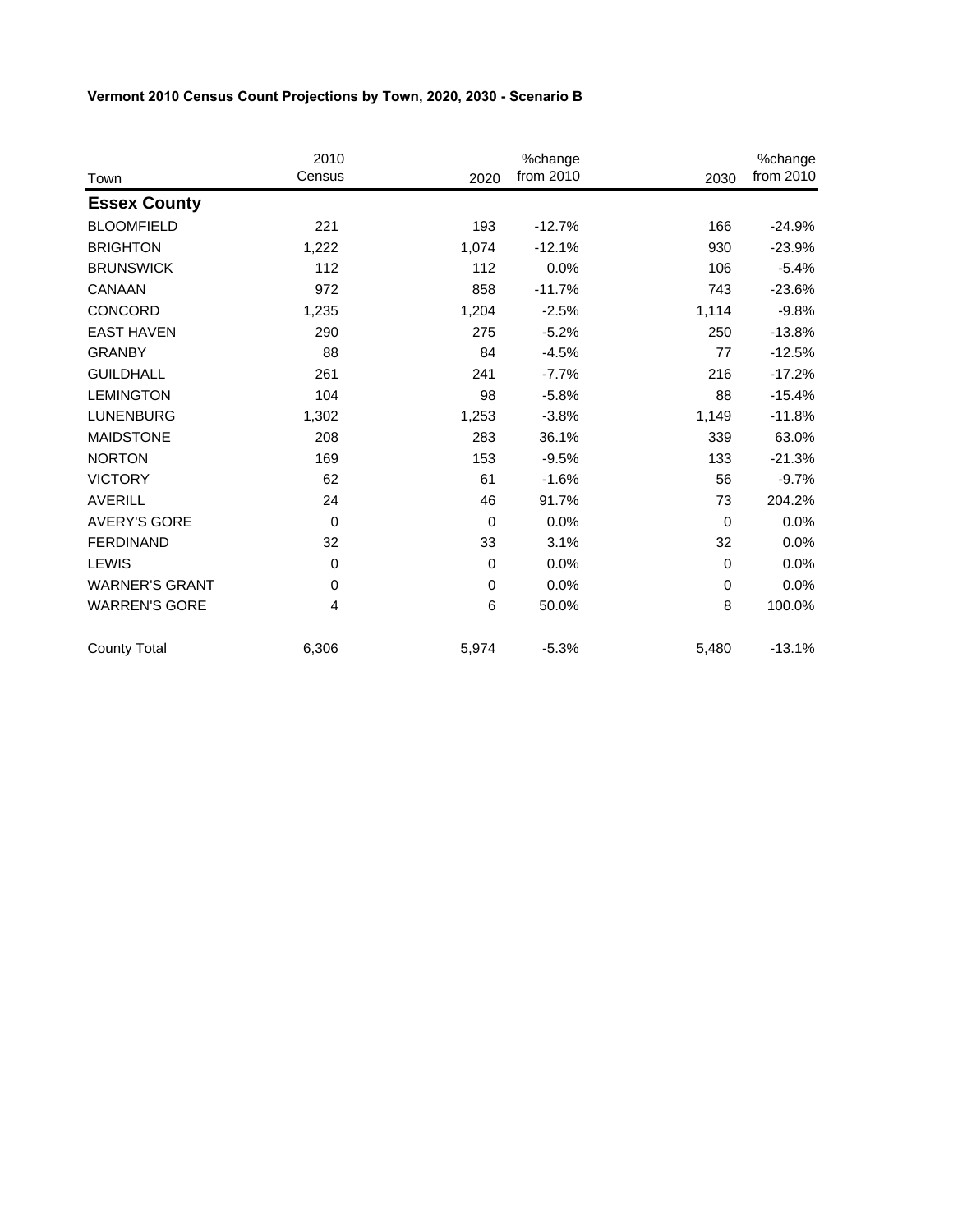|                        | 2010   |        | %change   |        | %change   |
|------------------------|--------|--------|-----------|--------|-----------|
| Town                   | Census | 2020   | from 2010 | 2030   | from 2010 |
| <b>Franklin County</b> |        |        |           |        |           |
| <b>BAKERSFIELD</b>     | 1,322  | 1,484  | 12.3%     | 1,626  | 23.0%     |
| <b>BERKSHIRE</b>       | 1,692  | 1,978  | 16.9%     | 2,233  | 32.0%     |
| <b>ENOSBURG</b>        | 2,781  | 2,897  | 4.2%      | 3,020  | 8.6%      |
| <b>FAIRFAX</b>         | 4,285  | 5,269  | 23.0%     | 6,140  | 43.3%     |
| <b>FAIRFIELD</b>       | 1,891  | 2,007  | 6.1%      | 2,120  | 12.1%     |
| <b>FLETCHER</b>        | 1,277  | 1,434  | 12.3%     | 1,570  | 22.9%     |
| <b>FRANKLIN</b>        | 1,405  | 1,572  | 11.9%     | 1,719  | 22.3%     |
| <b>GEORGIA</b>         | 4,515  | 4,855  | 7.5%      | 5,167  | 14.4%     |
| <b>HIGHGATE</b>        | 3,535  | 3,781  | 7.0%      | 4,011  | 13.5%     |
| <b>MONTGOMERY</b>      | 1,201  | 1,410  | 17.4%     | 1,597  | 33.0%     |
| <b>RICHFORD</b>        | 2,308  | 2,381  | 3.2%      | 2,467  | 6.9%      |
| SHELDON                | 2,190  | 2,415  | 10.3%     | 2,617  | 19.5%     |
| ST. ALBANS TOWN        | 5,999  | 6,720  | 12.0%     | 7,362  | 22.7%     |
| ST. ALBANS CITY        | 6,918  | 6,787  | $-1.9%$   | 6,797  | $-1.7%$   |
| <b>SWANTON</b>         | 6,427  | 6,820  | 6.1%      | 7,201  | 12.0%     |
| <b>County Total</b>    | 47,746 | 51,810 | 8.5%      | 55,647 | 16.5%     |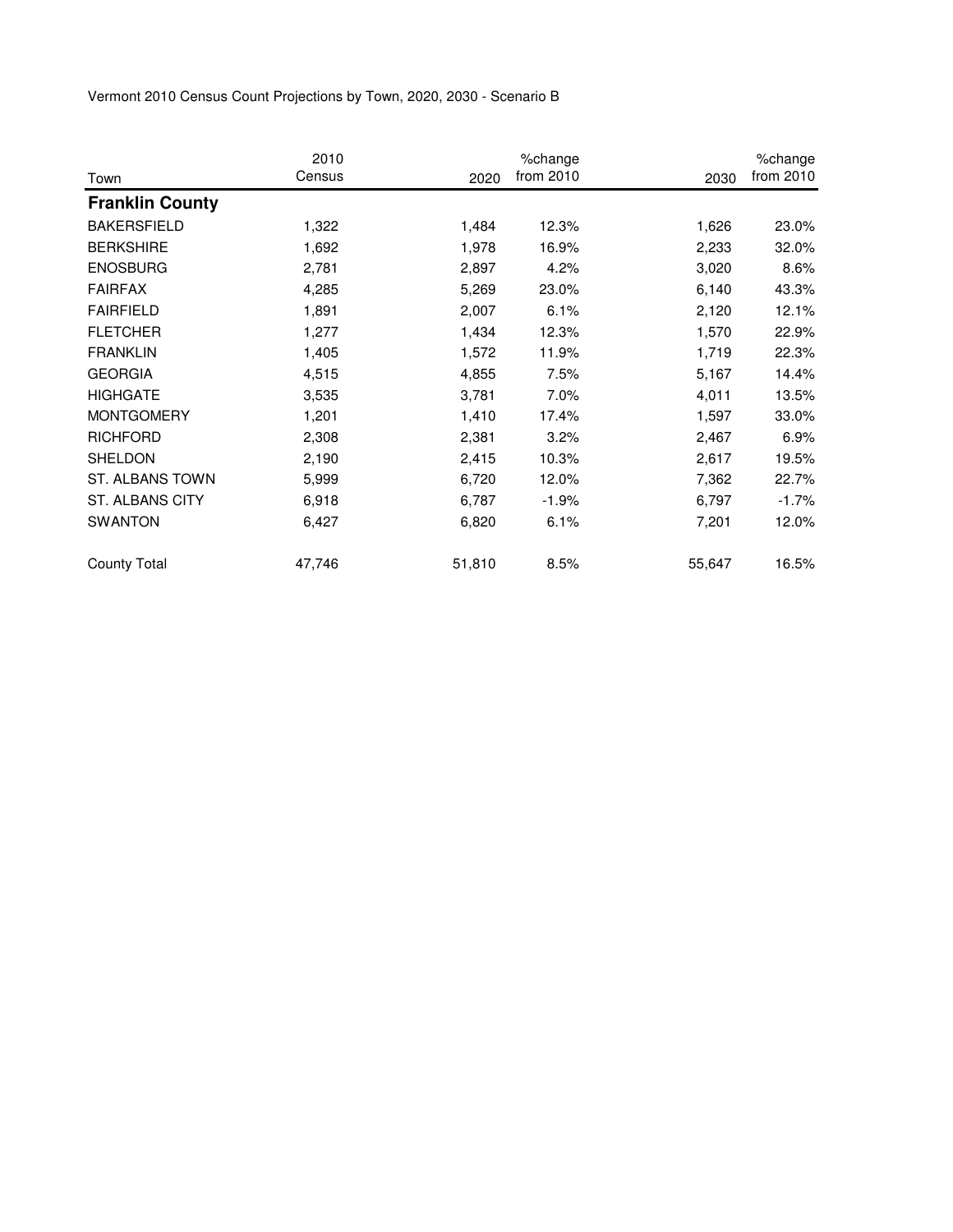|                          | 2010   |        | %change   |        | %change   |
|--------------------------|--------|--------|-----------|--------|-----------|
| Town                     | Census | 2020   | from 2010 | 2030   | from 2010 |
| <b>Grand Isle County</b> |        |        |           |        |           |
| <b>ALBURGH</b>           | 1,998  | 2,007  | 0.5%      | 1,937  | $-3.1%$   |
| <b>GRAND ISLE</b>        | 2,067  | 1,994  | $-3.5%$   | 1,879  | $-9.1%$   |
| <b>ISLE LA MOTTE</b>     | 471    | 435    | $-7.6%$   | 398    | $-15.5%$  |
| <b>NORTH HERO</b>        | 803    | 827    | 3.0%      | 811    | 1.0%      |
| SOUTH HERO               | 1,631  | 1,510  | $-7.4%$   | 1,380  | $-15.4%$  |
| <b>County Total</b>      | 6,970  | 6,773  | $-2.8%$   | 6,405  | $-8.1%$   |
| <b>Lamoille County</b>   |        |        |           |        |           |
| <b>BELVIDERE</b>         | 348    | 389    | 11.8%     | 416    | 19.5%     |
| <b>CAMBRIDGE</b>         | 3,659  | 3,945  | 7.8%      | 4,119  | 12.6%     |
| <b>EDEN</b>              | 1,323  | 1,482  | 12.0%     | 1,585  | 19.8%     |
| <b>ELMORE</b>            | 855    | 923    | 8.0%      | 958    | 12.0%     |
| <b>HYDE PARK</b>         | 2,954  | 3,043  | 3.0%      | 3,072  | 4.0%      |
| <b>JOHNSON</b>           | 3,446  | 3,429  | $-0.5%$   | 3,392  | $-1.6%$   |
| <b>MORRISTOWN</b>        | 5,227  | 5,173  | $-1.0%$   | 5,092  | $-2.6%$   |
| <b>STOWE</b>             | 4,314  | 4,406  | 2.1%      | 4,415  | 2.3%      |
| <b>WATERVILLE</b>        | 673    | 686    | 1.9%      | 685    | 1.8%      |
| <b>WOLCOTT</b>           | 1,676  | 1,805  | 7.7%      | 1,884  | 12.4%     |
| <b>County Total</b>      | 24,475 | 25,281 | 3.3%      | 25,618 | 4.7%      |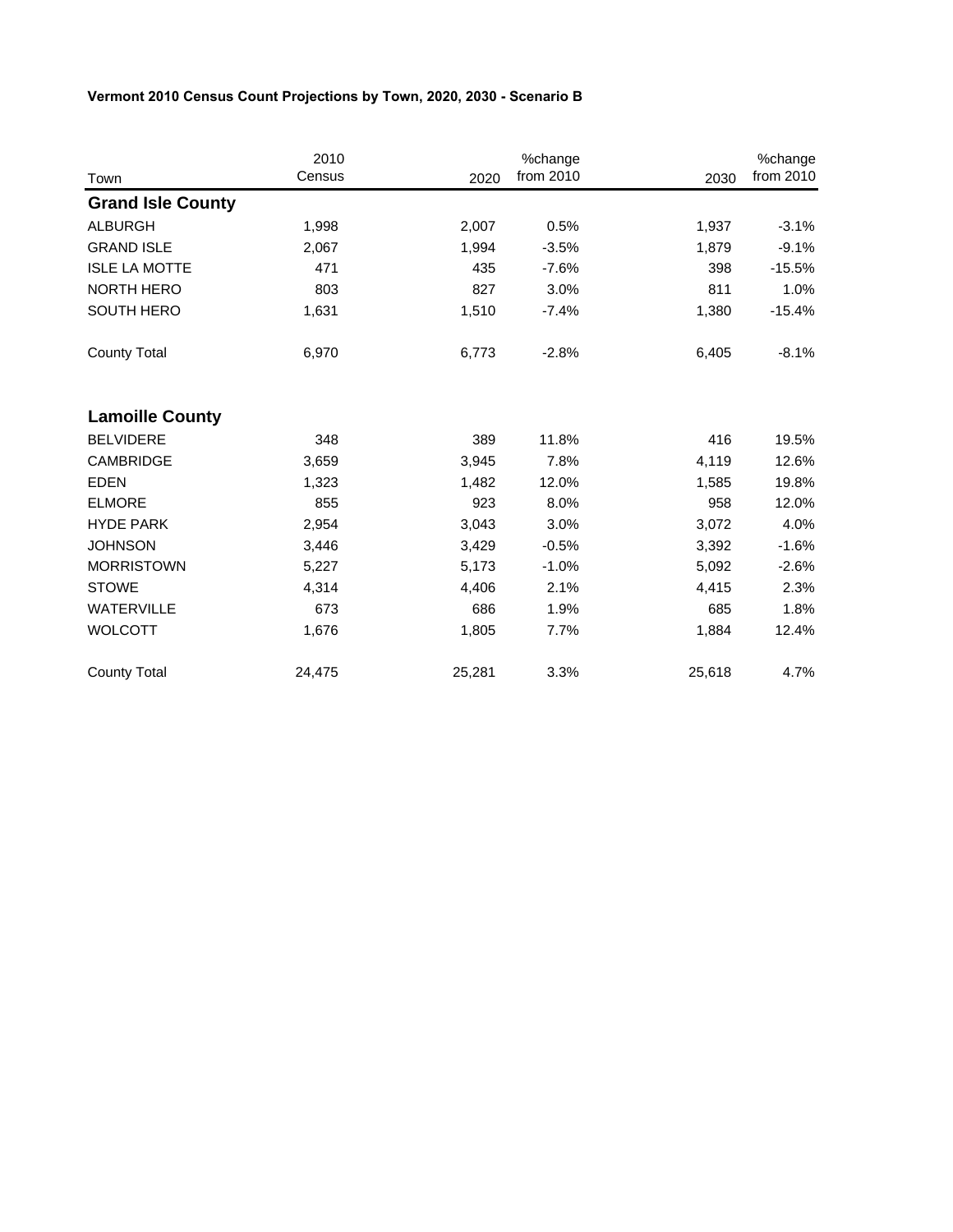|                      | 2010<br>Census | 2020   | %change<br>from 2010 | 2030   | %change<br>from 2010 |
|----------------------|----------------|--------|----------------------|--------|----------------------|
| Town                 |                |        |                      |        |                      |
| <b>Orange County</b> |                |        |                      |        |                      |
| <b>BRADFORD</b>      | 2,797          | 2,822  | 0.9%                 | 2,792  | $-0.2%$              |
| <b>BRAINTREE</b>     | 1,246          | 1,236  | $-0.8%$              | 1,209  | $-3.0%$              |
| <b>BROOKFIELD</b>    | 1,292          | 1,323  | 2.4%                 | 1,320  | 2.2%                 |
| <b>CHELSEA</b>       | 1,238          | 1,215  | $-1.9%$              | 1,178  | $-4.8%$              |
| <b>CORINTH</b>       | 1,367          | 1,337  | $-2.2%$              | 1,289  | $-5.7%$              |
| <b>FAIRLEE</b>       | 977            | 972    | $-0.5%$              | 950    | $-2.8%$              |
| <b>NEWBURY</b>       | 2,216          | 2,274  | 2.6%                 | 2,280  | 2.9%                 |
| ORANGE               | 1,072          | 1,108  | 3.4%                 | 1,115  | 4.0%                 |
| <b>RANDOLPH</b>      | 4,778          | 4,606  | $-3.6%$              | 4,413  | $-7.6%$              |
| <b>STRAFFORD</b>     | 1,098          | 1,131  | 3.0%                 | 1,132  | 3.1%                 |
| <b>THETFORD</b>      | 2,588          | 2,534  | $-2.1%$              | 2,452  | $-5.3%$              |
| <b>TOPSHAM</b>       | 1,173          | 1,209  | 3.1%                 | 1,209  | 3.1%                 |
| <b>TUNBRIDGE</b>     | 1,284          | 1,271  | $-1.0%$              | 1,238  | $-3.6%$              |
| <b>VERSHIRE</b>      | 730            | 784    | 7.4%                 | 810    | 11.0%                |
| <b>WASHINGTON</b>    | 1,039          | 1,030  | $-0.9%$              | 1,004  | $-3.4%$              |
| <b>WEST FAIRLEE</b>  | 652            | 622    | $-4.6%$              | 589    | $-9.7%$              |
| <b>WILLIAMSTOWN</b>  | 3,389          | 3,472  | 2.4%                 | 3,463  | 2.2%                 |
| <b>County Total</b>  | 28,936         | 28,946 | 0.0%                 | 28,443 | $-1.7%$              |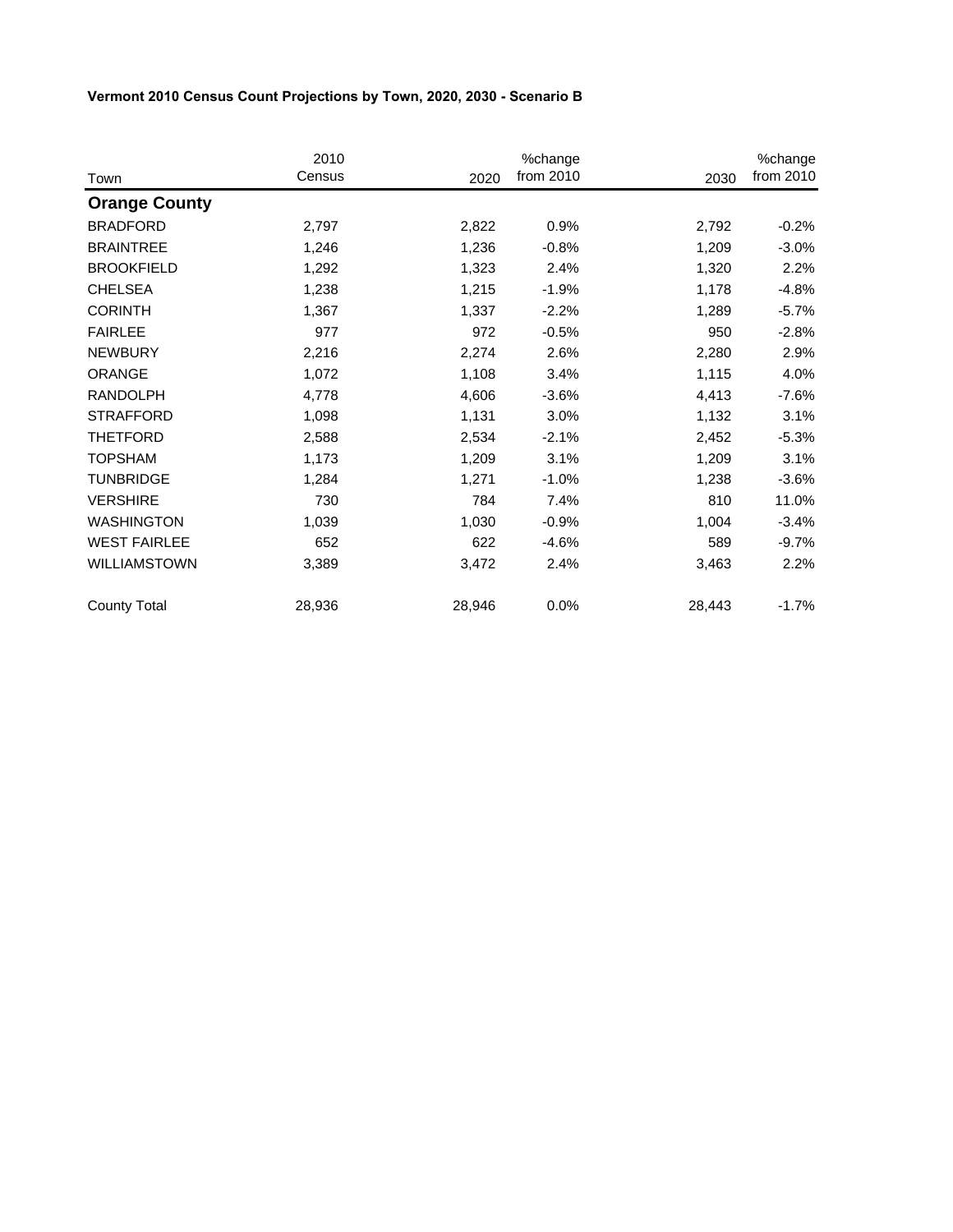|                       | 2010   |        | %change   |        | %change   |
|-----------------------|--------|--------|-----------|--------|-----------|
| Town                  | Census | 2020   | from 2010 | 2030   | from 2010 |
| <b>Orleans County</b> |        |        |           |        |           |
| <b>ALBANY</b>         | 941    | 976    | 3.7%      | 981    | 4.3%      |
| <b>BARTON</b>         | 2,810  | 2,674  | $-4.8%$   | 2,536  | $-9.8%$   |
| <b>BROWNINGTON</b>    | 988    | 1,066  | 7.9%      | 1,097  | 11.0%     |
| <b>CHARLESTON</b>     | 1,023  | 1,069  | 4.5%      | 1,080  | 5.6%      |
| <b>COVENTRY</b>       | 1,086  | 1,149  | 5.8%      | 1,165  | 7.3%      |
| <b>CRAFTSBURY</b>     | 1,206  | 1,237  | 2.6%      | 1,230  | 2.0%      |
| <b>DERBY</b>          | 4,621  | 4,483  | $-3.0%$   | 4,298  | $-7.0%$   |
| <b>GLOVER</b>         | 1,122  | 1,214  | 8.2%      | 1,255  | 11.9%     |
| <b>GREENSBORO</b>     | 762    | 742    | $-2.6%$   | 713    | $-6.4%$   |
| <b>HOLLAND</b>        | 629    | 685    | 8.9%      | 708    | 12.6%     |
| <b>IRASBURG</b>       | 1,163  | 1,215  | 4.5%      | 1,224  | 5.2%      |
| JAY                   | 521    | 571    | 9.6%      | 598    | 14.8%     |
| <b>LOWELL</b>         | 879    | 977    | 11.1%     | 1,029  | 17.1%     |
| <b>MORGAN</b>         | 749    | 825    | 10.1%     | 861    | 15.0%     |
| <b>NEWPORT CITY</b>   | 4,589  | 4,371  | $-4.8%$   | 4,128  | $-10.0%$  |
| NEWPORT TOWN          | 1,594  | 1,615  | 1.3%      | 1,595  | 0.1%      |
| <b>TROY</b>           | 1,662  | 1,637  | $-1.5%$   | 1,589  | $-4.4%$   |
| <b>WESTFIELD</b>      | 536    | 557    | 3.9%      | 559    | 4.3%      |
| <b>WESTMORE</b>       | 350    | 361    | 3.1%      | 362    | 3.4%      |
| <b>County Total</b>   | 27,231 | 27,424 | 0.7%      | 27,008 | $-0.8%$   |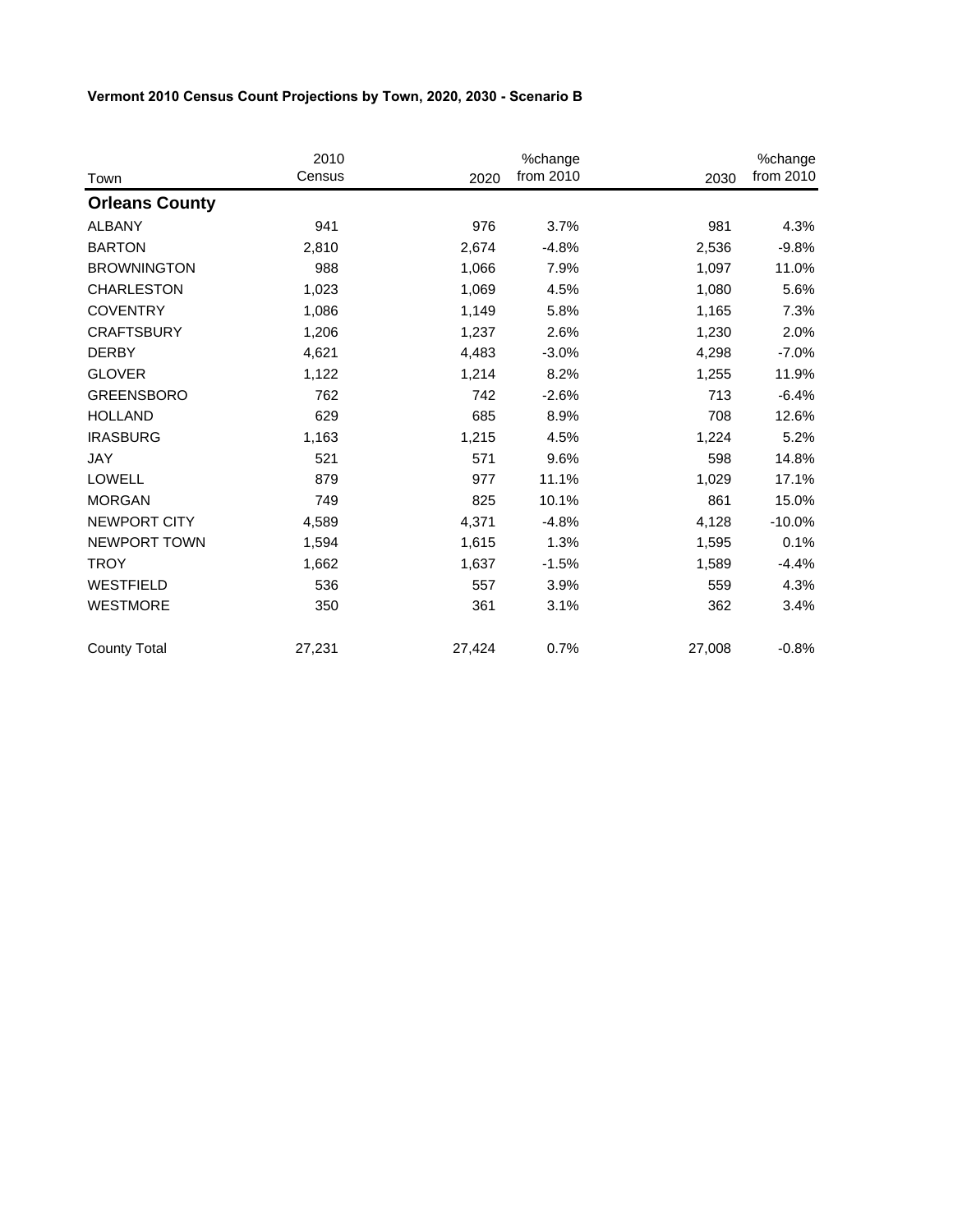|                           | 2010   |        | %change   |        | %change   |
|---------------------------|--------|--------|-----------|--------|-----------|
| Town                      | Census | 2020   | from 2010 | 2030   | from 2010 |
| <b>Rutland County</b>     |        |        |           |        |           |
| <b>BENSON</b>             | 1,056  | 1,073  | 1.6%      | 1,038  | $-1.7%$   |
| <b>BRANDON</b>            | 3,966  | 3,737  | $-5.8%$   | 3,448  | $-13.1%$  |
| CASTLETON                 | 4,717  | 4,704  | $-0.3%$   | 4,512  | $-4.3%$   |
| <b>CHITTENDEN</b>         | 1,258  | 1,261  | 0.2%      | 1,212  | $-3.7%$   |
| <b>CLARENDON</b>          | 2,571  | 2,340  | $-9.0%$   | 2,104  | $-18.2%$  |
| <b>DANBY</b>              | 1,311  | 1,286  | $-1.9%$   | 1,216  | $-7.2%$   |
| <b>FAIR HAVEN</b>         | 2,734  | 2,529  | $-7.5%$   | 2,298  | $-15.9%$  |
| <b>HUBBARDTON</b>         | 706    | 704    | $-0.3%$   | 671    | $-5.0%$   |
| <b>IRA</b>                | 432    | 409    | $-5.3%$   | 377    | $-12.7%$  |
| <b>MENDON</b>             | 1,059  | 1,020  | $-3.7%$   | 955    | $-9.8%$   |
| <b>MIDDLETOWN SPRINGS</b> | 745    | 712    | $-4.4%$   | 659    | $-11.5%$  |
| <b>MOUNT HOLLY</b>        | 1,237  | 1,218  | $-1.5%$   | 1,154  | $-6.7%$   |
| <b>MOUNT TABOR</b>        | 255    | 272    | 6.7%      | 274    | 7.5%      |
| <b>PAWLET</b>             | 1,477  | 1,473  | $-0.3%$   | 1,411  | $-4.5%$   |
| <b>PITTSFIELD</b>         | 546    | 607    | 11.2%     | 630    | 15.4%     |
| <b>PITTSFORD</b>          | 2,991  | 2,838  | $-5.1%$   | 2,623  | $-12.3%$  |
| <b>POULTNEY</b>           | 3,432  | 3,213  | $-6.4%$   | 2,943  | $-14.2%$  |
| <b>PROCTOR</b>            | 1,741  | 1,578  | $-9.4%$   | 1,415  | $-18.7%$  |
| <b>RUTLAND CITY</b>       | 16,495 | 15,157 | $-8.1%$   | 13,734 | $-16.7%$  |
| <b>RUTLAND TOWN</b>       | 4,054  | 3,940  | $-2.8%$   | 3,705  | $-8.6%$   |
| <b>KILLINGTON</b>         | 811    | 767    | $-5.4%$   | 699    | $-13.8%$  |
| <b>SHREWSBURY</b>         | 1,056  | 983    | $-6.9%$   | 898    | $-15.0%$  |
| <b>SUDBURY</b>            | 560    | 541    | $-3.4%$   | 505    | $-9.8%$   |
| <b>TINMOUTH</b>           | 613    | 645    | 5.2%      | 640    | 4.4%      |
| WALLINGFORD               | 2,079  | 1,917  | $-7.8%$   | 1,737  | $-16.5%$  |
| <b>WELLS</b>              | 1,150  | 1,178  | 2.4%      | 1,147  | $-0.3%$   |
| <b>WEST HAVEN</b>         | 264    | 247    | $-6.4%$   | 225    | $-14.8%$  |
| <b>WEST RUTLAND</b>       | 2,326  | 2,145  | $-7.8%$   | 1,945  | $-16.4%$  |
| <b>County Total</b>       | 61,642 | 58,494 | $-5.1%$   | 54,175 | $-12.1%$  |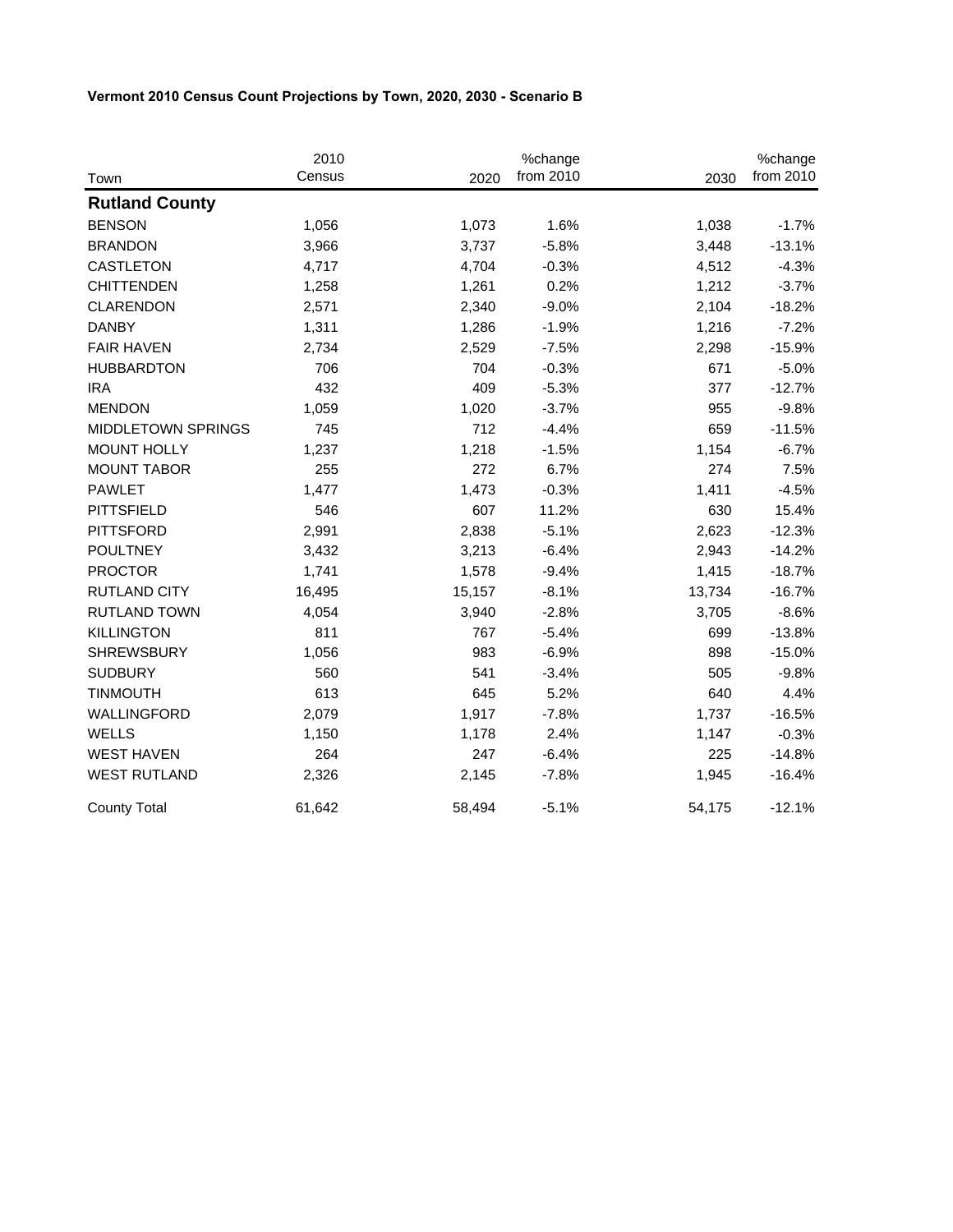|                          | 2010   |        | %change   |        | %change   |
|--------------------------|--------|--------|-----------|--------|-----------|
| Town                     | Census | 2020   | from 2010 | 2030   | from 2010 |
| <b>Washington County</b> |        |        |           |        |           |
| <b>BARRE TOWN</b>        | 7,924  | 7,962  | 0.5%      | 7,933  | 0.1%      |
| <b>BARRE CITY</b>        | 9,052  | 8,694  | $-4.0%$   | 8,400  | $-7.2%$   |
| <b>BERLIN</b>            | 2,887  | 2,918  | 1.1%      | 2,912  | 0.9%      |
| <b>CABOT</b>             | 1,433  | 1,585  | 10.6%     | 1,687  | 17.7%     |
| <b>CALAIS</b>            | 1,607  | 1,613  | 0.4%      | 1,607  | 0.0%      |
| <b>DUXBURY</b>           | 1,337  | 1,436  | 7.4%      | 1,491  | 11.5%     |
| <b>EAST MONTPELIER</b>   | 2,576  | 2,613  | 1.4%      | 2,613  | 1.4%      |
| <b>FAYSTON</b>           | 1,353  | 1,561  | 15.4%     | 1,706  | 26.1%     |
| <b>MARSHFIELD</b>        | 1,588  | 1,649  | 3.8%      | 1,677  | 5.6%      |
| <b>MIDDLESEX</b>         | 1,731  | 1,754  | 1.3%      | 1,752  | 1.2%      |
| <b>MONTPELIER</b>        | 7,855  | 7,546  | $-3.9%$   | 7,294  | $-7.1%$   |
| <b>MORETOWN</b>          | 1,658  | 1,692  | 2.1%      | 1,698  | 2.4%      |
| <b>NORTHFIELD</b>        | 6,207  | 6,336  | 2.1%      | 6,382  | 2.8%      |
| <b>PLAINFIELD</b>        | 1,243  | 1,191  | $-4.2%$   | 1,149  | $-7.6%$   |
| <b>ROXBURY</b>           | 691    | 743    | 7.5%      | 778    | 12.6%     |
| <b>WAITSFIELD</b>        | 1,719  | 1,781  | 3.6%      | 1,808  | 5.2%      |
| <b>WARREN</b>            | 1,705  | 1,860  | 9.1%      | 1,947  | 14.2%     |
| <b>WATERBURY</b>         | 5,064  | 5,115  | 1.0%      | 5,108  | 0.9%      |
| <b>WOODBURY</b>          | 906    | 951    | 5.0%      | 977    | 7.8%      |
| <b>WORCESTER</b>         | 998    | 1,027  | 2.9%      | 1,041  | 4.3%      |
| <b>County Total</b>      | 59,534 | 60,027 | 0.8%      | 59,960 | 0.7%      |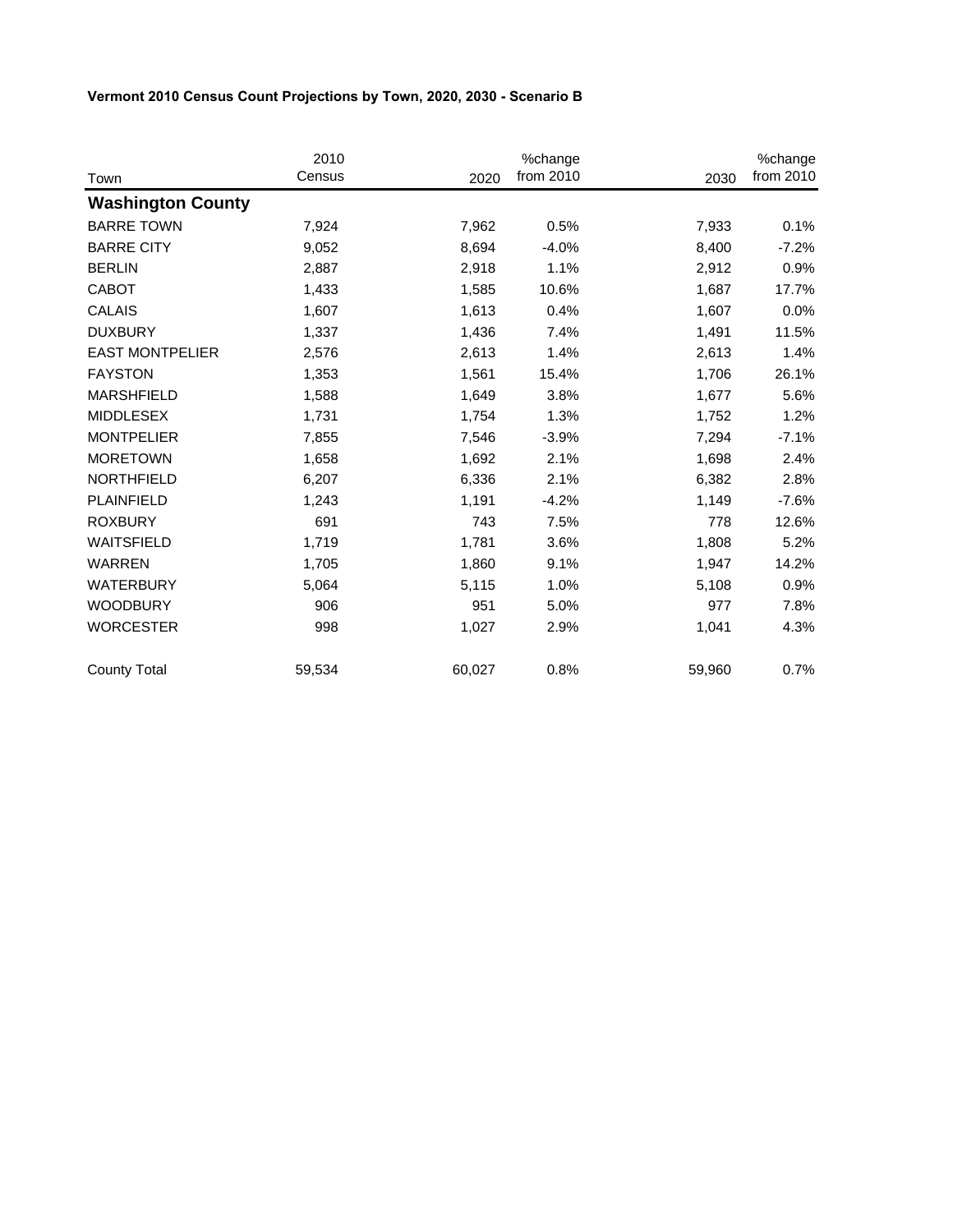|                       | 2010   |        | %change   |        | %change   |
|-----------------------|--------|--------|-----------|--------|-----------|
| Town                  | Census | 2020   | from 2010 | 2030   | from 2010 |
| <b>Windham County</b> |        |        |           |        |           |
| <b>ATHENS</b>         | 442    | 505    | 14.3%     | 545    | 23.3%     |
| <b>BRATTLEBORO</b>    | 12,046 | 11,700 | $-2.9%$   | 11,275 | $-6.4%$   |
| <b>BROOKLINE</b>      | 530    | 572    | 7.9%      | 591    | 11.5%     |
| <b>DOVER</b>          | 1,124  | 1,099  | $-2.2%$   | 1,052  | $-6.4%$   |
| <b>DUMMERSTON</b>     | 1,864  | 1,805  | $-3.2%$   | 1,733  | $-7.0%$   |
| <b>GRAFTON</b>        | 679    | 690    | 1.6%      | 685    | 0.9%      |
| <b>GUILFORD</b>       | 2,121  | 2,132  | 0.5%      | 2,102  | $-0.9%$   |
| <b>HALIFAX</b>        | 728    | 743    | 2.1%      | 736    | 1.1%      |
| <b>JAMAICA</b>        | 1,035  | 1,120  | 8.2%      | 1,159  | 12.0%     |
| <b>LONDONDERRY</b>    | 1,769  | 1,812  | 2.4%      | 1,806  | 2.1%      |
| <b>MARLBORO</b>       | 1,078  | 1,119  | 3.8%      | 1,129  | 4.7%      |
| <b>NEWFANE</b>        | 1,726  | 1,739  | 0.8%      | 1,715  | $-0.6%$   |
| <b>PUTNEY</b>         | 2,702  | 2,746  | 1.6%      | 2,723  | 0.8%      |
| <b>ROCKINGHAM</b>     | 5,282  | 5,092  | $-3.6%$   | 4,883  | $-7.6%$   |
| <b>STRATTON</b>       | 216    | 279    | 29.2%     | 330    | 52.8%     |
| <b>TOWNSHEND</b>      | 1,232  | 1,282  | 4.1%      | 1,293  | 5.0%      |
| <b>VERNON</b>         | 2,206  | 2,267  | 2.8%      | 2,264  | 2.6%      |
| <b>WARDSBORO</b>      | 900    | 968    | 7.6%      | 995    | 10.6%     |
| <b>WESTMINSTER</b>    | 3,178  | 3,128  | $-1.6%$   | 3,037  | $-4.4%$   |
| <b>WHITINGHAM</b>     | 1,357  | 1,386  | 2.1%      | 1,380  | 1.7%      |
| <b>WILMINGTON</b>     | 1,876  | 1,744  | $-7.0%$   | 1,624  | $-13.4%$  |
| <b>WINDHAM</b>        | 419    | 496    | 18.4%     | 548    | 30.8%     |
| <b>SOMERSET</b>       | 3      | 3      | 0.0%      | 4      | 33.3%     |
| <b>County Total</b>   | 44,513 | 44,427 | $-0.2%$   | 43,609 | $-2.0%$   |